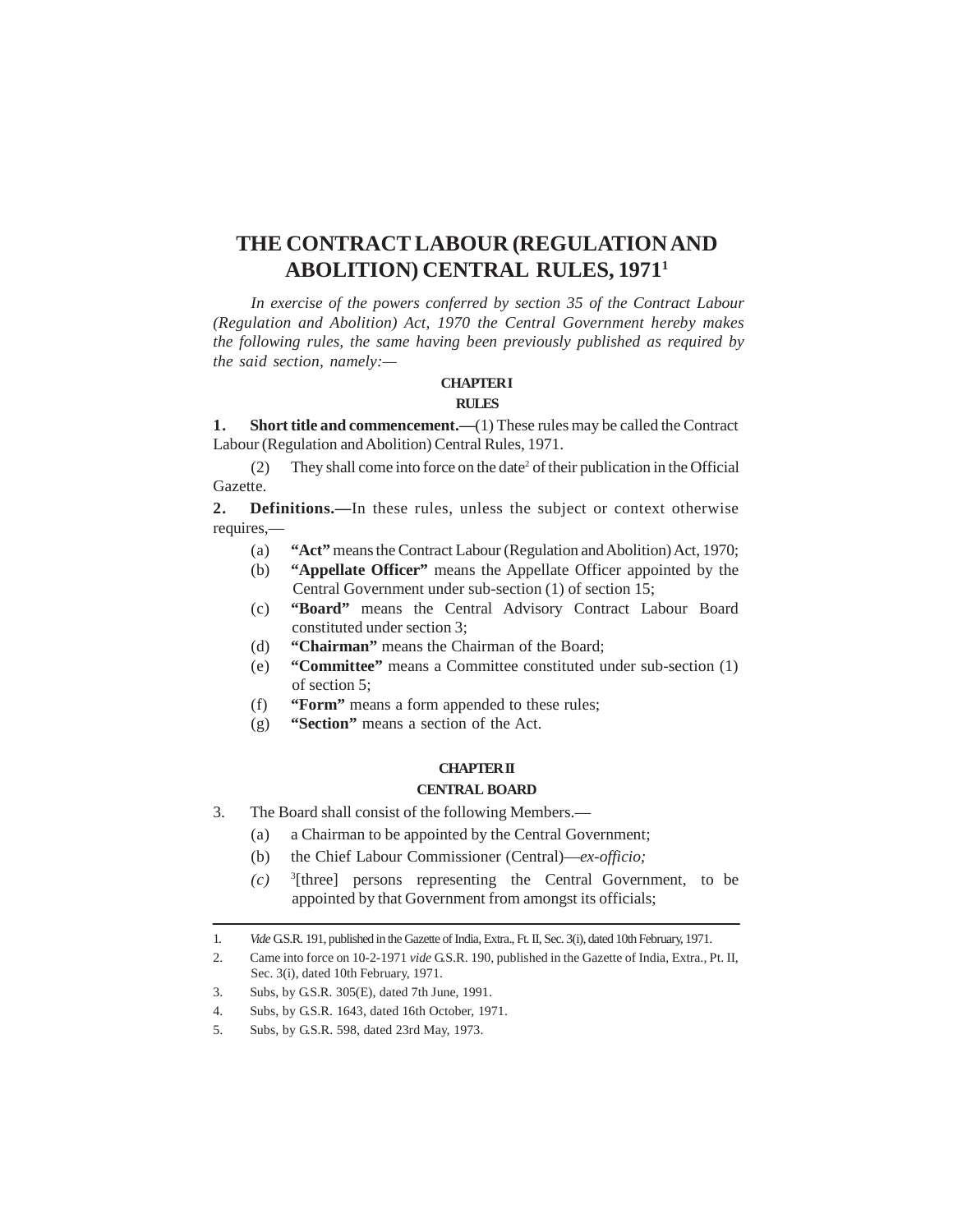- $(d)$ [two] persons representing the Railways, to be appointed by Central Government after consultation with the Railway Board;
- $(e)$  $[$ [five] persons, one representing the employers in coal mines,  $3$ [two] representing the employers in other mines and two representing contractors to whom the Act applies, to be appointed by the Central Government after consultation with such organisations, if any, of the employers and the contractors as may be recognised by the Central Government;
- $(f)$ <sup>1</sup> [seven] persons, <sup>2</sup>[two] representing the employees in the Railways, one representing the employees in coal mines, ^two] representing the employees in other mines and two representing the employees of contractors to whom the Act applies, to be appointed by the Central Government after consultation with such organisations, if any, of employees representing the respective interest as may be recognised by the Central Government.

**4.** Terms of Office.—(1) The Chairman of the Board shall hold office as such for a period of three years from the date on which his appointment is first notified in the Official Gazette.

(2) Each of the members of the Board, referred to in clauses (c) and (d) of rule 3, shall hold office as such during the pleasure of the President.

Each of the members referred to in clauses (e) and (f) of rule 3 shall hold office as such for a period of three years commencing from the date on which his appointment is first notified in the Official Gazette:

*Provided that where the successor of any such member has not been notified in the Official Gazette on or before the expiry of the said period of three years, such member shall, notwithstanding the expiry of the period of his office, continue to hold such office until the appointment of his successor has been notified in the Official Gazette.*

(4) If a member is unable to attend a meeting of the Board, the Central Government or the body which appointed or nominated him may, by notice in writing signed on its behalf and by such member and addressed to the Chairman of the said Board, nominate a substitute in his place to attend the meeting and such a substitute member shall have all rights of a member in respect of that meeting and any decision taken at the meeting shall be binding on the said body.

**3 [5. Resignation.—**(1) A member of the Board, not being an *ex-officio* member, may resign his office by a letter in writing addressed to the Central Government.

<sup>1.</sup> Subs, by G.S.R. 598, dated 23rd May, 1973.

<sup>2.</sup> Subs, by G.S.R. 1643, dated 16th October, 1971.

<sup>3.</sup> Subs, by G.S.R. 520, dated 10th May, 1974.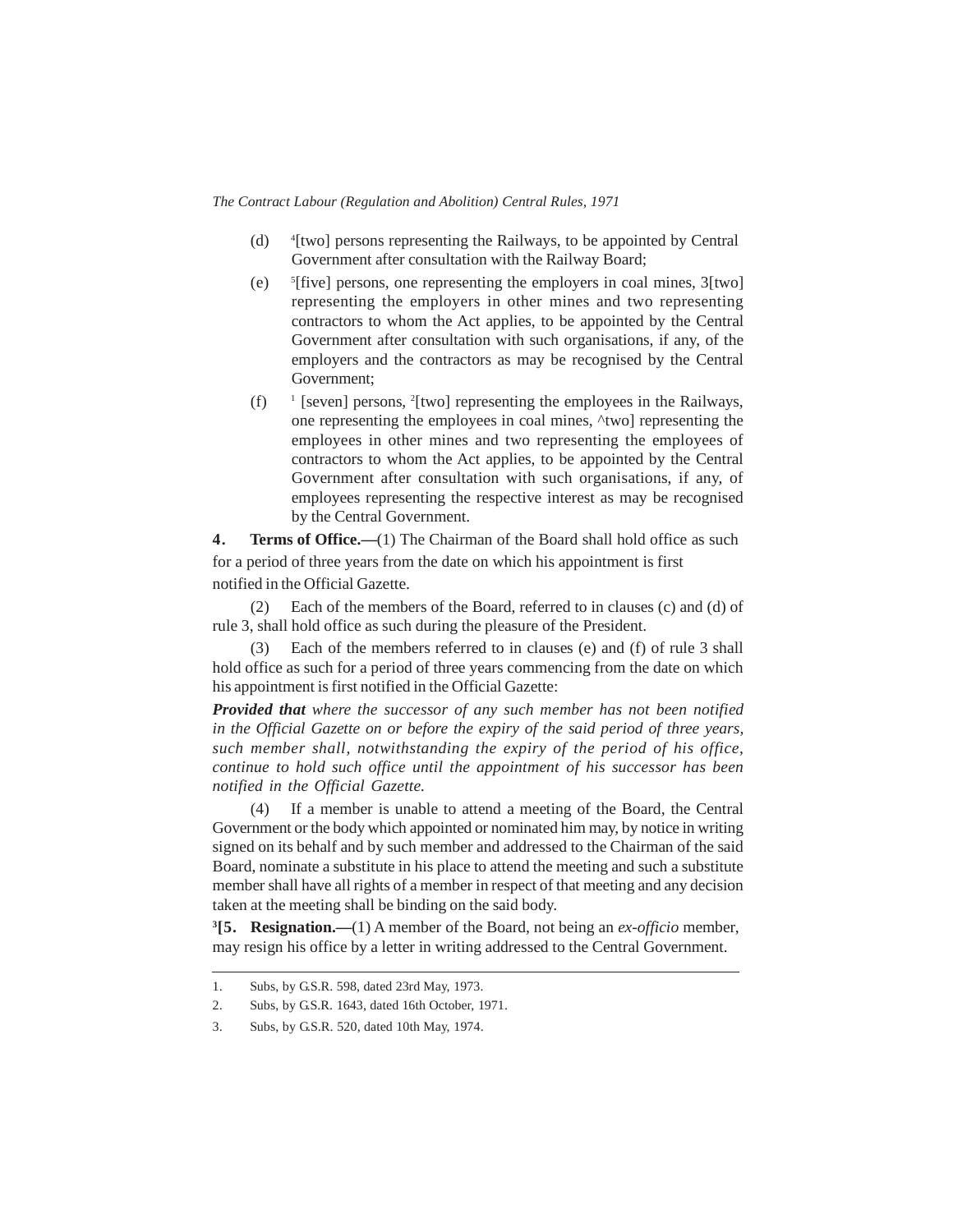(2) The office of such a member shall fall vacant from the date on which his resignation is accepted by the Central Government, or on the expiry of thirty days from the date of receipt of the letter of resignation by that Government whichever is earlier.]

**6 . Cessation of membership.—**If any member of the Board, not being an *exofficio* member, fails to attend three consecutive meetings of the Board, without obtaining the leave of the Chairman for such absence, he shall cease to be a member of the Board:

*Provided that the Central Government may, if it is satisfied that such member was prevented by sufficient cause from attending three consecutive meetings of the Board, direct that such cessation shall not take place and on such direction being made, such member shall continue to be a member of the Board.*

**7 . Disqualification for membership.—**(1) A person shall be disqualified for being re-appointed, and for being a member of the Board,—

- (i) if he is of unsound mind and stands so declared by a competent court; or
- (ii) if he is an undischarged insolvent; or
- (iii) if he has been or is convicted of an offence which, in the opinion of the Central Government, involves moral turpitude.

(2) If a question arises as to whether a disqualification has been incurred under sub-rule (1), the Central Government shall decide the same.

**8.** Removal from membership.—The Central Government may remove from office any member of the Board, if in its opinion such a member has ceased to represent the interest which he purports to represent on the Board:

*Provided that no such member shall be removed unless a reasonable opportunity is given to him of making any representation against the proposed action.*

**9 . Vacancy.—**When a vacancy occurs or is likely to occur in the membership of the Board the Chairman shall submit a report to the Central Government and on receipt of such report the Central Government shall take steps to fill the vacancy by making an appointment from amongst the category of persons to which the person vacating membership belonged and the person so appointed shall hold office for the remainder of the term of office of the member in whose place he is appointed.

10. **Staff.**—(1) (i) The Central Government may appoint one of its officials as Secretary to the Board and appoint such other staff as it may think necessary to enable the Board to carry out its functions.

- (ii) The salaries and allowances payable to the staff and the other conditions of service of such staff shall be such as may be decided by the Central Government.
- (2) The Secretary—
	- (i) shall assist the Chairman in convening meetings of the Board;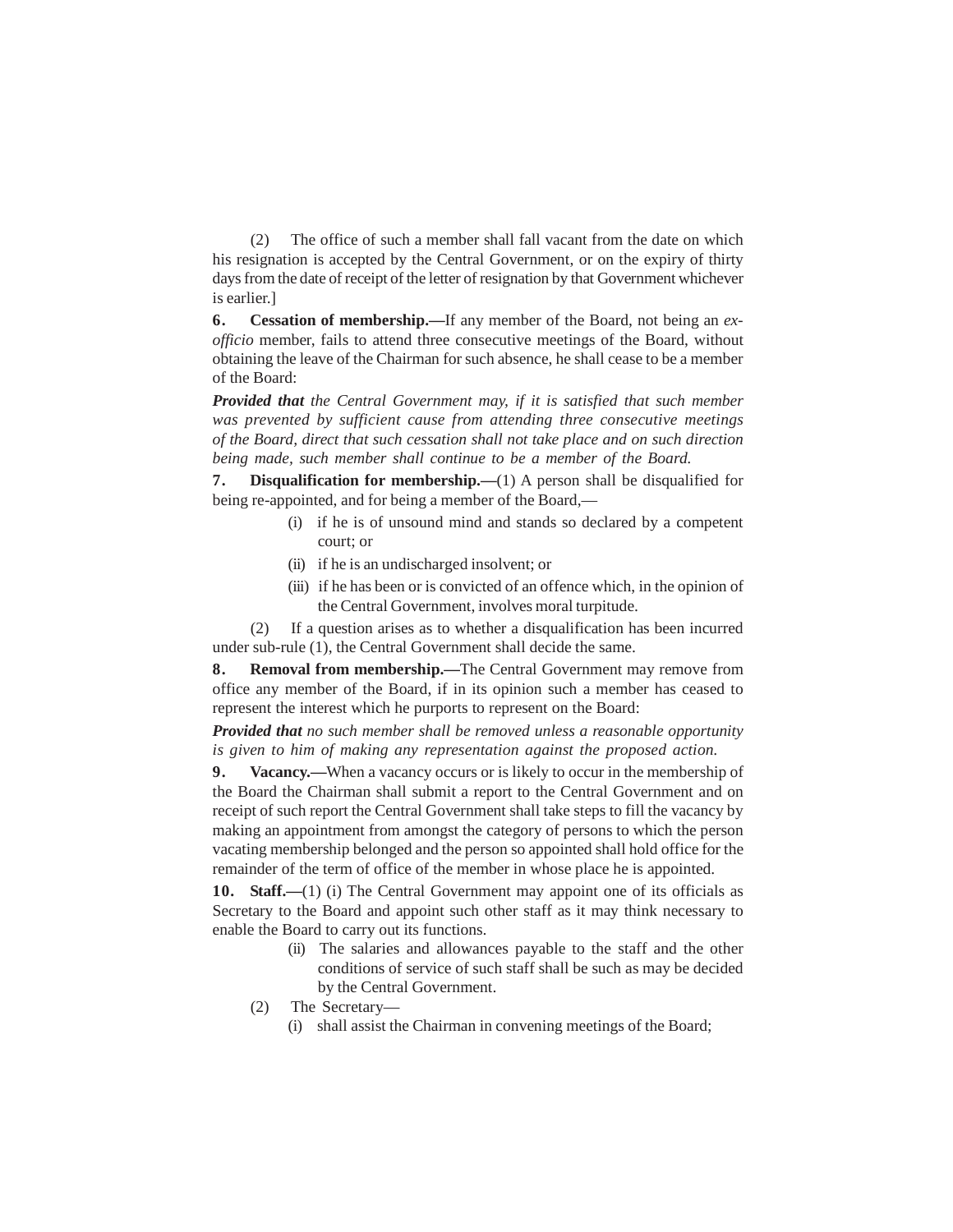- (ii) may attend the meetings but shall not be entitled to vote at such meetings;
- (iii) shall keep a record of the minutes of such meetings; and
- (iv) shall take necessary measures to carry out the decisions taken at the meetings of the Board.

**11.** Allowances of members.—(1) The travelling allowance of an official member shall be governed by the rules applicable to him for journey performed by him on official duties and shall be paid by the authority paying his salary. (2) The nonofficial members of the Board shall be paid travelling allowance for attending the meeting of the Board at such rates as are admissible to Grade I Officers of the Central Government and daily allowances shall be calculated at the maximum rate admissible to Grade I officers of the Central Government in their respective places.

**12. Disposal of business.—**Every question which the Board is required to take into consideration shall be considered at a meeting, or, if the Chairman so directs, by sending the necessary papers to every member for opinion, and the question shall be disposed of in accordance with the decision of the majority:

*Provided that in the case of equality of votes, the Chairman shall have a second or a casting vote.*

*Explanation.—***"**Chairman" for the purposes of this Rule shall include the Chairman nominated under rule 13 to preside over a meeting.

**13. Meetings.—**(1) The Board shall meet at such places and times as may be specified by the Chairman.

(2) The Chairman shall preside over every meeting of the Board at which he is present and in his absence nominate a member of the Board to preside over such meeting.

**14. Notice of meeting and list of business.—**(1) Ordinarily seven days' notice shall be given to the members of a proposed meeting.

(2) No business which is not on the list of business for a meeting shall be considered at that meeting without the permission of the Chairman.

**15. Quorum.—**No business shall be transacted at any meeting unless at least five members are present:

*Provided that if at any meeting less than five members are present, the Chairman may adjourn the meeting to another date informing members present and given notice to the other members that he proposes to dispose of the business at the adjourned meeting whether there is prescribed quorum or not, and it shall thereupon be lawful for him to dispose of the business at the adjourned meeting irrespective of the number of members attending.*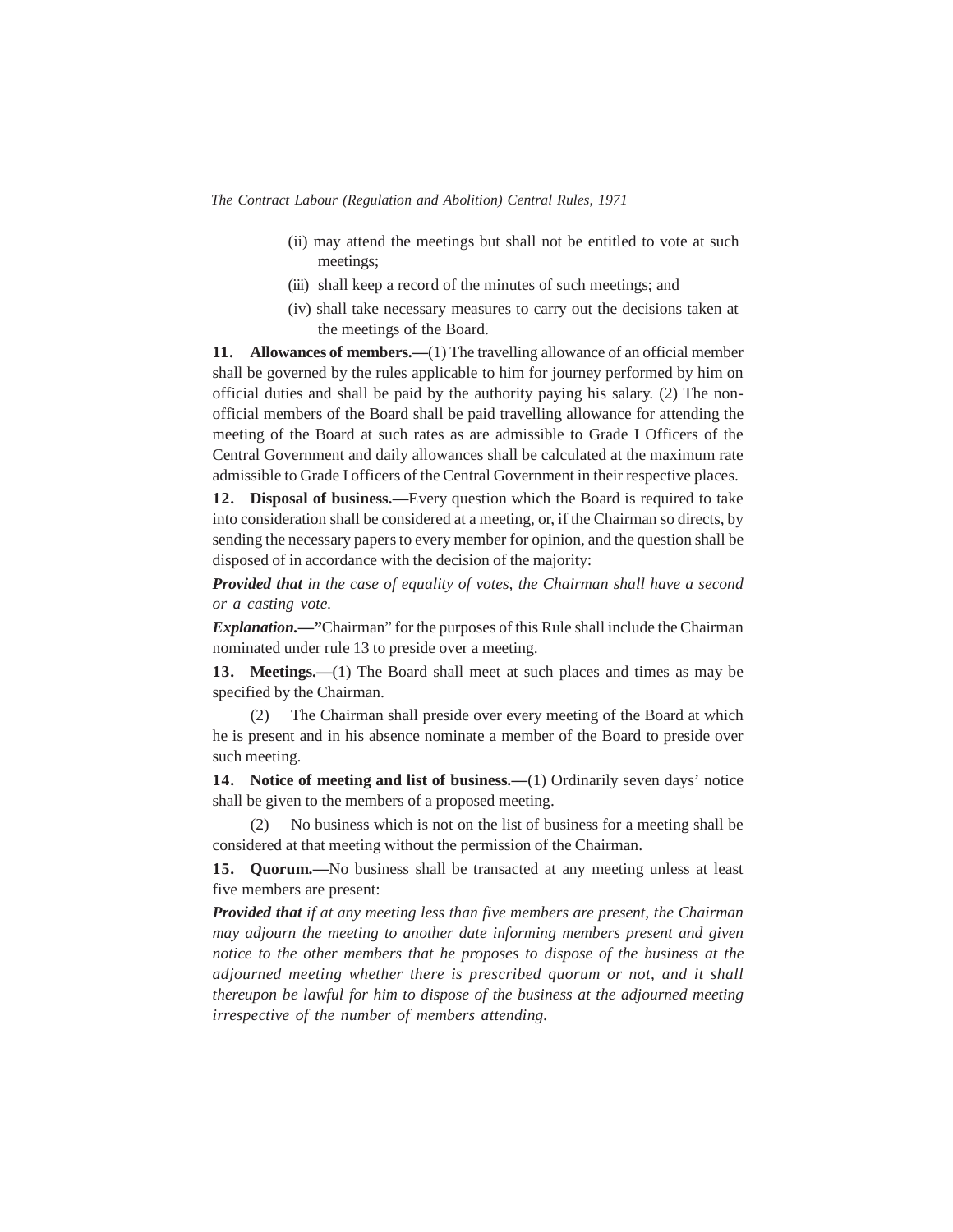16. **Committees of the Board.**—(1) (i) The Board may constitute such committees and for such purpose or purposes as it may think fit.

- (ii) While constituting the Committee the Board may nominate one of its members to be the Chairman of the Committee.
- 1 [(2) (i) The Committee shall meet at such times and places as the Chairman of the said Committee may decide.
- (ii) The provisions of rules  $12,13(2)$ , 14 and 15 shall apply to the Committee for transaction of business at its meetings as they apply to the Board, subject to the Modification that the quorum specified in rule 15 shall be one-third of the members instead of 'five members'.]

(3) The provisions of rule 11 shall apply to the members of the Committee for attending the meetings of the Committee as they apply to the members of the Board.

#### **CHAPTERIII**

### **REGISTRATIONAND LICENSING**

**17. Manner of making application for registration of establishments.—**(1) The application referred to in sub-section (1) of section 7 shall be made in triplicate in Form I to the registering officer of the area in which the establishment sought to be registered is located.

(2) The application referred to in sub-rule (1) shall be accompanied by a 2 [demand draft] showing payment of the fees for the registration of the establishment.

(3) Every application referred to in sub-rule (1) shall be either personally delivered to the registering officer or sent to him by registered post.

On receipt of the application referred to in sub-rule  $(1)$ , the registration officer shall, after noting thereon the date of receipt by him of the application, grant an acknowledgement to the applicant.

**18. Grant of certificate of registration.—**(1) The certificate of registration granted under sub-section (2) of section 7 shall be in Form II.

(2) Every certificate of registration granted under sub-section (2) of section 7 shall contain the following particulars, namely:—

- (a) the name and address of the establishment;
- (b) the maximum number of workmen to be employed as contract labour in the establishment;
- (c) the type of business, trade, industry, manufacture or occupation which is carried on in the establishment;
- (d) such other particulars as may be relevant to the employment of contract labour in the establishment.

<sup>1.</sup> Subs, by G.S.R. 520, dated lOtii May, 1974., 2. Subs, by G.S.R. 657, dated llth August, 1987.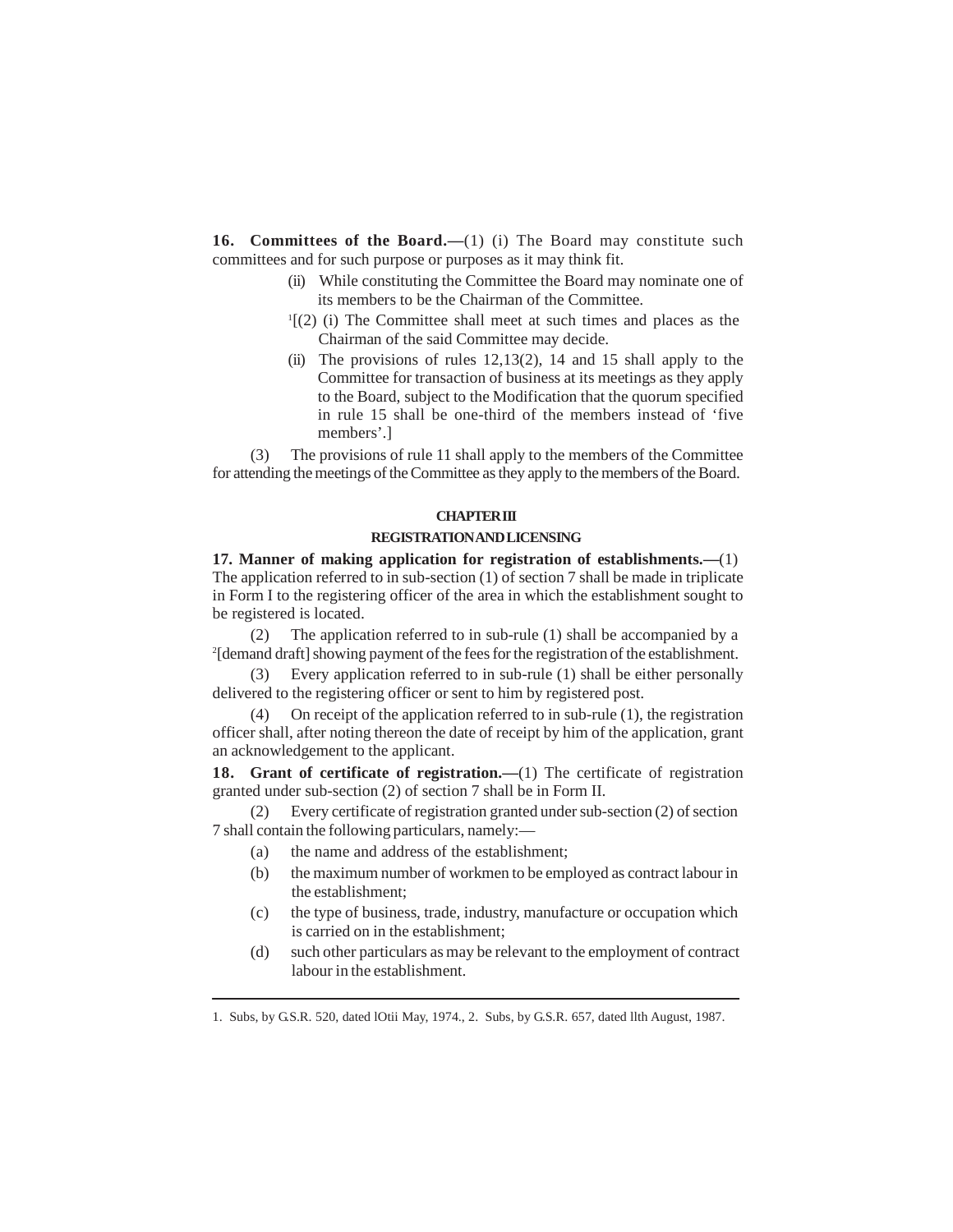(3) The registering officer shall maintain a register in Form III showing the particulars of establishment in relation to which certificates of registration have been issued by him.

(4) If, in relation to an establishment, there is any change, in the particulars specified in the certificate of registration, the principal employer of the establishment shall intimate to the registering officer, within thirty days from the date when such change takes place, the particulars of, and the reasons for, such change.

### **19. Circumstances in which application for registration may be rejected.—**

(1) If any application for registration is not complete in all respects, the registering officer shall require the principal employer to amend the application so as to make it complete in all respects.

(2) If the principal employer, on being required by the registering officer to amend his application for registration, omits or fails to do so, the registering officer shall reject the application for registration.

**20. Amendment of certificate of registration.—**(1) Where, on receipt of the intimation under sub-rule (4) of rule 18, the registering officer is satisfied that an amount higher than the amount which has been paid by the principal employer as fees for the registration of the establishment is payable, he shall require such principal employer to 1[pay] a sum which, together with the amount already paid by such principal employer, would be equal to such higher amount of fees payable for the registration of the establishment and to produce the ^demand draft] showing such deposit.

(2) Where, on receipt of the intimation referred to in sub-rule (4) of rule 18, the registering officer is satisfied that there has occurred a change in the particulars of the establishment, as entered in the register in Form III, he shall amend the said register and record therein the change which has occurred:

*Provided that no such amendment shall affect anything done or any action taken or any right, obligation or liability acquired or incurred before such amendment:*

*Provided further that the registering officer shall not carry out any amendment in the register in Form III unless the appropriate fees have been deposited by the principal employer.*

**21. Application for a licence.—**(1) Every application by a contractor for the grant of a licence shall be made in triplicate in Form IV, to the licensing officer of the area in which the establishment, in relation to which he is the contractor, is located.

(2) Every application for the grant of a licence shall be accompanied by a certificate by the principal employer in Form V to the effect that the applicant has been employed by him as a contractor in relation to his establishment and that he undertakes to be bound by all the provisions of the Act and the rules made thereunder in so far as the provisions are applicable to him as principal employer in respect of the employment of contract labour by the applicant.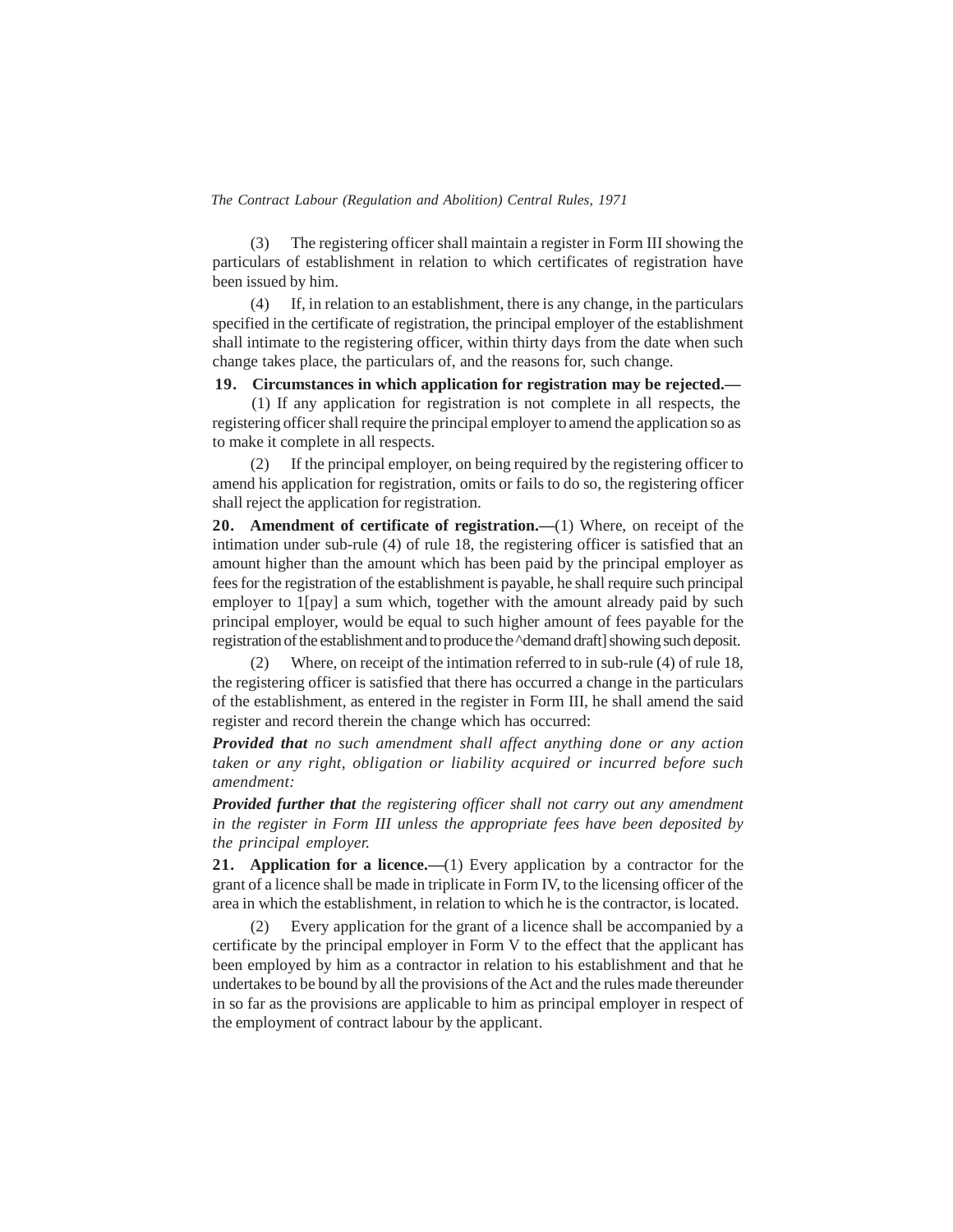(3) Every such application shall be either personally delivered to the licensing officer or sent to him by registered post.

(4) On receipt of the application referred to in sub-rule (1), the licensing officer shall, after noting thereon the date of receipt of the application, grant an acknowledgment to the applicant.

(5) Every application referred to in sub-rule (1) shall also be accompanied by a <sup>1</sup> [demand draft] showing—

- (i) the deposit of the security at the rates specified in rule 24, and
- (ii) the payment of the fees at the rates specified in rule 26. 22. Matters to be taken into account in granting or refusing a licence.—In granting or refusing to grant a licence, the licensing officer shall take the following matter into account, namely:—
- (a) whether the applicant—
	- (i) is a minor, or
	- (ii) is of unsound mind and stands so declared by a competent court; or
	- (iii) is an undischarged insolvent, or
	- (iv) has been convicted (at any time during a period of five years immediately preceding the date of application) of an offence which, in the opinion of the Central Government, involves moral turpitude;
- (b) whether there is an order of the appropriate Government or an award or settlement for the abolition of contract labour in respect of the particular type of work in the establishment for which the applicant is a contractor;
- (c) whether any order has been made in respect of the applicant under sub-section (1) of section 14, and, if so, whether a period of three years has elapsed from the date of that order;
- (d) whether the fees for the application have been deposited at the rate specified in rule 26; and
- (e) whether security has been deposited by the applicant at the rates specified in rule 24.

**23. Refusal to grant licence.**—<sup>2</sup>[(1) On receipt of the application from the contractor, and as soon as possible thereafter, the licensing officer shall investigate or cause investigation to be made to satisfy himself about the correctness of the facts and particulars furnished in such application and the eligibility of the applicant for a licence.]

<sup>1.</sup> Subs, by G.S.R. 657, dated llth August, 1987.

<sup>2.</sup> Subs, by G.S.R. 520, dated 10th May, 1974.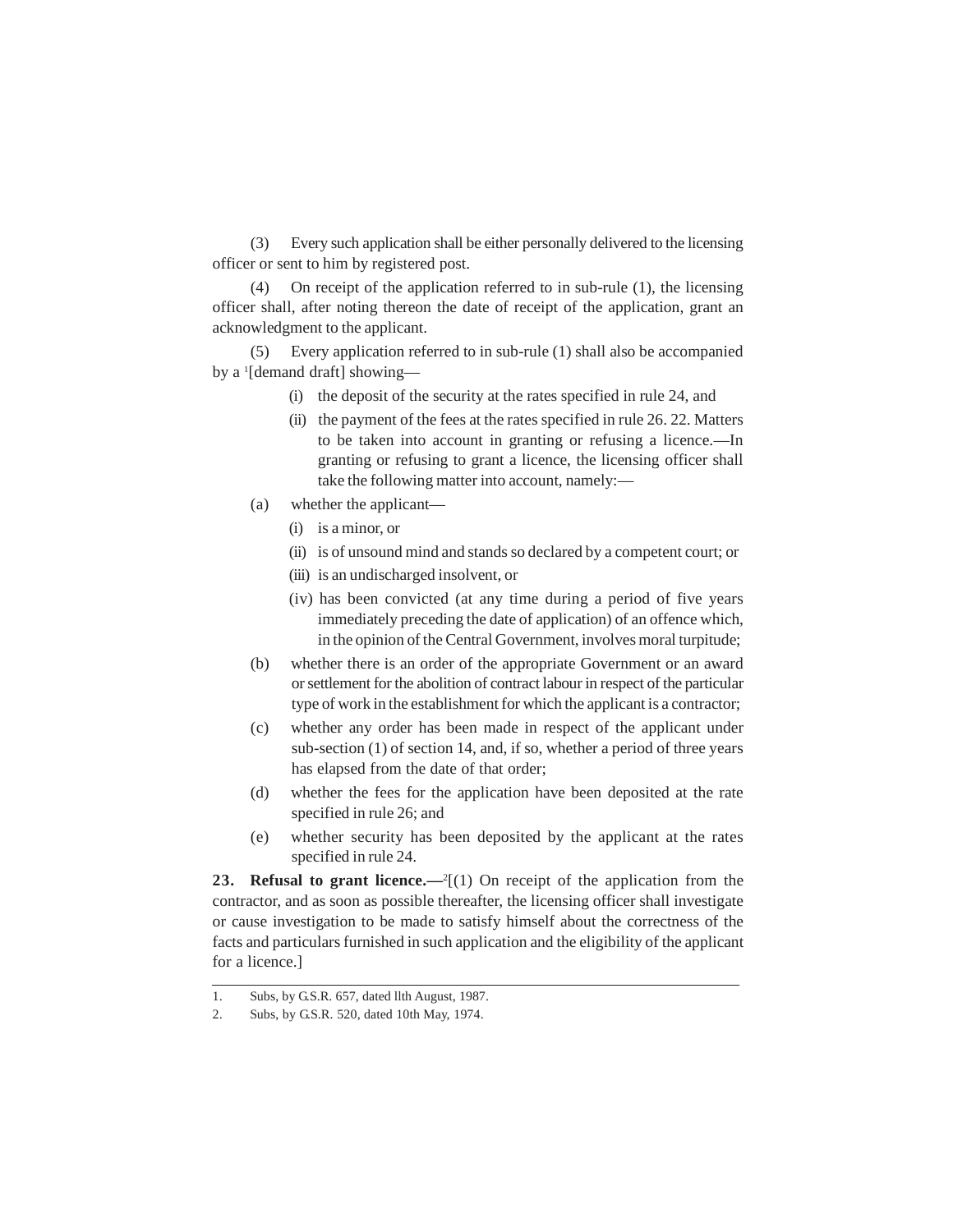(2) (i) Where the licensing officer is of opinion that the licence should not be granted, he shall, after affording reasonable opportunity to the applicant to be heard, make an order rejecting the application.

(ii) The order shall record the reasons for the refusal and shall be communicated to the applicant.

**24. Security.—**(1) Before a licence is issued, an amount calculated at the rate of Rs. <sup>1</sup>[90] for each of the workman to be employed as contract labour, in respect of which the application for licence has been made, shall be deposited by the contractor for due performance of the conditions of the licence and compliance with the provisions of the Act or the rules made thereunder:

*<sup>2</sup>Provided that where the contractor is a co-operative society, the amount deposited as security shall be at the rate of <sup>1</sup> [Rs. 15] for each other of the workmen to be employed as a contract labour.]*

 ${}^{3}[(1A)]$ Where the applicant for the licence was holding a licence in regard to another work and that licences had expired, the licensing officer, if he is of the view that any amount out of the security deposited in respect of that licence is to be directed to be refunded to the applicant under rule 31, may, on an application made for that purpose in Form VA by the applicant adjust the amount so to be refunded towards the security required to be deposited in respect of the application for the new licence and the applicant need deposit, in such a case, only the balance amount, if any, after making such adjustment.]

 $(2)$ <sup>3</sup>[The amount of security, or the balance amount, required to be deposited under sub-rule  $(1)$  or, as the case may be, under sub-rule  $(1A)$ ] shall be paid in the local treasury under the Head of Account "Section T—Deposits & Advances— Part II Deposits bearing interest—(c) Other Deposit Accounts— Departmental and Judicial Deposits—Civil Deposits—Deposits, under Contract Labour (Regulation and Abolition) Act, 1970 (Central)."

**25. Forms and terms and conditions of licence.—** (1) Every licence granted under sub-section (1) of section 12 shall be in Form VI.

(2) Every licence granted under sub-rule (1) or renewed under rule 29 shall be subject to the following conditions, namely:—

- (i) the licence shall be non-transferable;
- (ii) the number of workmen employed as contract labour in the establishment shall not, on any day, exceed the maximum number specified in the licence;
- (iii) save as provided in these rules, the fees paid for the grant, or as the case may be, for renewal of the licence shall be non-refundable;

<sup>1.</sup> Subs, by G.S.R. 1215(E), dated 28th December, 1988.

<sup>2.</sup> Ins. by G.S.R. 200, dated 13th February, 1973.

<sup>3.</sup> Subs, by G.S.R. 948, dated 12th July, 1978.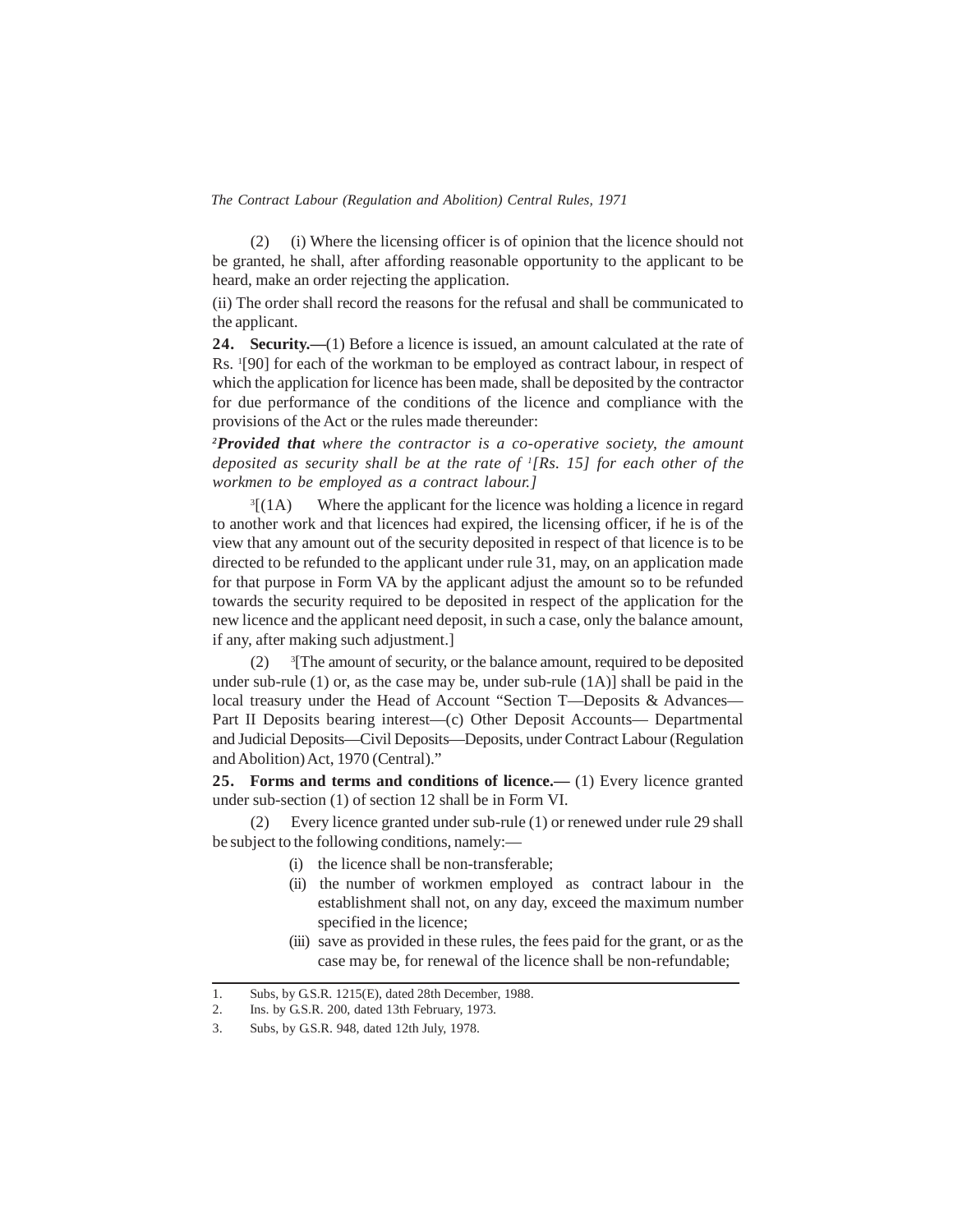- (iv) the rates of wages payable to the workmen by the contractor shall not be less than the rates prescribed under the Minimum Wages Act, 1948 (11 of 1948), for such employment where applicable and where the rates have been fixed by agreement, settlement or award, not less than the rates so fixed;
- (v) (a) in cases where the workman employed by the contractor perform the same or similar kind of work as the workmen directly employed by the principal employer of the establishment, the wage rates, holidays, hours of work and other conditions of service of the workmen of the contractor shall be the same as applicable to the workmen directly employed by the principal employer of the establishment on the same or similar kind of work:

*Provided that in the case of any disagreement with regard to the type of work the same shall be decided by <sup>1</sup> [the Deputy Chief Labour Commissioner (Central)] <sup>2</sup> [\*\*\*];*

(b) in other cases the wage rates, holidays, hours of work and conditions of service of the workmen of the contractor shall be such as may be specified in this behalf by <sup>1</sup>[the Deputy Chief Labour Commissioner (Central)];

*Explanation.—*While determining the wage rates, holidays, hours of work and other conditions of services under (b) above, Hthe Deputy Chief Labour Commissioner (Central) shall have due regard to the wage rates, holidays, hours of work and other conditions of service obtaining in similar employments;

- (vi) (a) in every establishment where twenty or more women are ordinarily employed as contract labour, there shall be provided two rooms of reasonable dimensions for the use of their children under the age of six years,
- (b) one of such rooms shall be used as a play room for the children and the other as bed room for the children,
- (c) the contractor shall supply adequate number of toys and games in the play room and sufficient number of cots and beddings in the sleeping room,
- (d) the standard of construction and maintenance of the creches shall be such as may be specified in this behalf by the Chief Labour Commissioner (Central); (vii) the licensee shall notify any change in the number of workmen or the conditions of work to the licensing officer; 3[(viii) the licensee shall, within fifteen days of the commencement and completion of each contract work submit a return to the Inspector,

<sup>1.</sup> Subs, by G.S.R. 41 (E), dated 21st January, 1999 (w.e.f. 21-1-1999).

<sup>2.</sup> Omitted by G.S.R. 871(E), dated 26th November, 1985.

<sup>3.</sup> Ins. by G.S.R. 199, dated 25th January, 1977 (w.e.f. 12-2-1977).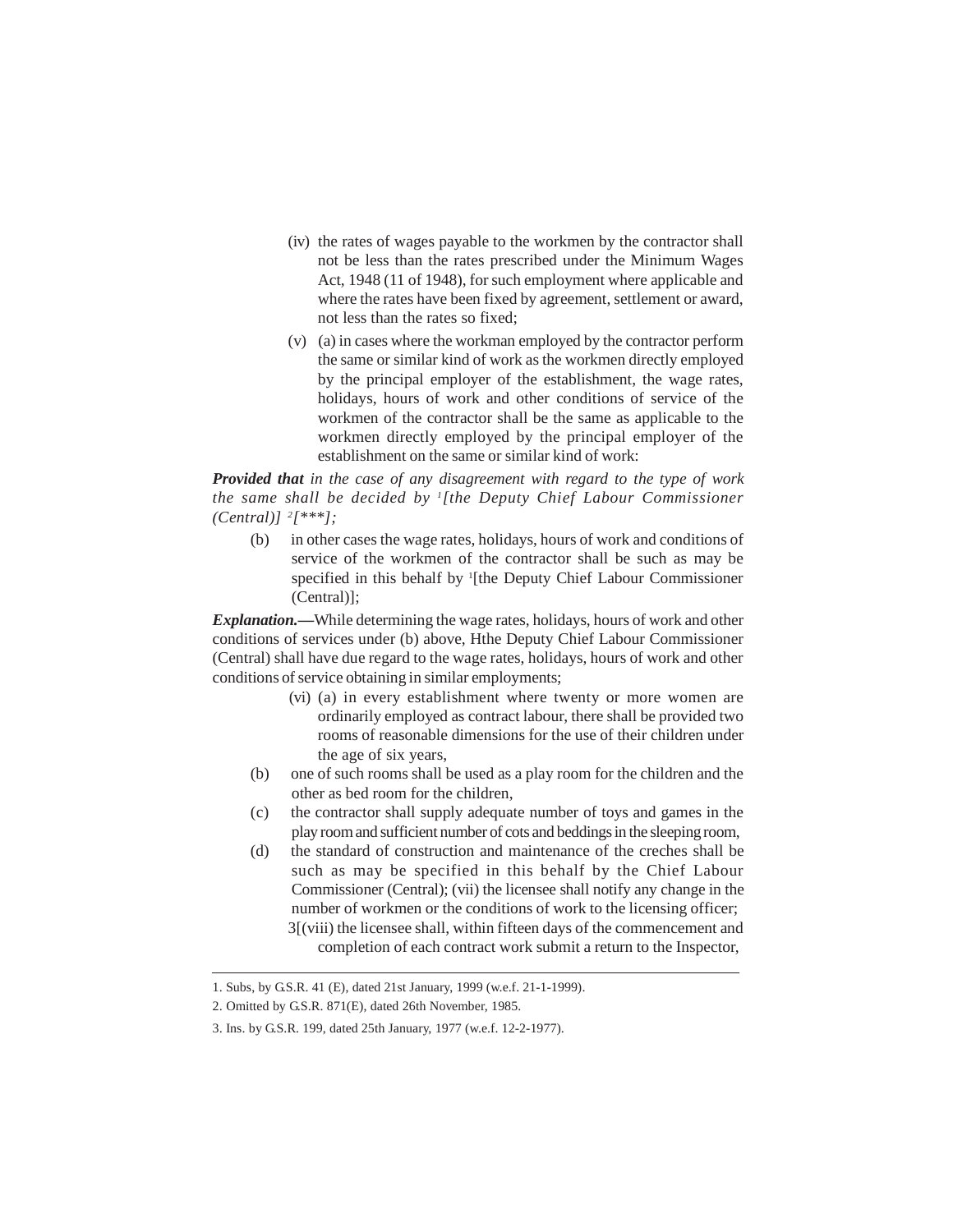appointed under section 28 of the Act intimating the actual date of the commencement or, as the case may be, completion of such contract work in Form VIA);

- 1 [(ix) a copy of the licence shall be displayed prominently at the premises where the contract work is being carried on];
- 2 [x) no female contract labour shall be employed by any contractor before 6.00 a.m. or after 7.00 p.m.:

*Provided that this clause shall not apply to the employment of women in pithead baths, creches and canteens and so to midwives and nurses in hospitals and dispensaries.]*

**3 [26. Fees.**—(1) The fees to be paid for the grant of a certificate of registration under section 7 shall be as specified below.—

If the number of workmen proposed to be employed on contract on any day:—

| (a) is $20$                             | Rs. 60   |
|-----------------------------------------|----------|
| (b) exceeds 20 but does not exceed 50   | Rs. 150  |
| (c) exceeds 50 but does not exceed 100  | Rs. 300  |
| (d) exceeds 100 but does not exceed 200 | Rs. 600  |
| (e) exceeds 200 but does not exceed 400 | Rs. 1200 |
| $(f)$ exceeds 400                       | Rs. 1500 |

(2) The fees to be paid for the grant of a licence under section 12 shall be as specified below:

If the number of workmen employed by the contractor on any day—

| (a) is $20$                             | Rs. 15    |
|-----------------------------------------|-----------|
| (b) exceeds 20 but does not exceed 50   | Rs. 37.50 |
| (c) exceeds 50 but does not exceed 100  | Rs. 75    |
| (d) exceeds 100 but does not exceed 200 | Rs. 150   |
| (e) exceeds 200 but does not exceed 400 | Rs. 300   |
| $(f)$ exceeds 400                       | Rs. 375.  |

**27. Validity of the licence.**—Every licence granted under rule 25 or renewed under rule 29 shall remain in force for twelve months from the date it is granted or renewed.

**28. Amendment of the licence.**—(1) A licence issued under rule 25 or renewed under rule 29 may, for good and sufficient reasons, be amended by the Licensing Officer.

<sup>1.</sup> Ins. by G.S.R. 657, dated llth August, 1987.

<sup>2.</sup> Renumbered and ins. by G.S.R. 657, dated llth August, 1987.

<sup>3.</sup> Subs, by G.S.R. 1215(E), dated 28th December, 1988.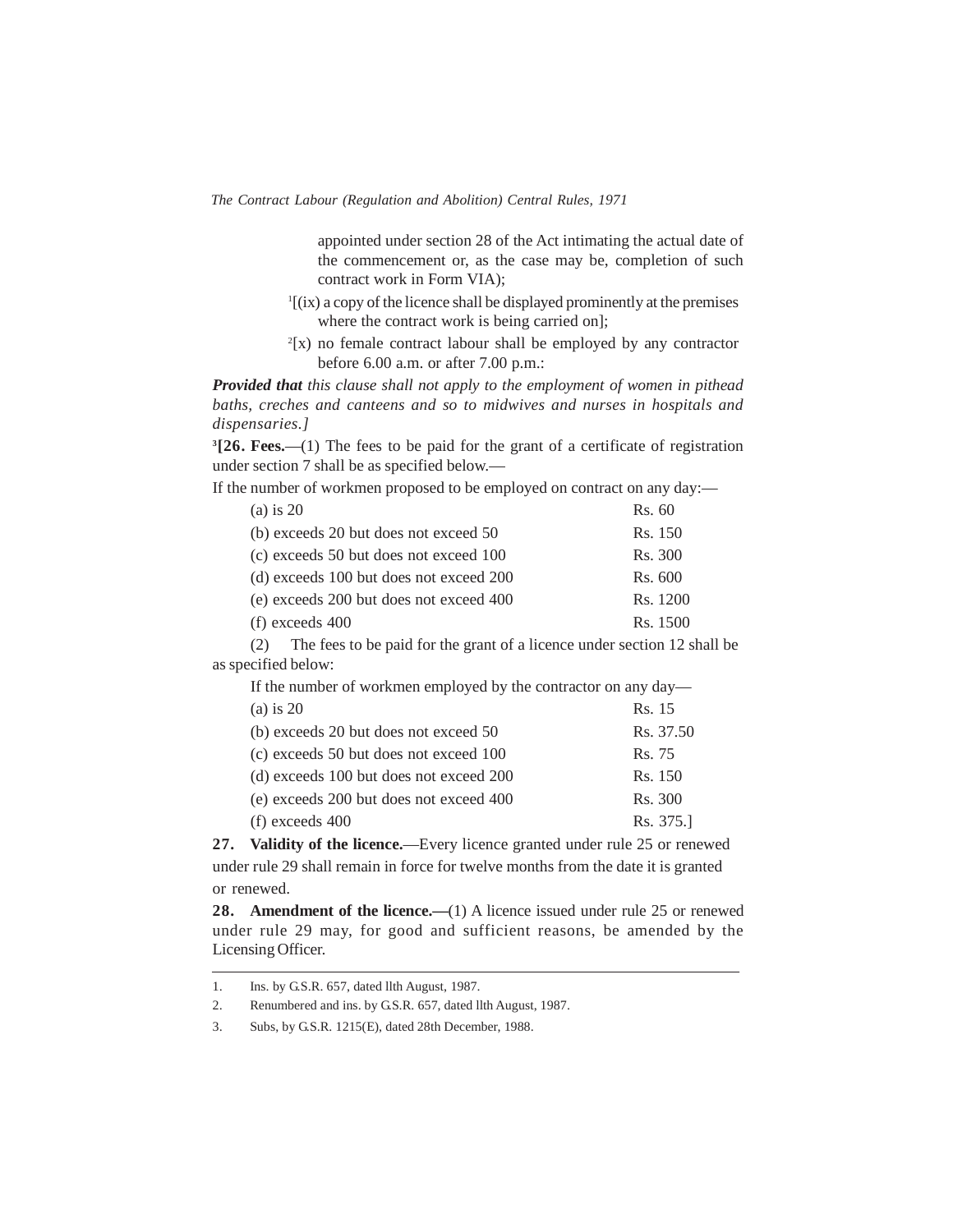(2) The contractor who desires to have the licence amended shall submit to the licensing officer an application stating the nature of the amendment and reasons therefor.

(3) (i) If the licensing officer allows the application he shall require the applicant to furnish a  $\Delta$ demand draft] for the amount, if any, by which the fees that would have been payable if the licence had been originally issued in the amended form exceeds the fees originally paid for the licence.

> (ii) On the applicant furnishing the requisite <sup>1</sup> [demand draft] the licence shall be amended according to the orders of the licensing officer.

(4) Where the application for amendment is refused, the licensing officer shall record the reasons for such refusal and communicate the same to the applicant.

**29. Renewal of licence.—**(1) Every contractor shall apply to the licensing officer for renewal of the licence.

(2) Every such application shall be in Form VII in triplicate and shall be made not less than thirty days before the date on which the licence expires, and if the application is so made, the licence shall be deemed to have been renewed until such date when the renewed licence is issued.

(3) The fees chargeable for renewal of the licence shall be the same as for the grant thereof:

*Provided that if the application for renewal is not received within the time specified in sub-rule (2), a fee of 25 per cent, in excess of the fee ordinarily payable for the licence shall be payable for such renewal:*

*Provided further that in case where the licensing officer is satisfied that the delay in submission of the application is due to unavoidable circumstances beyond the control of the contractor, he may reduce or remit as he thinks fit the payment of such excess fee.*

**30. Issue of duplicate certificate of registration or licence.—**Where a certificate of registration or a licence granted or renewed under the preceding rules has been lost, defaced or accidentally destroyed, a duplicate may be granted on payment of fees of rupees five.

**31. Refund of security.—**(1) (i) On expiry of the period of licence the contractor may, if he does not intend to have his licence renewed, make an application to the licensing officer for the refund of the security deposited by him under rule 24.

> (ii) If the Licensing Officer is satisfied that there is no breach of the conditions of licence or there is no order under section 14 for the forfeiture of I security or any portion thereof, he shall direct the refund of the security to the applicant.

(2) If there is any order directing the forfeiture of any portion of the security, I the amount to be forfeited shall be deducted from the security deposit, and balance, if any, refunded to the applicant.

<sup>1.</sup> Subs, by G.S.R. 657, dated llth August, 1987.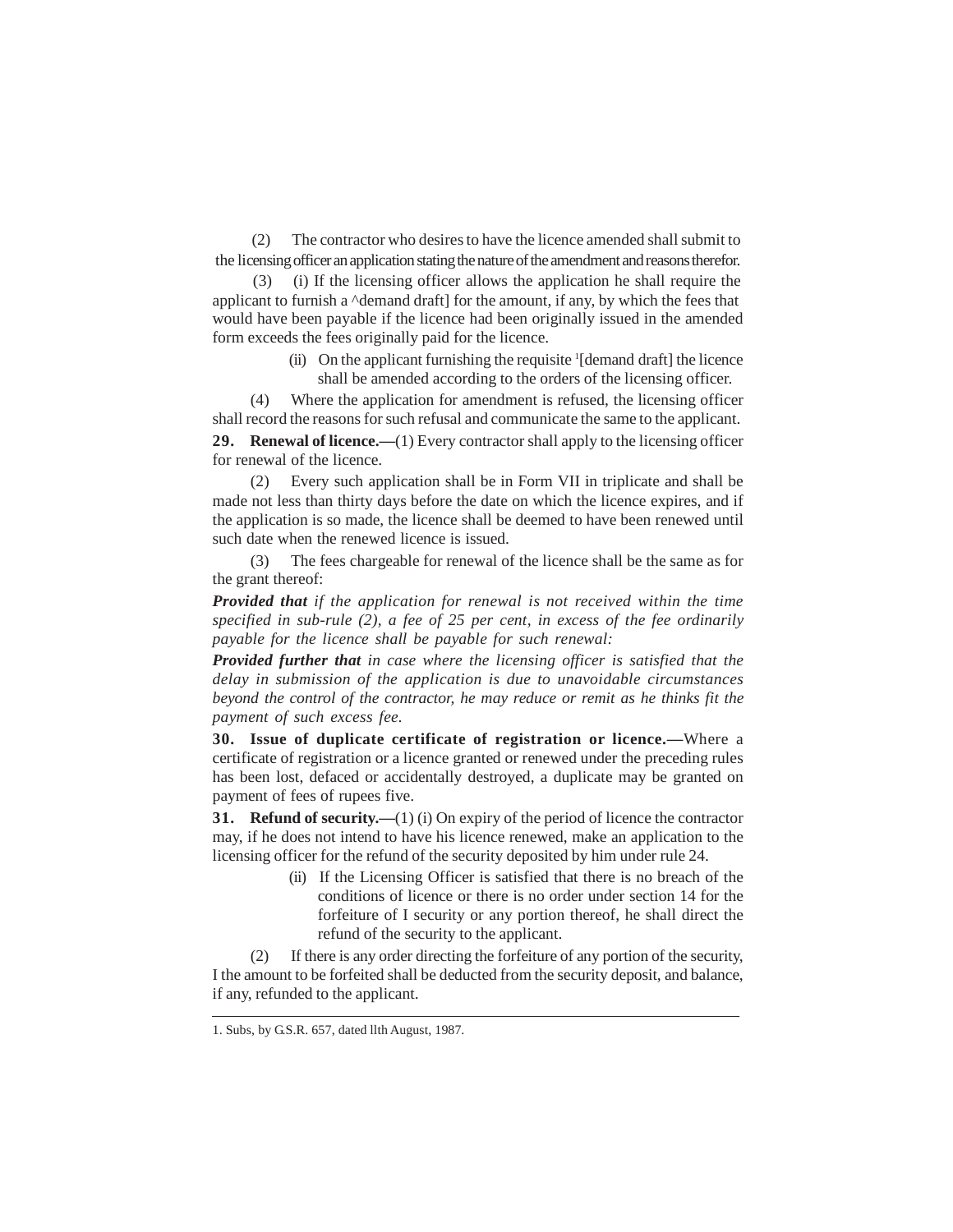(3) Any application for refund shall, as far as possible, be disposed of within 60 days of the receipt of the application.

**32. Grant of temporary certificate of registration and licence.—**(1) Where conditions arise in an establishment requiring the employment of contract labour immediately and such employment is estimated to last for not more than fifteen days, the Principal Employer of the establishment or the contractor, as the case may be, may apply for a temporary certificate of registration or licence to the Registering Officer or the Licensing Officer, as the case may be, having jurisdiction over the area in which the establishment is situated.

(2) The application for such temporary certificate of registration or licence shall be made in triplicate in Forms VIII and X respectively and shall be accompanied by a <sup>1</sup>[demand draft drawn in favour of the Pay and Accounts Officer, Office of the Chief Labour Commissioner (Central) New Delhi] showing payment of appropriate fees and in the case of licence the appropriate amount of security also.

(3) On receipt of the application, complete in all respects, and on being satisfied either on affidavit by the applicant or otherwise that the work in respect of which the application has been made would be finished in a period of fifteen days and was of a nature which could not but be carried out immediately, the Registering Officer or the Licensing Officer, as the case may be, shall forthwith grant a certificate of registration in Form IX or a Licence in Form XI, as the case may be, for a period of not more than fifteen days.

(4) Where a certificate of registration or licence is not granted, the reasons therefor shall be recorded by the Registering Officer or the Licensing Officer, as the case may be.

(5) On the expiry of the validity of the registration certificate the establishment shall cease to employ in the establishment contract labour in respect of which the certificate was given.

(6) The fees to be paid for the grant of the certificate of registration under sub-rule (3) shall be as specified below:

If the number of workmen proposed to be employed on contract on any day—

|     |                                    | Rs.           |
|-----|------------------------------------|---------------|
| (a) | exceeds 20 but does not exceed 50  | $^{2}[30.00]$ |
| (b) | exceeds 50 but does not exceed 200 | $^{2}[60.00]$ |
| (c) | exceeds 200                        | 2[90.00]      |

(7) The fees to be paid for the grant of a licence under sub-rule (3) shall be specified below:

If the number of workmen to be employed by the contractor on any day—

|     |                                    | Rs.           |
|-----|------------------------------------|---------------|
| (a) | exceeds 20 but does not exceed 50  | 2[15.00]      |
| (b) | exceeds 50 but does not exceed 200 | $^{2}[60.00]$ |
| (c) | exceeds 200                        | 2[90.00]      |

1. Subs, by G.S.R. 657, dated llth August, 1987.

2. Subs, by G.S.R. 1215(E), dated 28th December, 1988.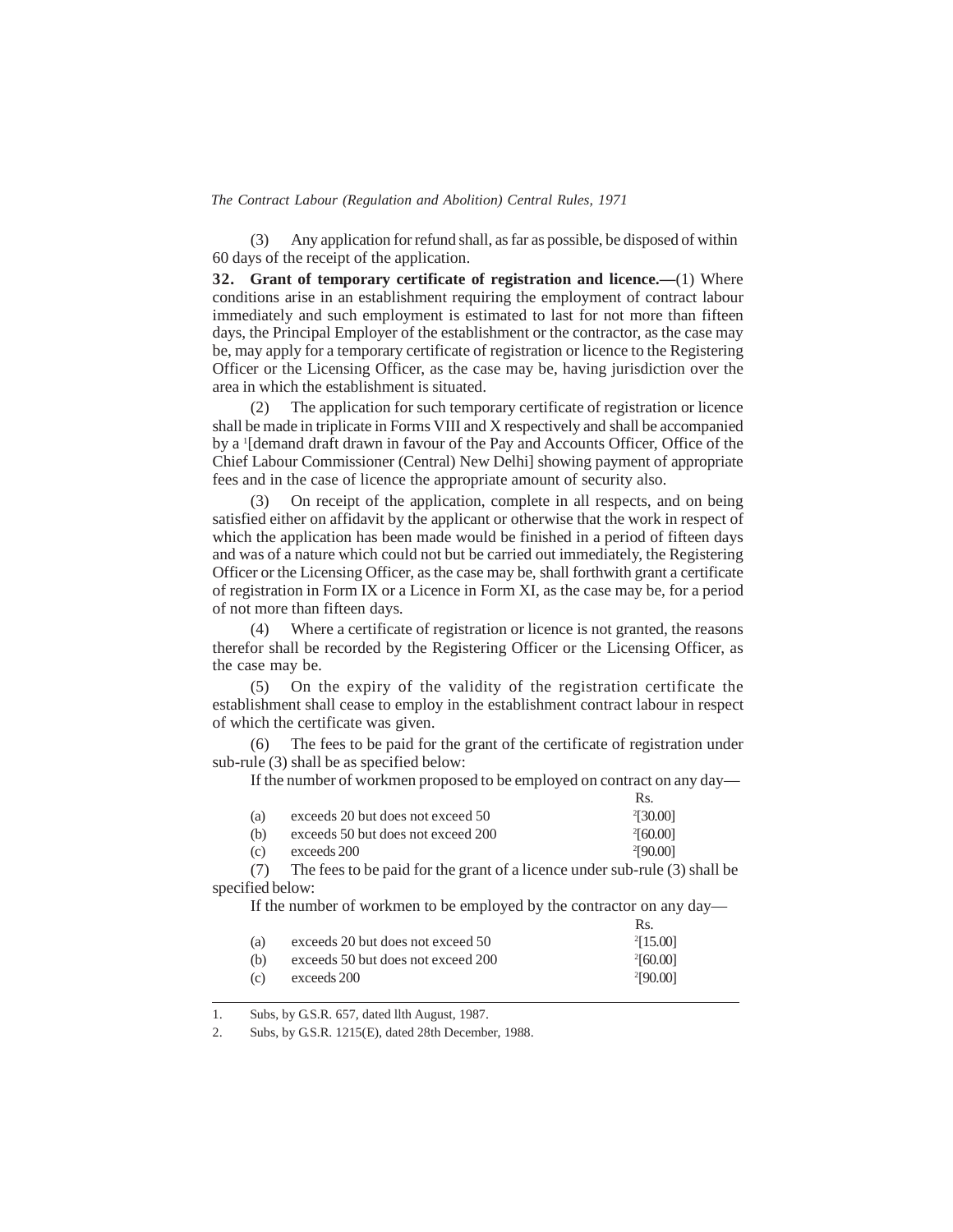(8) The provision of rule 23 and rule 24 shall apply to the refusal to grant licence or to grant licence under sub-rule (4) and sub-rule (3) respectively.

### **CHAPTER IV APPEALSAND PROCEDURE**

**33.** (1) (i) Every appeal under sub-section (1) of section 15 shall be preferred in the form of a memorandum signed by the appellant or his authorised agent and presented to the Appellate Officer in person or sent to him by registered post.

> (ii) The memorandum shall be accompanied by a certified copy of the order appealed from and a <sup>1</sup> [demand draft] for rupees 10.

(2) The memorandum shall set forth concisely and under distinct heads the grounds of appeal to the order appealed from.

**34.** (1) Where the memorandum of appeal does not comply with the provisions of sub-rule (2) of rule 33 it may be rejected or returned to appellant for the purpose of being amended within a time to be fixed by the Appellate Officer.

(2) Where the Appellate Officer rejects the memorandum under sub-rule (1) he shall record the reason for such rejection, and communicate the order to the appellant.

(3) Where the memorandum of appeal is in order the Appellate Officer shall admit the appeal, endorse thereon the date of presentation and shall register the appeal in a book to be kept for the purpose called the Register of Appeals.

(4) (i) When the appeal has been admitted, the Appellate Officer shall send the notice of the appeal to the Registering Officer or the Licensing Officer as the case may be, from whose order the appeal has been preferred and the Registering Officer or the Licensing Officer shall send the record of the case to the Appellate Officer.

> (ii) On receipt of the record, the Appellate Officer shall send a notice to the appellant to appear before him at such date and time as may be specified in the notice for the hearing of the appeal.

**35.** If on the date fixed for hearing, the appellant does not appear, the Appellate Officer may dismiss the appeal for default of appearance of the appellant.

**36.** (i) Where an appeal has been dismissed under rule 35 the appellant may apply to the Appellate Officer for the re-admission of the appeal, and where it is proved that he was prevented by any sufficient cause from appearing when the appeal was called on for hearing, the Appellate Officer shall restore the appeal on its original number.

(ii) Such an application shall, unless the Appellate Officer extends the time for sufficient reason, be made within 30 days of the date of dismissal.

**37.** (1) If the appellant is present when the appeal is called on for the hearing, the Appellate Officer shall proceed to hear the appellant or his authorised agent and any other person summoned by him for this purpose, and pronounce judgment on the appeal, either confirming, reversing or varying the order appealed from.

<sup>1.</sup> Subs, by G.S.R. 657, dated llth August, 1987.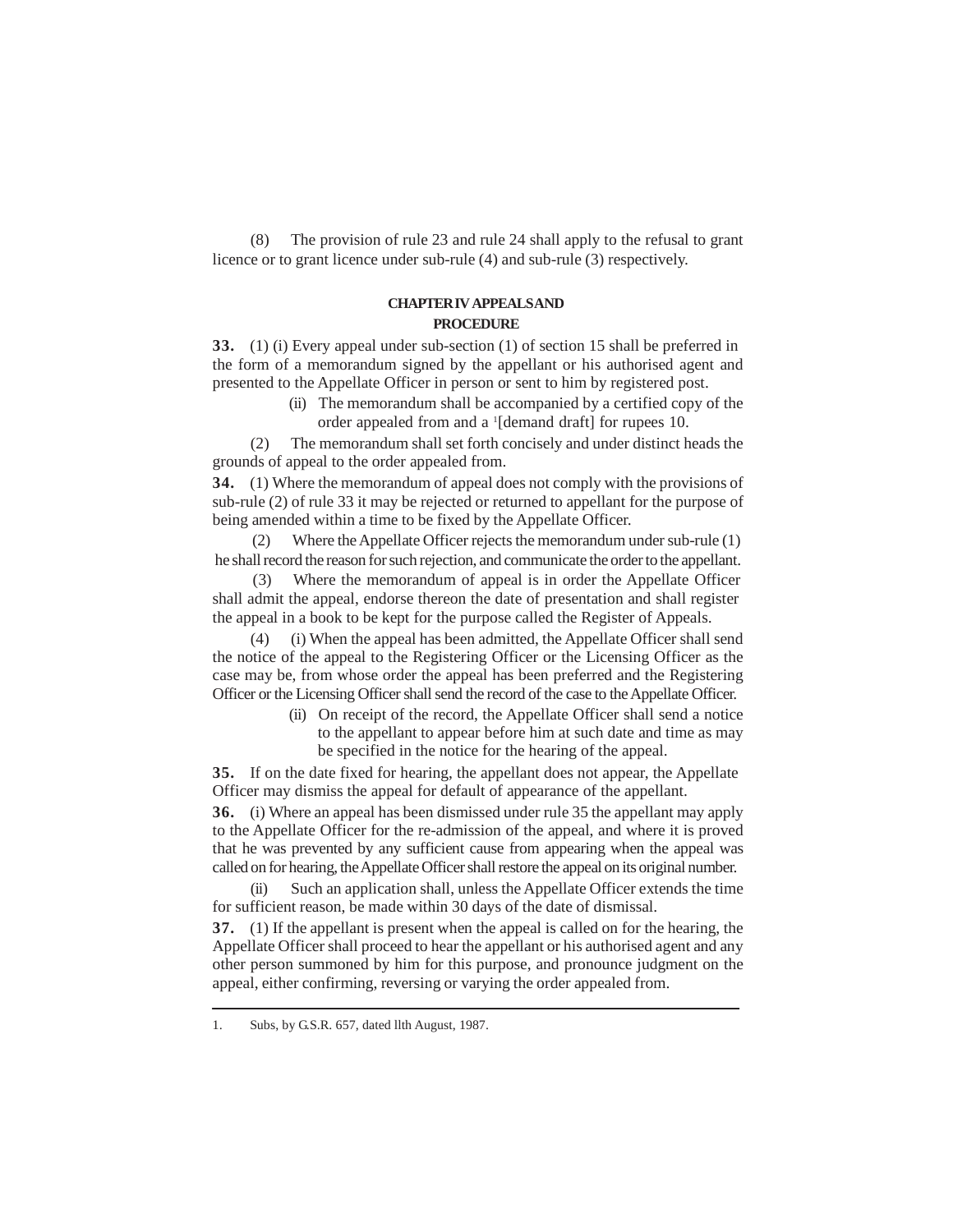(2) The judgment of the Appellate Officer shall state the points for determination, the decisions thereon and the reasons for the decisions.

The order shall be communicated to the appellant and copy thereof shall be sent to the Registering Officer of the Licensing Officer from whose order the appeal has been preferred.

**1 [38. Payment of Fees.**—(1) All amounts of money payable on account of security deposit, registration fees, licence fee, appeal, supply of duplicate copies of registration certificates and in terms of any other provisions of the Act and rules shall be paid through a crossed demand draft drawn in favour of the officers as shown in Annexure 'A' and made payable at branch of the Union Bank of India at the headquarters of the officers specified in column (3) of the said Annexure. All such demand drafts shall be accompanied by a challan in form No. TR-6 (in triplicate) indicating the details of payments, *etc.*

(2) The Licensing Officer, the Registering Officer or the Appellate Authority, as the case may be on receipt of the demand draft from the party shall arrange to deposit the amount in the appropriate account in the Bank with which he, in his capacity as Regional Labour Commissioner/Assistant Labour Commissioner (Central) as Drawing and Disbursing Officer is in account. The Assistant Labour Commissioner (Central), Delhi shall deposit the demand draft in the Union Bank of India, Extension Counter, Shram Shakti Bhawan, Rafi Marg, New Delhi in the Account of 'Pay and Accounts Officer' Chief Labour Commissioner, New Delhi.

(3) The payments received by the officers specified in the said Annexure by way of demand drafts shall be deposited in the relevant heads of accounts as shown below:—

> Registration fees—"087—Labour and Employment—Fees under Contract Labour (Regulation and Abolition) Central Rules, 1971 (adjustable in the books of the Pay and Accounts Officer, (Chief Labour Commissioner), Ministry of Labour, New Delhi".

> Licensing fees—"087—Labour Employment—Fees under the Contract Labour (Regulation and Abolition) Central Rules, 1971 (adjustable in the books of the Pay and Accounts Officer, (Chief Labour Commissioner), Ministry of Labour, New Delhi";

> Security deposits—Deposits and Advance(—) deposits not bearing interest 843—Civil Deposits under Contract Labour (Regulation and Abolition) Act, 1970 (adjustable in the books of the Pay and Accounts Officer Chief Labour Commissioner) Ministry of Labour, New Delhi". Duplicate copy of the Registration Certificates.—"087—Labour and Employment Fee under Contract Labour Appeals (Regulation and Abolition) Central Rules, 1971"].

<sup>1.</sup> Subs, by G.S.R. 657, dated llth August, 1987.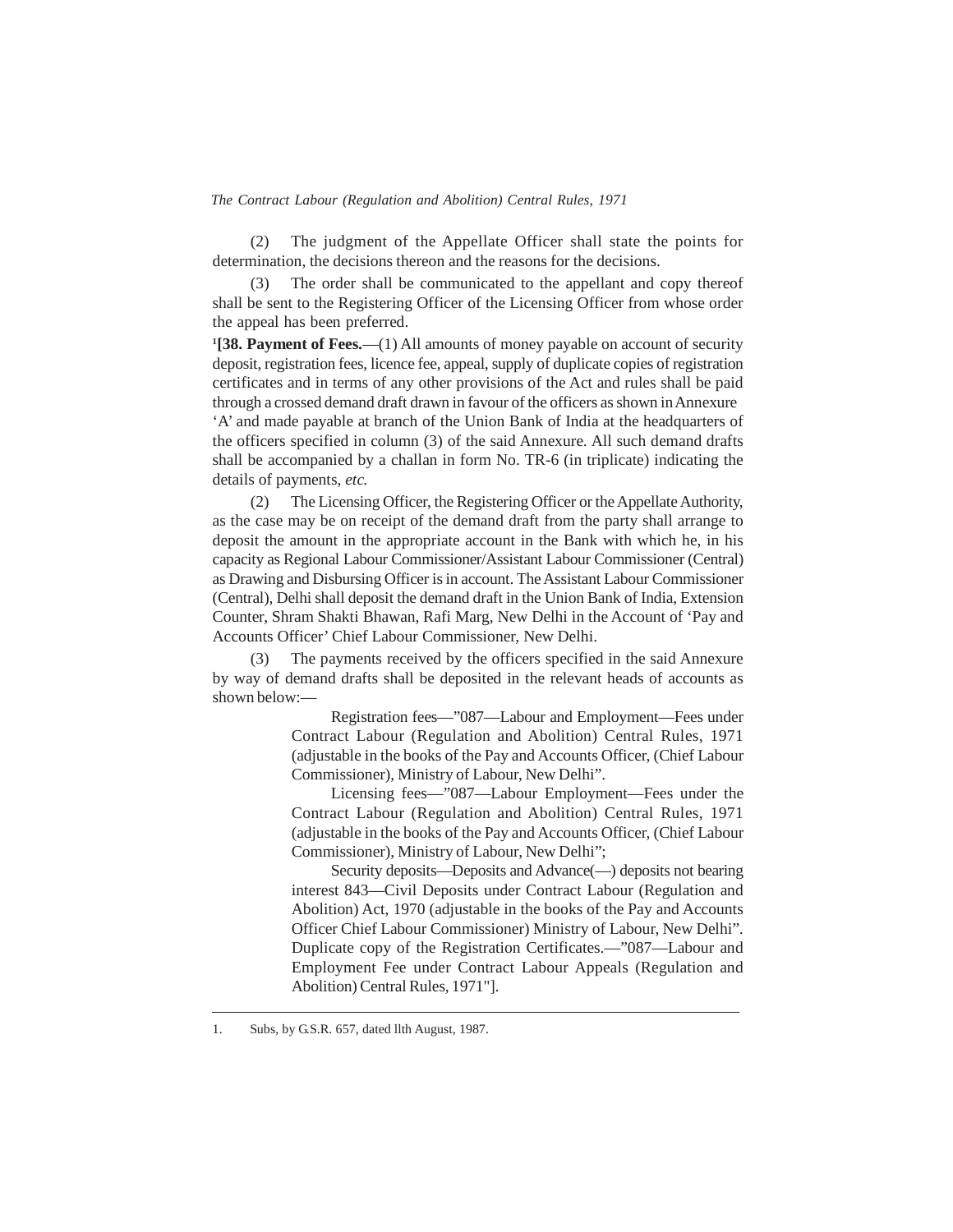**39. Copies.**—Copy of the order of the Registering Officer, Licensing Officer or the Appellate Officer may be obtained on payment of fees of rupees two for each order on application specifying the date and other particulars of the order, made to the officer concerned.

#### **CHAPTER V**

#### **WELFAREAND HEALTH OFCONTRACT LABOUR**

**40.** (1) The facilities required to be provided under sections 18 and 19 of the Act, namely sufficient supply of wholesome drinking water, a sufficient number of latrines and urinals, washing facilities and first-aid facilities shall be provided by the contractor in the case of the existing establishments within seven days of the commencement of these rules and in the case of new establishments within seven days of the commencement of the employment of contract labour therein.

(2) If any of the facility mentioned in sub-rule (1) is not provided by the contractor within the period prescribed the same shall be provided by the principal employer within seven days of the expiry of the period laid down in the said sub-rule.

41. Rest Rooms.—(1) In every place wherein contract labour is required to halt at night in connection with the working of the establishment to which the Act applies and in which employment of contract labour is likely to continue for 3 months or more, the contractor shall provide and maintain rest rooms or other suitable alternative accommodation within fifteen days of the coming into force of the rules in the case of existing establishments, and within fifteen days of the commencement of the employment of contract labour in new establishments.

(2) If the amenity referred to in sub-rule (1) is not provided by the contractor within the period prescribed the principal employer shall provide the same within a period of fifteen days of the expiry of the period laid down in the said sub-rule.

(3) Separate rooms shall be provided for women employees.

(4) Effective and suitable provision shall be made in every room for securing and maintaining adequate ventilation by the circulation of fresh air and there shall also be provided and maintained sufficient and suitable natural or artificial lighting.

(5) The rest-room or rooms or other suitable alternative accommodation shall be of such dimensions so as to provide at least a floor area 1.1 sq. metre for each person making use of the rest room.

(6) The rest-room or rooms or other suitable alternative accommodation shall be so constructed as to afford adequate protection against heat, wind, rain and shall have smooth, hard and impervious floor surface.

(7) The rest-room or other suitable alternative accommodation shall be at a convenient distance from the establishment and shall have adequate supply of wholesome drinking water.

<sup>1.</sup> Subs, by G.S.R. 657, dated llth August, 1987.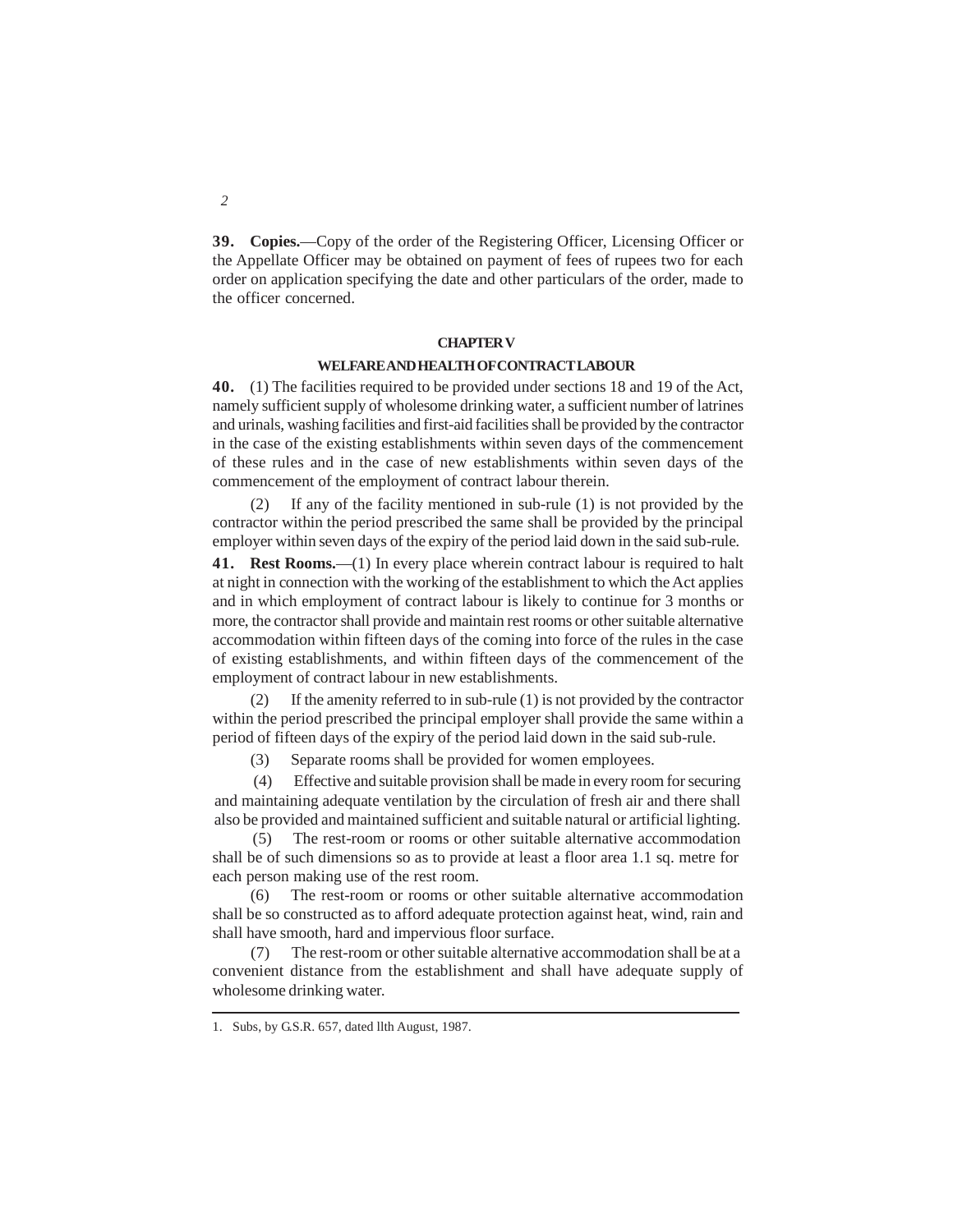**42. Canteens.**—(1) In every establishment to which the Act applies and wherein work regarding the employment of contract labour is likely to continue for six months and wherein contract labour numbering one hundred or more are ordinarily employed an adequate canteen shall be provided by the contractor for the use of such contract labour within sixty days of the date of coming into force of the rules in the case of the existing establishments and within 60 days of the commencement of the employment of contract labour in the case of new establishments.

(2) If the contractor fails to provide the canteen within the time laid down the same shall be provided by the principal employer within sixty days of the expiry of the time allowed to the contractor.

(3) The canteen shall be maintained by the contractor or principal employer, as the case may be, in an efficient manner.

**43.** (1) The canteen shall consist of at least a dining hall, kitchen, store room, pantry and washing places separately for workers and for utensils.

(2) (i) The canteen shall be sufficiently lighted at all times when any person has access to it.

> (ii) The floor shall be made of smooth and impervious material and inside walls shall be lime washed or colour-washed at least once in each year:

*Provided that the inside walls of the kitchen shall be lime-washed every four months.*

(3) (i) The precincts of the canteen shall be maintained and in a clean and sanitary condition.

- (ii) Waste water shall be carried away in suitable covered drains and shall not be allowed to accumulate so as to cause a nuisance.
- (iii) Suitable arrangements shall be made for the collection and disposal of garbage.

**44.** (1) The dining hall shall accommodate at a time at least 30 per cent, of the contract labour working at a time.

(2) The floor area of the dining hall, excluding the area occupied by the service counter and any furniture except tables and chairs shall be not less than one square metre per diner to be accommodated as prescribed in sub-rule (1).

(3) (i) A portion of the dining hall and service counter shall be partitioned off and reserved for women workers, in proportion to their number.

> (ii) Washing places for women shall be separate and screened to secure privacy.

(4) Sufficient tables, stools, chairs or benches shall be available for the number of diners to be accommodated as prescribed in sub-rule (1).

**45.** (1) (i) There shall be provided and maintained sufficient utensils, crockery, cutlery, furniture and any other equipment necessary for the efficient running of the canteen.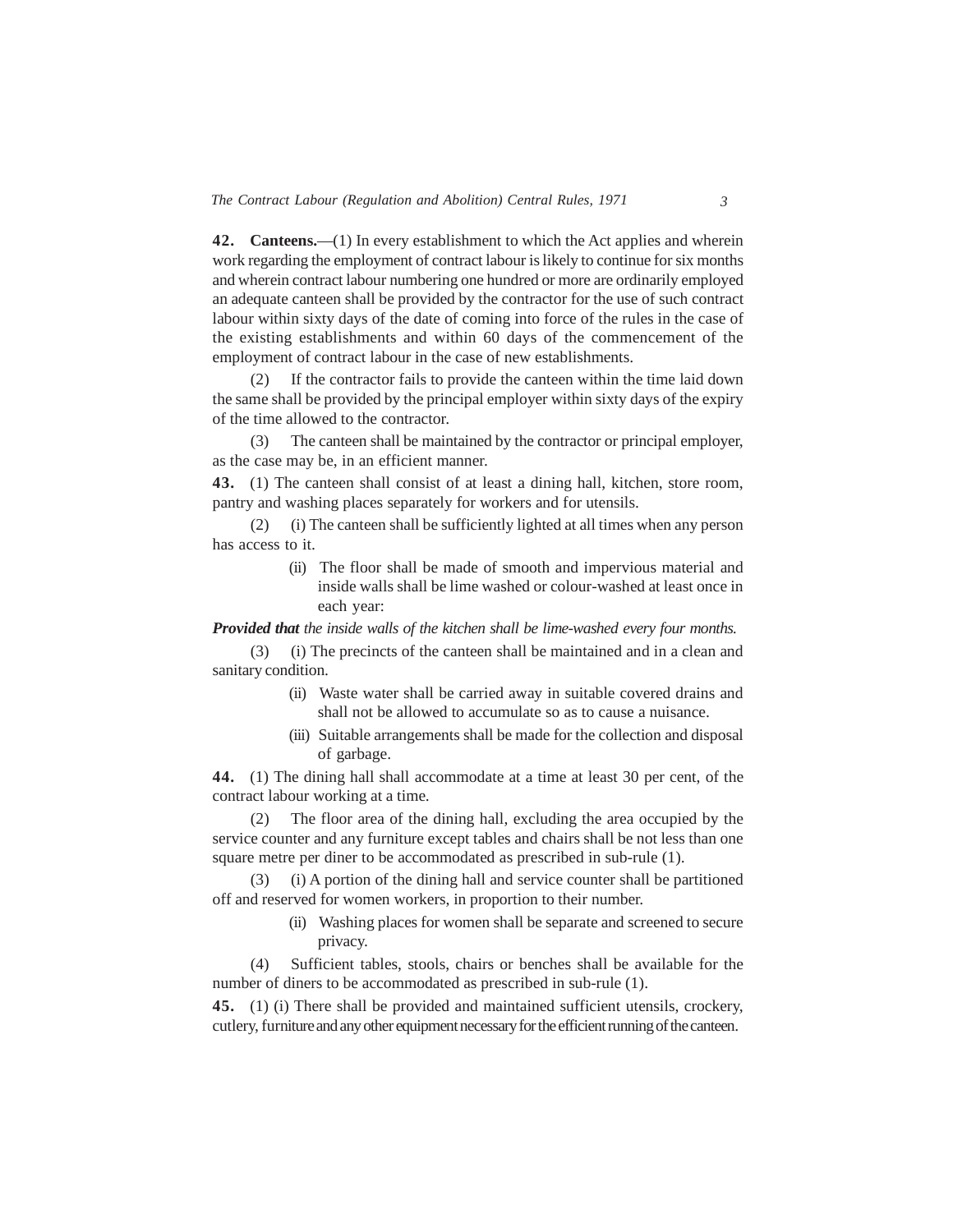(ii) The furniture, utensils and other equipment shall be maintained in a clean and hygienic condition.

(2) (i) Suitable clean clothes for the employees serving in the canteen shall also be provided and maintained.

- (ii) A service counter, if provided, shall have top of smooth and impervious material.
- (iii) Suitable facilities including an adequate supply of hot water shall be provided for the cleaning of utensils and equipment.

**46.** The foodstuffs and other items to be served in the canteen shall be in conformity with the normal habits of the contract labour.

**47.** The charges for foodstuffs, beverages and any other items served in the canteen shall be based on 'no-profit, no loss' and shall be conspicuously displayed in the canteen.

**48.** In arriving at the prices of foodstuffs and other articles served in the canteen the following items shall not be taken into consideration as expenditure namely:—

- (a) the rent for the land and building;
- (b) the depreciation and maintenance charges for the building and equipment provided for in the canteen;
- (c) the cost of purchase, repairs and replacement of equipments including furniture, crockery, cutlery and utensils;
- (d) the water charges and other charges incurred for lighting and ventilation;
- (e) the interest on the amounts spent on the provision and maintenance of furniture and equipment provided for in the canteen.

**49.** The books of accounts and registers and other documents used in connection with the running of the canteen shall be produced on demand to an Inspector.

**50.** The accounts pertaining to the canteen shall be audited once every 12 months by registered accountants and auditors:

*Provided that the Chief Labour Commissioner (Central) may approve of any other person to audit the accounts, if he is satisfied that it is not feasible to appoint a registered accountant and auditor in view of the site or the location of the canteen.*

**51. Latrines and Urinals.—**Latrines shall be provided in every establishment coming within the scope of the Act on the following scale, namely:—

- (a) where females are employed, there shall be at least one latrine for every 25 females;
- (b) where males are employed, there shall be at least one latrine for every 25 males;

*Provided that where the number of males or females exceeds 100, it shall be sufficient if there is one latrine for every 25 males or females, as the case may be, upto the first 100, and one for every 50 thereafter.*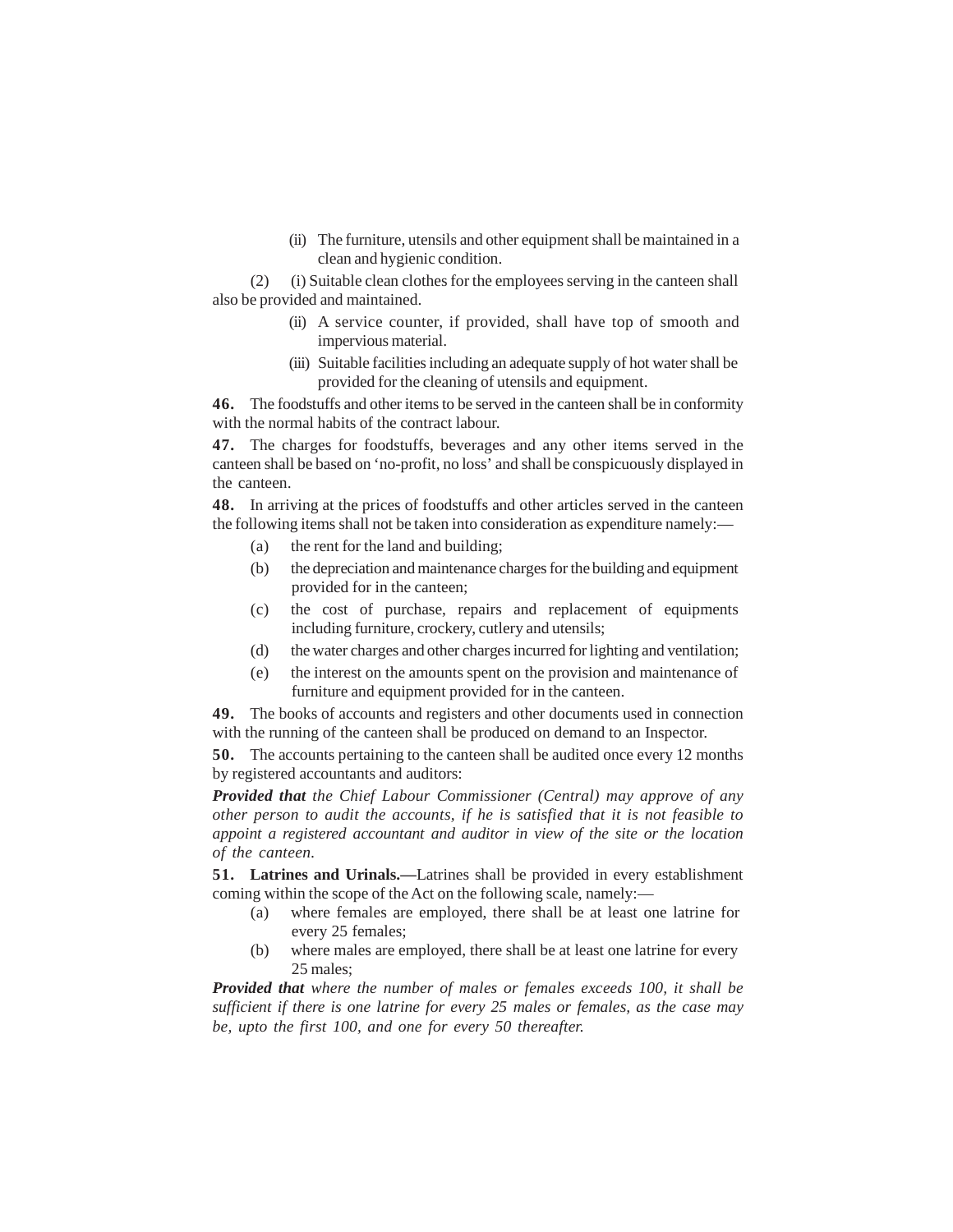**52.** Every latrine shall be under cover and so partitioned off as to secure privacy, and shall have a proper door and fastenings.

**53.** (1) Where workers of both sexes are employed there shall be displayed outside each block of latrine and urinal a notice in the language understood by the majority of the workers "For Men only" or "For Women only" as the case may be.

(2) The notice shall also bear the figure of a man or of a woman, as the case may be.

**54.** There shall be at least one urinal for male workers upto 50 and one for female workers upto fifty employed at a time:

*Provided that where the number of male or female workmen, as the case may be, exceeds 500 it shall be sufficient if there is one urinal for every 50 males or females upto the first 500 and one for every 100 or part thereof thereafter.*

**55.** (1) The latrines and urinals shall be conveniently situated and accessible to workers at all times at the establishment.

(2) (i) The latrines and urinals shall be adequately lighted and shall be maintained in a clean and sanitary condition at all times.

Latrines and urinals other than those connected with a flush sewage system shall comply with the requirements of the public health authorities.

**56.** Water shall be provided by the means of tap or otherwise so as to be conveniently accessible in or near the latrine and urinals.

**57. Washing Facilities.—**(1) In every establishment coming within the scope of the Act adequate and suitable facilities for washing shall be provided and maintained for the use of contract labour employed therein.

(2) Separate and adequate screening facilities shall be provided for the use of male and female workers.

(3) Such facilities shall be conveniently accessible and shall be kept in clean and hygienic condition.

**58. First-Aid Facilities.—**In every establishment coming within the scope of the Act there shall be provided and maintained so, as to be readily accessible during all working hours first-aid boxes at the rate of not less than one box for 150 contract labour or part thereof ordinarily employed.

**59.** (1) The first-aid box shall be distinctively marked with a red cross on a white ground and shall contain the following equipment, namely:—

A. For establishments in which the number of contract labour employed does not exceed fifty—

Each first-aid box shall contain the following equipment:—

- (i) 6 small sterilized dressings.
- (ii) 3 medium size sterilized dressings,
- (iii) 3 large size sterilized dressings,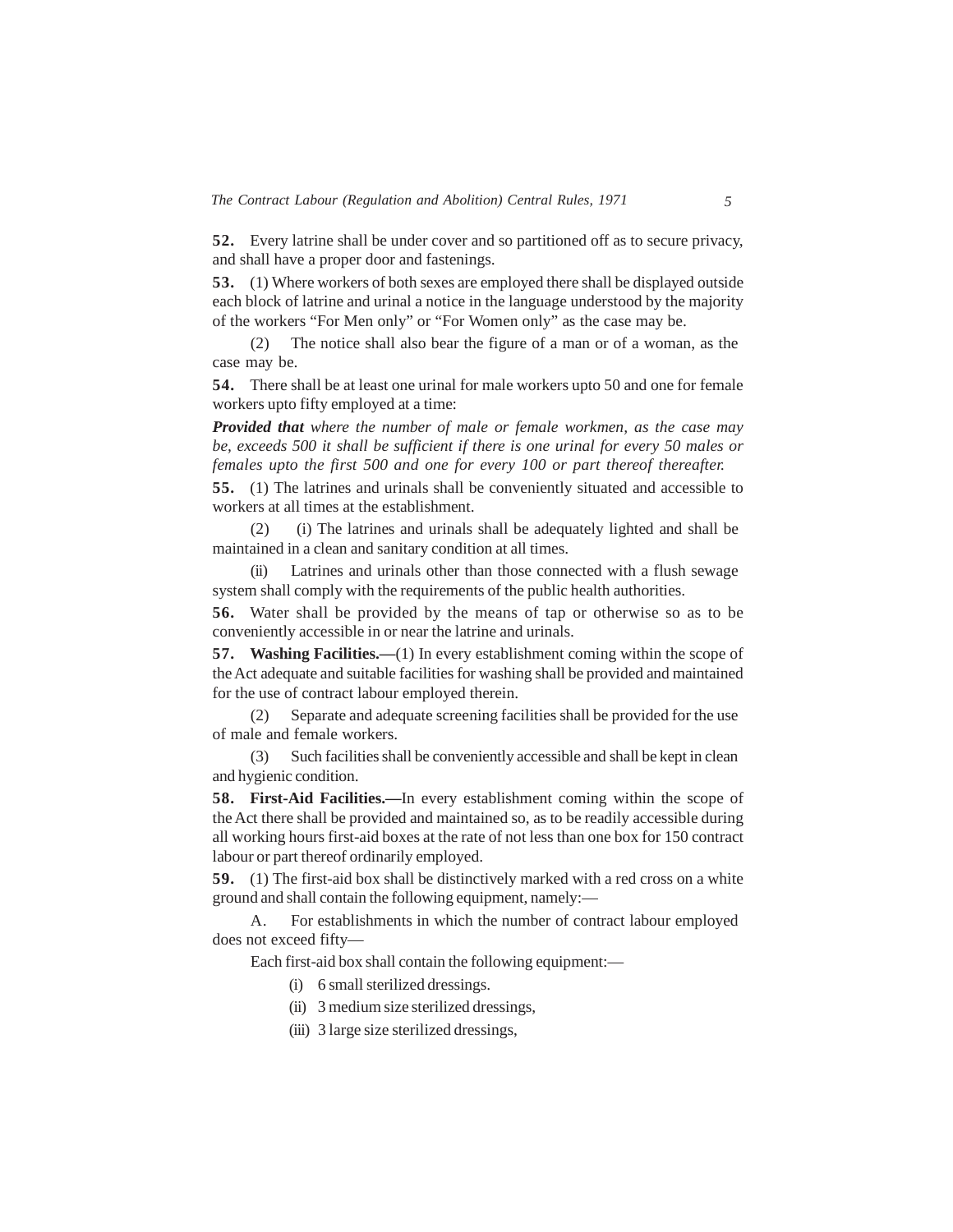- (iv) 3 large sterilized burn dressings.
- (v) 1 (30 ml.) bottle containing a two per cent, alcohol solution of iodine,
- (vi) 1 (30 ml.) bottle containing salvolatile having the dose and mode of administration indicated on the label,
- (vii) 1 snake-bite lancet.
- (viii)1 (30 gms.) bottle of potassium permanganate crystals,
- (ix) 1 pair scissors,
- (x) 1 copy of the first-aid leaflet issued by the Director General, Factory Advice Service and Labour Institutes, Government of India,
- (xi) A bottle containing 100 tablets (each of 5 grains) of aspirin,
- (xii) Ointment for burns.
- (xiii) A bottle of suitable surgical anti-septic solution.

B. For establishments in which the number of contract labour exceed fifty— Each first-aid box shall contain the following equipment:—

- (i) 12 small sterilized dressings,
- (ii) 6 medium size sterilized dressings.
- (iii) 6 large size sterilized dressings,
- (iv) 6 large size sterilized burn dressings,
- (v) 6 (15 gms.) packets sterilized cotton wool.
- (vi) 1 (60 ml.) bottle containing a two per cent alcohol solution of iodine,
- (vii) 1 (60 ml.) bottle containing salvolatile having the dose and mode of administration indicated on the label,
- (viii)1 roll of adhesive plaster,
- (ix) A snake-bite lancet.
- (x) 1 (30 gms.) bottle of potassium permanganate crystals,
- (xi) 1 pair scissors,
- (xii) 1 copy of the first-aid leaflet issued by the Director General, Factory Advice Service and Labour Institutes, Government of India,
- (xiii)A bottle containing 100 tablets (each of 5 grains) of aspirin,

(xiv)Ointment for burns.

(xv) A bottle of a suitable surgical anti-septic solution.

(2) Adequate arrangement shall be made for immediate recoupment of the equipment when necessary.

**60.** Nothing except the prescribed contents shall be kept in the First-Aid Box.

**61.** The First-Aid Box shall be kept in charge of a responsible person who shall always be readily available during the working hours of the establishment.

**62.** A person incharge of the First-Aid Box shall be a person trained in First-Aid treatment, in establishment where the number of contract labour employed is 150 or more.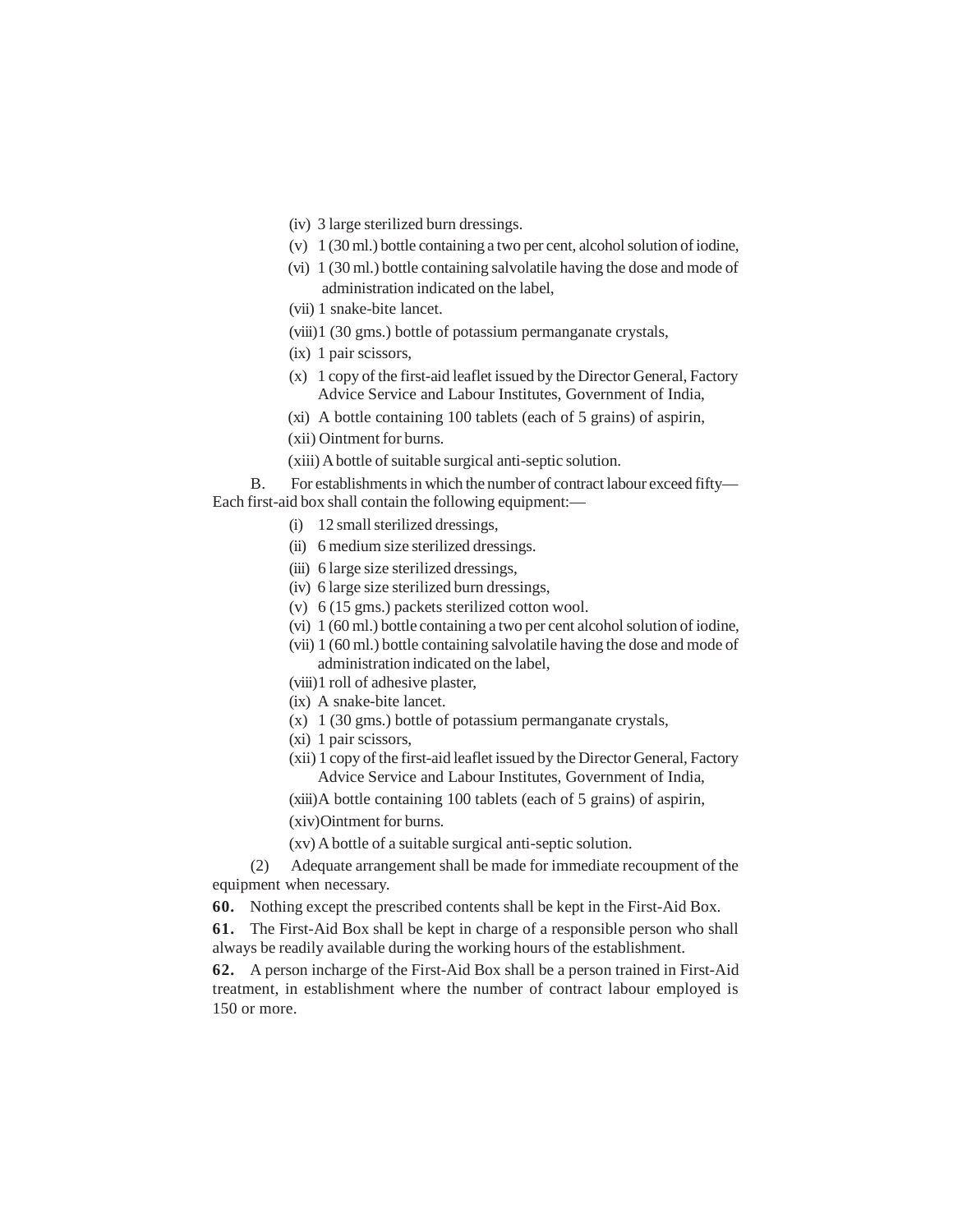#### **CHAPTER VI**

#### **WAGES**

**63.** The contractor shall fix wage periods in respect of which wages shall be payable.

**64.** No wage period shall exceed one month.

**65.** The wages of every person employed as contract labour in an establishment or by a contractor where less than one thousand svich persons are employed shall be paid before the expiry of the seventh day and in other cases before the expiry of tenth day after the last day of the wage period in respect of which the wages are payable.

**66.** Where the employment of any worker is terminated by or on behalf of the contractor the wages earned by him shall be paid before the expiry of the second working day from the day on which his employment is terminated.

**67.** All payments of wages shall be made on a working day at the work premises and during the working time and on a date notified in advance and in case the work is completed before the expiry of the wage period, final payment shall be made within 48 hours of the last working day.

**68.** Wages due to every worker shall be paid to him or to other person authorised by him in this behalf.

**69.** All wages shall be paid in current coin or currency or in both.

**70.** Wages shall be paid without any deductions of any kind except those specified by the Central Government by general or special order in this behalf or permissible under the Payment of Wages Act, 1936 (4 of 1936).

**71.** A notice showing the wage period and the place and time of disbursement of wages shall be displayed at the place of work and a copy sent by the contractor to the principal employer under acknowledgement.

**72.** The principal employer shall ensure the presence of his authorised representative at the place and time of disbursement of wages by the contractor to workmen and it shall be the duty of the contractor to ensure the disbursement of wages in the presence of such authorised representative.

**73.** The authorised representative of the principal employer shall record under his signature a certificate at the end of the entries in the Register of Wages or the <sup>1</sup>Register of Wages-cum-Muster Roll] as the case may be, in the following form:

"Certified that the amount shown in column No. ... has been paid to the workman concerned in my presence on ..... at ....."

### **CHAPTERVII**

### **REGISTERSAND RECORDSAND COLLECTION OF STATISTICS**

**74. Register of contractors.**—Every principal employer shall maintain in respect of each registered establishment a register of contractors in Form XII.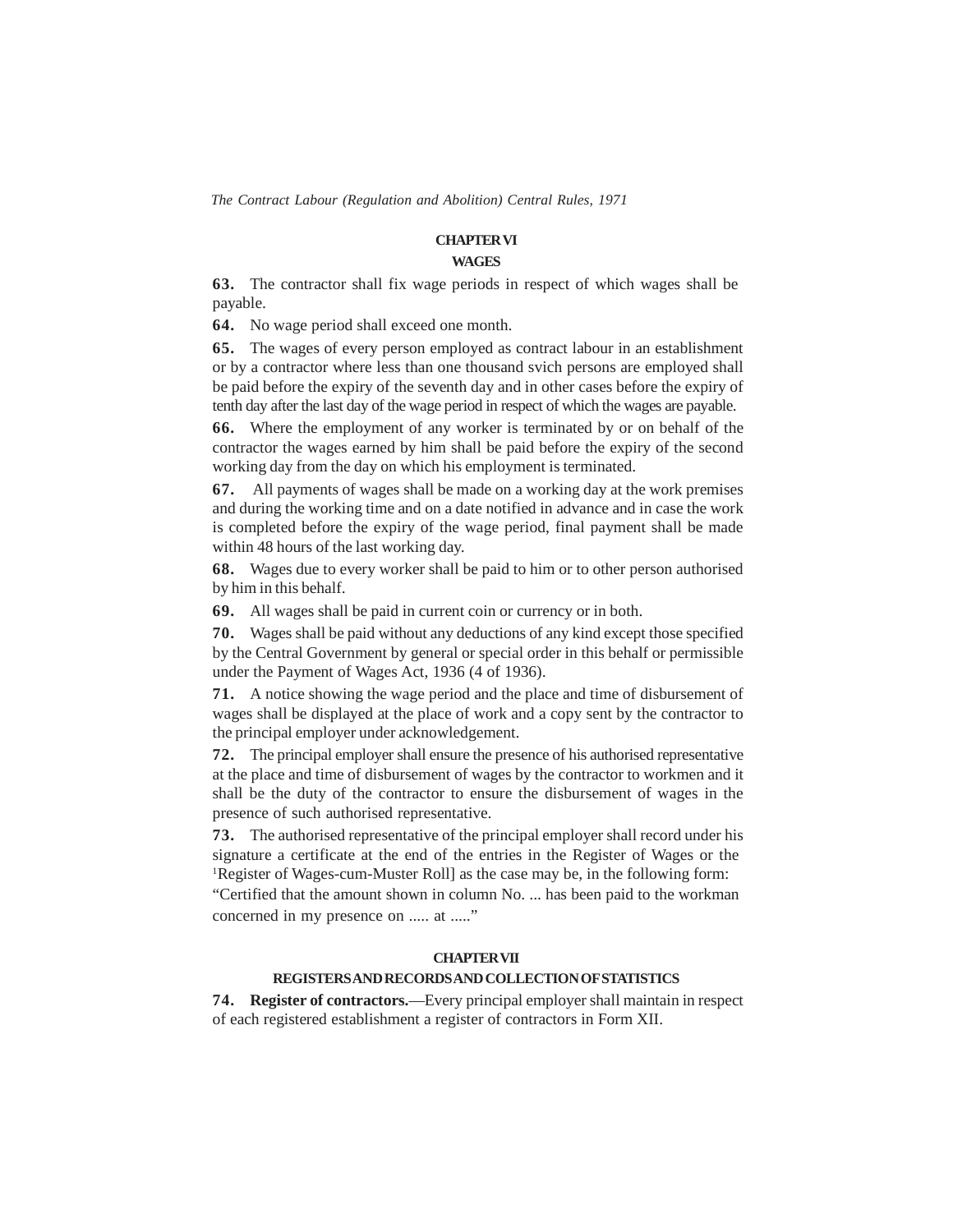**75. Register of persons employed.**—Every contractor shall maintain in respect of each registered establishment where he employs contract labour a register in Form XIII.

**76. Employment Card.**—(i) Every contractor shall issue an employment card in Form XIV to each worker within three days of the employment of the worker.

> (ii) The card shall be maintained upto date and any change in the particulars shall be entered therein.

**77. Service Certificate.**—On termination of employment for any reason whatsoever the contractor shall issue to the workman whose services have been terminated a Service Certificate in Form XV.

**78. Muster Roll, Wages Registers, Deduction Register and Overtime Register.**—<sup>1</sup>[(1) (a) Every contractor shall in respect of each work on which he engages contract labour,—

> (i) maintain a Muster Roll and a Register of Wages in Form XVI and Form XVII respectively:

*Provided that a combined Register of Wage-cum-Muster Roll in Form XVIII shall be maintained by the contractor where the wage period is a Fortnight or less;*

- (ii) maintain a Register of Deduction for damage or loss, Register of Fines and Register of Advances in Form XX, Form XXI and Form XXII respectively;
- (iii) maintain a Register of Overtime in Form XXIII recording therein the number of hours of, and wages paid for, overtime work, if any;
- (b) Every contractor shall, where the wage period is one week or more, issue wage slips in Form XIX, to the workmen at least a day prior to the disbursement of wages;
- (c) Every contractor shall obtain the signature or thumb impression of the worker concerned against the entries relating to him on the Register of Wages or Muster Roll-cum-Wages Register, as the case may be, and the entries shall be authenticated by the initials of the contractor or his authorised representative and shall also be duly certified by the authorised representative of the principal employer in the manner provided in rule 73.
- (d) In respect of establishments which are governed by the Payment of Wages Act, 1936 (4 of 1936) and the rules made thereunder, or Minimum Wages Act, 1948 (11 of 1948) or the rules made thereunder, the following registers and records required to be maintained by a contractor as employer under those Acts and the rules made thereunder shall be deemed to be register and records to be maintained by the contractor under these rules, namely:—

<sup>1.</sup> Subs, by G.S.R. 948, dated 12th July, 1978.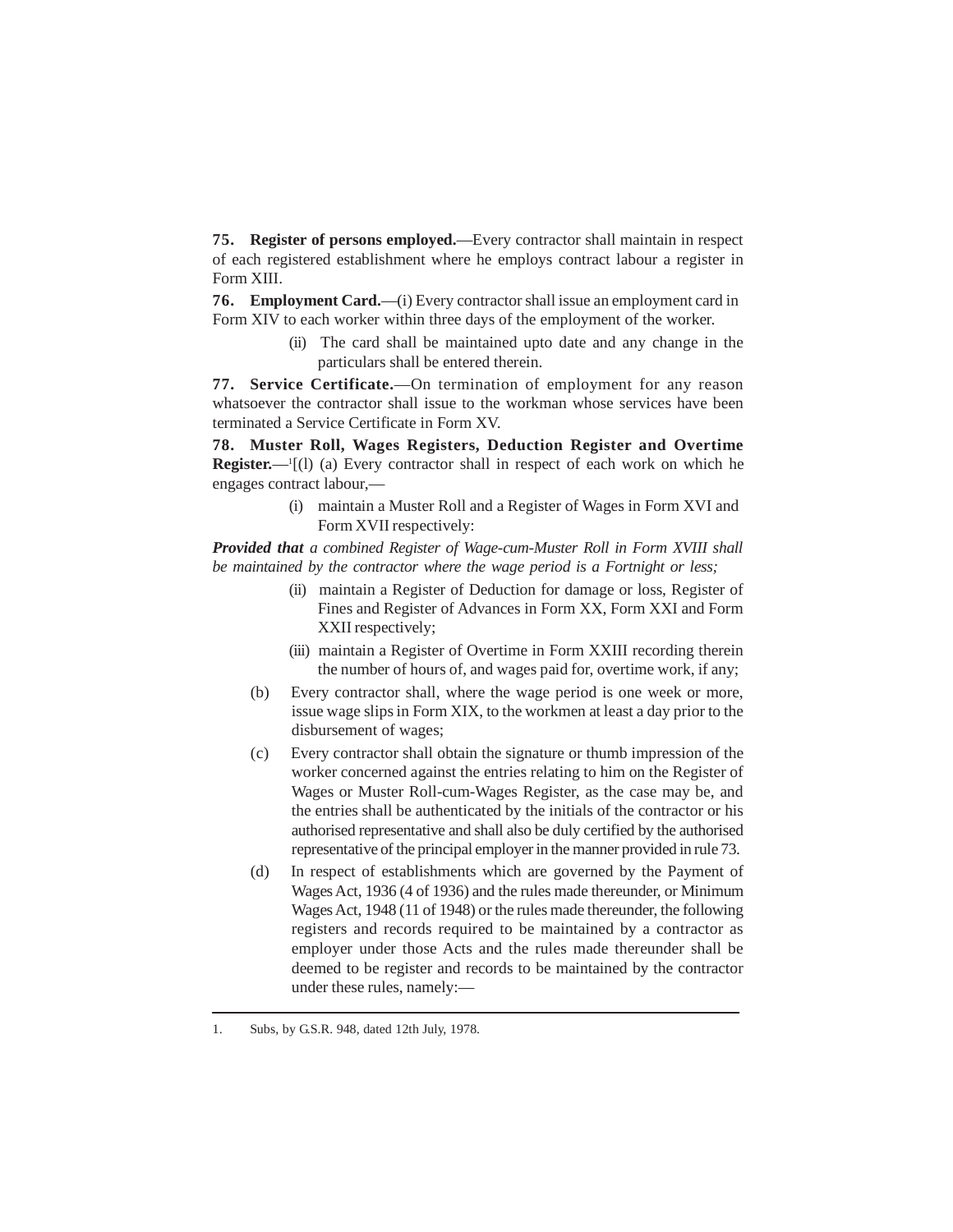- (a) Muster Roll;
- (b) Register of Wages;
- (c) Register of Deductions;
- (d) Register of Overtime;
- (e) Register of Fines;
- (f) Register of Advances;
- (g) Wage slip;

(3) Notwithstanding anything contained in these rules, where a combined or alternative form is sought to be used by the contractor to avoid duplication of work for compliance with the provisions of any other Act or the rules framed thereunder for any other laws or regulation or in cases where mechanised pay rolls are introduced for better administration, alternative suitable form or forms in lieu of any of the forms prescribed under these rules, may be used with the previous approval of the 1Regional Labour Commissioner (Central)].

**79.** Every contractor shall display an abstract of the Act and rules in English and Hindi and in the language spoken by the majority of workers in such form as may be approved by the Chief Labour Commissioner (Central).

**80.** (1) All registers and other records required to be maintained under the Act and rules, shall be maintained complete and up-to-date, and, unless otherwise provided for, shall be kept at an officer or the nearest convenient building within the precincts of the workplace or at a place within a radius of three kilometres.

2 [(2) Such registers shall be maintained legibly in English and Hindi or in the language understood by the majority of the persons employed in the establishment.]

(3) All the registers and other records shall be preserved in original for a period of three calendar years from the date of last entry therein.

(4) All the registers, records and notices maintained under the Act or rules shall be produced on demand before the Inspector or any other authority under the Act or any person authorised in that behalf by the Central Government.

Where no deduction or fine has been imposed or no overtime has been worked during any wage period, a 'nil' entry shall be made across the body of the register at the end of the wage period indicating also in precise terms the wage period to which the 'nil' entry relates, in the respective registers maintained in Forms XX, XXI, and XXIII respectively.

**81.** (1) (i) Notices showing the rates of wages, hours of work, wage period, dates of payment of wages, names and addresses of the Inspectors having jurisdiction, and date of payment of unpaid wages, shall be displayed in English and in Hindi and in the local language understood by the majority of the workman in conspicuous

<sup>1.</sup> Subs, by G.S.R. 48, dated 31st December, 1987.

<sup>2.</sup> Subs, by G.S.R. 657, dated llth August, 1987.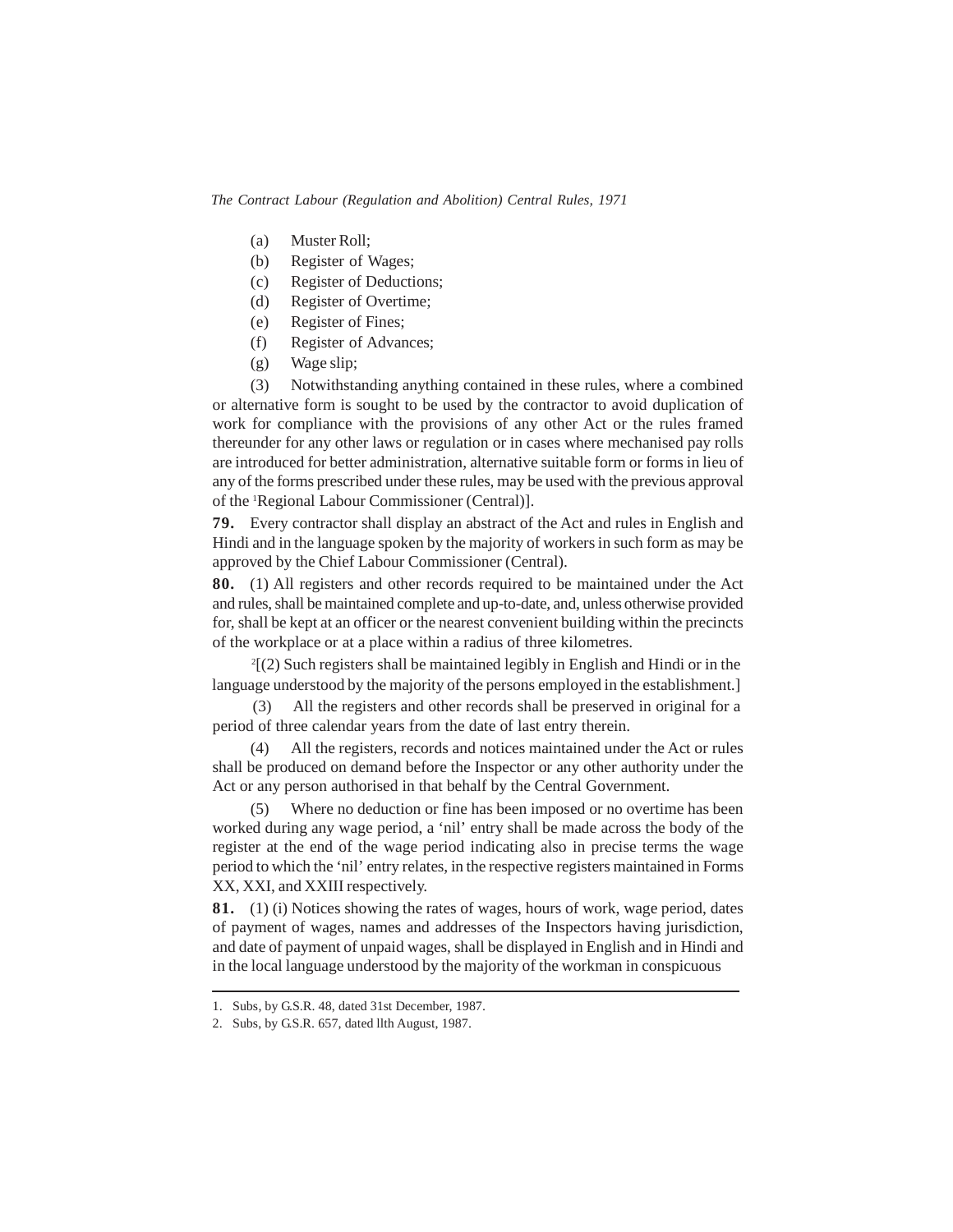places at the establishment and the work-site by the principal employer or the contractor, as the case may be.

(ii) The notices shall be correctly maintained in a clean and legible condition.

(2) A copy of the notice shall be sent to the Inspector and whenever any changes occur the same shall be communicated to him forthwith.

1 [(3) Every principal employer shall, within fifteen days of the commencement or completion of each contract work under each contractor, submit a return to the Inspector, appointed under section 28 of the Act, intimating the actual dates of the commencement or, as the case may be, completion of such contract work, in Form VI B.]

**82.** (1) Every contractor shall send half yearly return in Form XXIV (in duplicate) so as to reach the Licensing Officer concerned not later than 30 days from the close of the half year.

*Note.—*Half year for the purpose of this rule means "a period of 6 months commencing from 1st January and 1st July of every year".

Every principal employer of a registered establishment shall send annually a return in Form XXV (in duplicate) so as to reach the Registering Officer concerned not later than the 15th February following the end of the year to which it relates.

1 [(3) The returns to be submitted under this rule by contractor/principal employer shall be correct, complete and up-to-date in all respects.]

**83.** (1) The Board, Committee, Chief Labour Commissioner (Central) or the Inspector or any other authority under the Act shall have powers to call for any information or statistics in relation to contract labour from any contractor or principal employer at any time by an order in writing.

(2) Any person called upon to furnish the information under sub-rule (1) shall be legally bound to do so.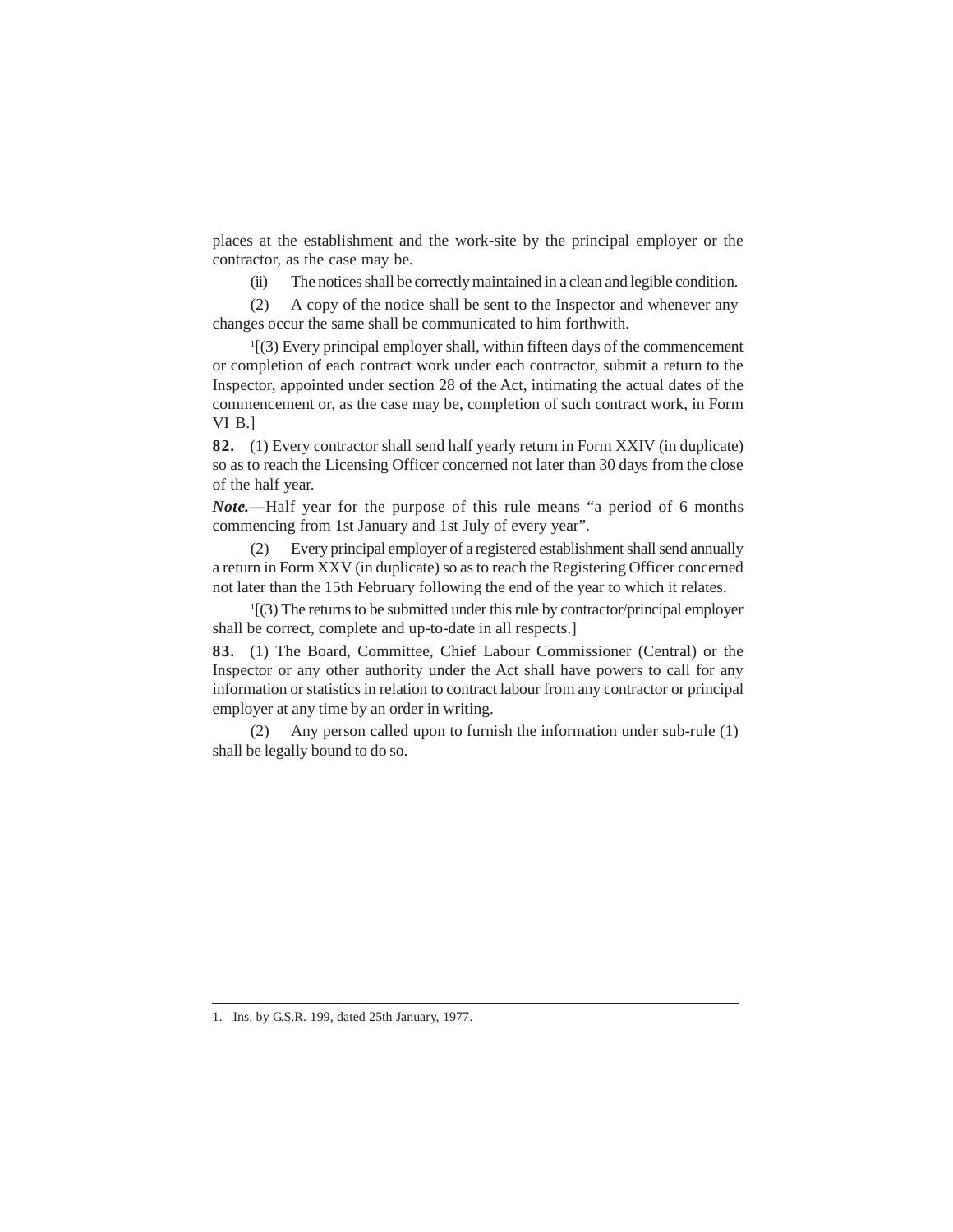### **FORMI**

#### *[See* rule 17(1)]

#### **APPLICATION FOR REGISTRATION OFESTABLISHMENTS EMPLOYING CONTRACT LABOUR**

- 1. Name and location of the establishment
- 2. Postal address of the establishment.

3. Full name and address of the Principal Employer (furnish father's name in the case of individuals).

4. Full name and address of the Manager or person responsible for the supervision and control of the establishment.

- 5. Nature of work carried on in the establishment.
- 6. Particulars of contractors and contract labour:
- (a) Names and Addresses of Contractors.
- (b) Nature of work in which contract labour is employed or is to be employed.
- (c) Maximum number of Contract Labour to be employed on any day through each contractor.
- 1 [(cc) Estimated date of commencement of each contract work under each contractor.]
- (d) Estimated date of termination of employment of Contract Labour under each contractor.
- <sup>2</sup>[7. Particular of demand draft enclosed (Name of the Union Bank, amount, demand draft No. and date).

I hereby declare that the particulars given above are true to the best of my knowledge and belief.

> Principal employer Seal and Stamp Office of the Registering Officer

Date of receipt of application

<sup>1.</sup> Ins. by G.S.R. 199, dated 25th January, 1977.

<sup>2.</sup> Ins. by G.S.R. 657, dated llth August, 1987.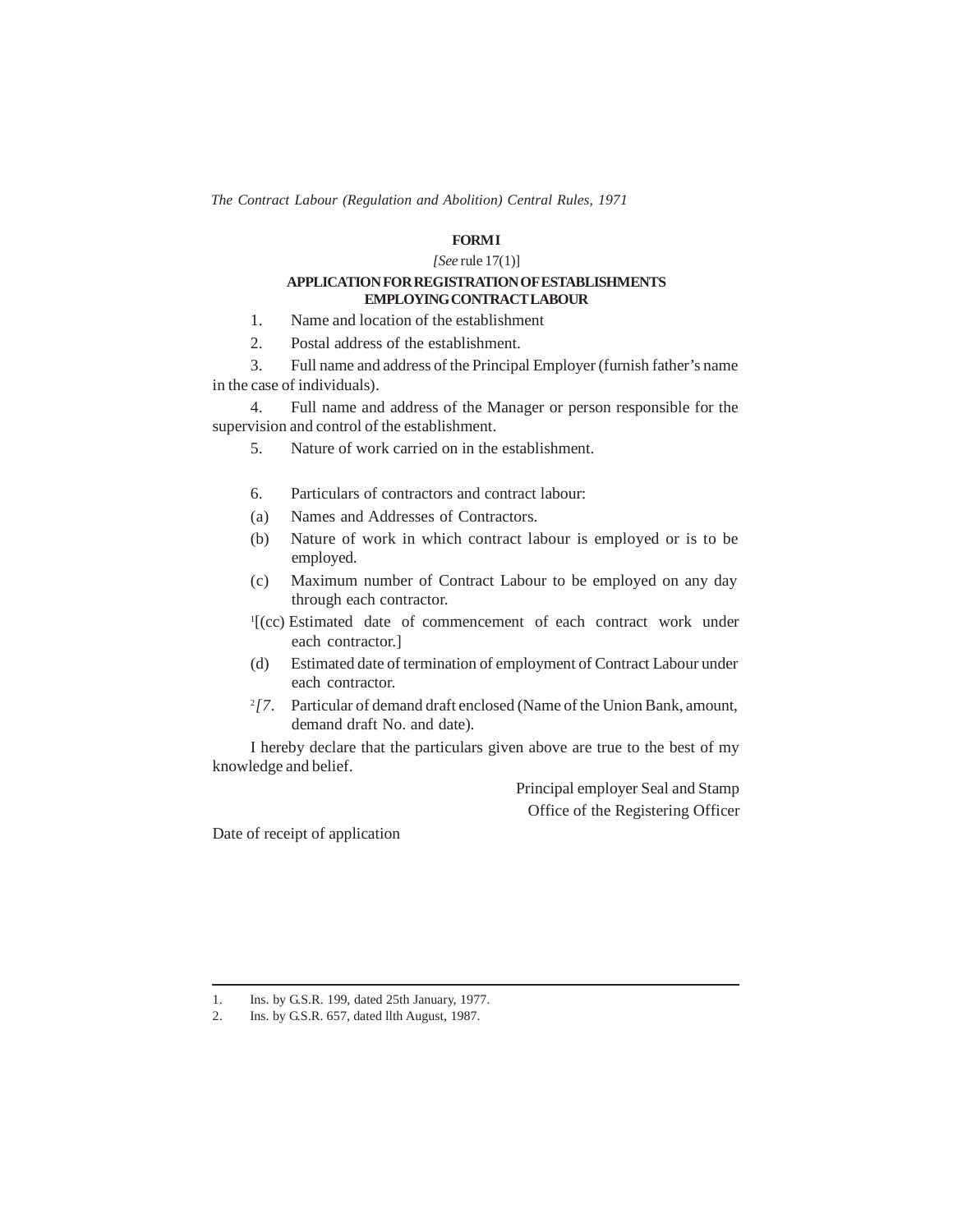### **FORMII**

#### *[See* rule 18(1)]

### **CERTIFICATE OFREGISTRATION**

Date..........................

Government of India Office of the Registering Officer

A Certificate of Registration containing the following particulars is hereby granted under sub-section (2) of section 7 of the Contract Labour (Regulation and Abolition) Act, 1970, and the rules made thereunder, to ............................................................. ........................................................................................................................

........................................................................................................................

- 1. Nature of work carried on in the establishment.
- 2. Names and Addresses of Contractors.
- 3. Nature of work in which contract labour is employed or is to be employed.
- 4. Maximum number of contract labour to be employed on any day through each contractor.

5. Other particulars relevant to the employment of contract labour.

Signature of Registering Officer with Seal.

#### **FORMIII**

*[See rule 18(3)]*

#### **REGISTER OFESTABLISHMENTS**

| SI.<br>No.     |                                     | Registration<br>No. and date | Name and<br>address of<br>the estab-<br>lishment<br>registered                    |   | Name of the<br>Principal<br>employer and<br>his address           | occupation,<br>on in the | Type of business,<br>trade, industry,<br>manufacture or<br>which is carried<br>establishment | Total No.<br>of workmen<br>directly<br>employed |
|----------------|-------------------------------------|------------------------------|-----------------------------------------------------------------------------------|---|-------------------------------------------------------------------|--------------------------|----------------------------------------------------------------------------------------------|-------------------------------------------------|
|                | 2                                   |                              | 3                                                                                 | 4 |                                                                   | 5                        |                                                                                              | 6                                               |
|                |                                     |                              |                                                                                   |   |                                                                   |                          |                                                                                              |                                                 |
|                |                                     |                              | Particulars of contractor and Contract Labour                                     |   |                                                                   |                          |                                                                                              |                                                 |
|                | Name and<br>addressof<br>contractor |                              | Nature of work<br>in which contract<br>labour is employed<br>or is to be employed |   | Maximum No. of<br>contract labour to<br>be employed on<br>any day |                          | ation of emp-<br>loyment of<br>contract labour                                               | Probable dur-Remarks                            |
| $\overline{7}$ |                                     | 8                            |                                                                                   | 9 |                                                                   |                          | 10                                                                                           | 11                                              |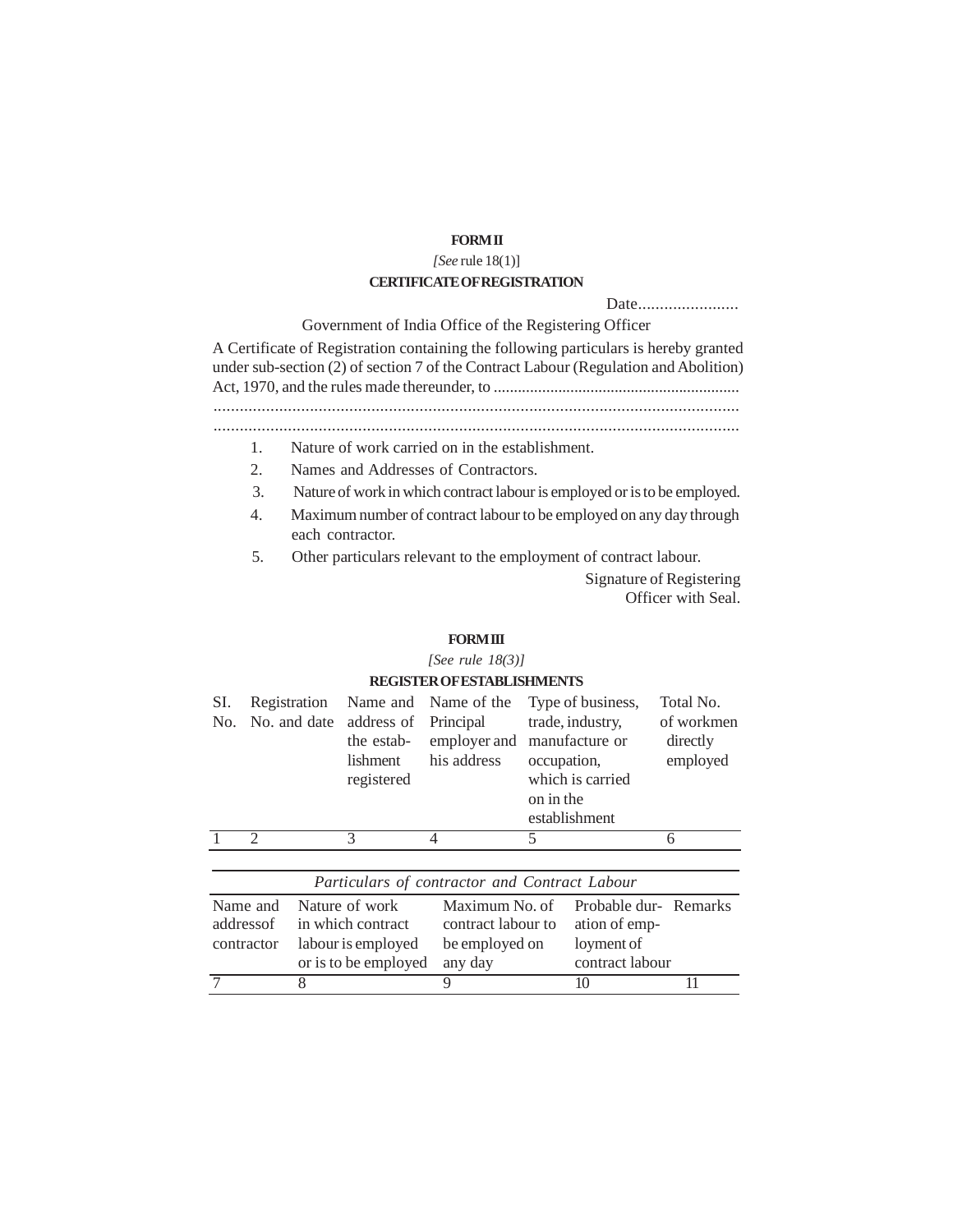### **FORMIV** *[See rule 21(1)]*  **APPLICATION FOR LICENCE**

- 1. Name and address of the contractor (including his father's name in case of individuals).
- 2. Date of birth and age (in case of individuals).
- 3. Particulars of Establishment where contract labour is to be employed:—
	- (a) Name and address of the establishment;
	- (b) Type of business, trade, industry, manufacture or occupation, which is carried on in the establishment;
	- (c) Number and date of Certificate of Registration of the Establishment under the Act;
	- (d) Name and address of the Principal Employer.
- 4. Particulars of contract labour:—
	- (a) Nature of work in which contract labour is employed or is to be employed in the establishment:
	- (b) Duration of the proposed contract work (give particulars of proposed date of commencing and ending):
	- (c) Name and address of the Agent or Manager of Contractor at the worksite:
	- (d) Maximum No. of contract labour proposed to be employed in the establishment on any date:
- 5. Whether the contractor was convicted of any offence within the preceding five years. If so, give details.
- 6. Whether there was any order against the contractor revoking or suspending licence or forfeiting security deposits in respect of an earlier contract. If so, the date of such order.
- 7. Whether the contractor has worked in any other establishment within the past five years. If so, give details of the Principal Employer, Establishment and nature of work.
- 8. Whether a certificate by the Principal Employer in Form V is enclosed. 1 [9. Amount of licence fee, name of the Union Bank, demand draft No. and date.]
- 10. Amount of security deposit, name of the Union Bank, demand draft No. and date.

<sup>1.</sup> Subs, by G.S.R. 657, dated llth August, 1987.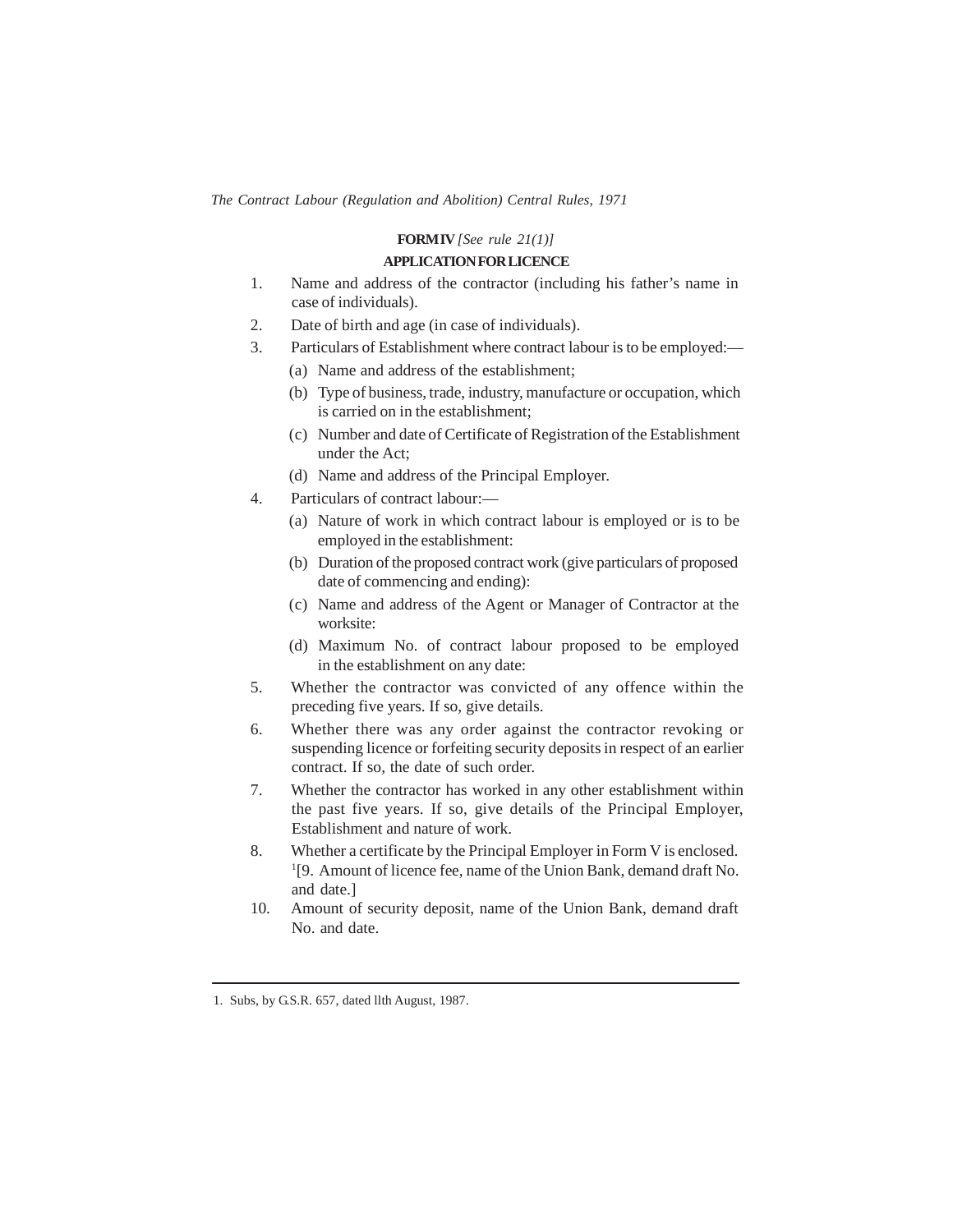*Note.—*The application shall be accompanied by demand draft and the challan for the appropriate amount and a certificate in Form V from the principal employer ......... dated of the receipt of the application with 'demand draft' and the challan for fees/ security deposit].

*Declaration.—*I hereby declare that the details given above are correct to the best of my knowledge and belief.

Place............... Signature of the applicant (Contractor)

Date................

*Note.—*The application should be accompanied by a Treasury Receipt for the appropriate amount and a certificate in Form V from the Principal Employer.

(To be filled in the office of the Licensing Officer)

Date of receipt of the application with challan for fees/Security Deposit.

Signature of the Licensing Officer

### **FORM V**

*[See rule 21(2)]*

#### **FORM OFCERTIFICATE BYPRINCIPALEMPLOYER**

Certified that I have engaged the applicant (name of the contractor) as a contractor in my establishment. I undertake to be bound by all the provisions of the Contract Labour (Regulation and Abolition) Act, 1970 and the Contract Labour (Regulation and Abolition) Central Rules, 1971, in so far as the provisions are applicable to me in respect of the employment of contract labour by the applicant in my establishment

> Signature of Principal Employer Name and address of Establishment

Place.................... Date......................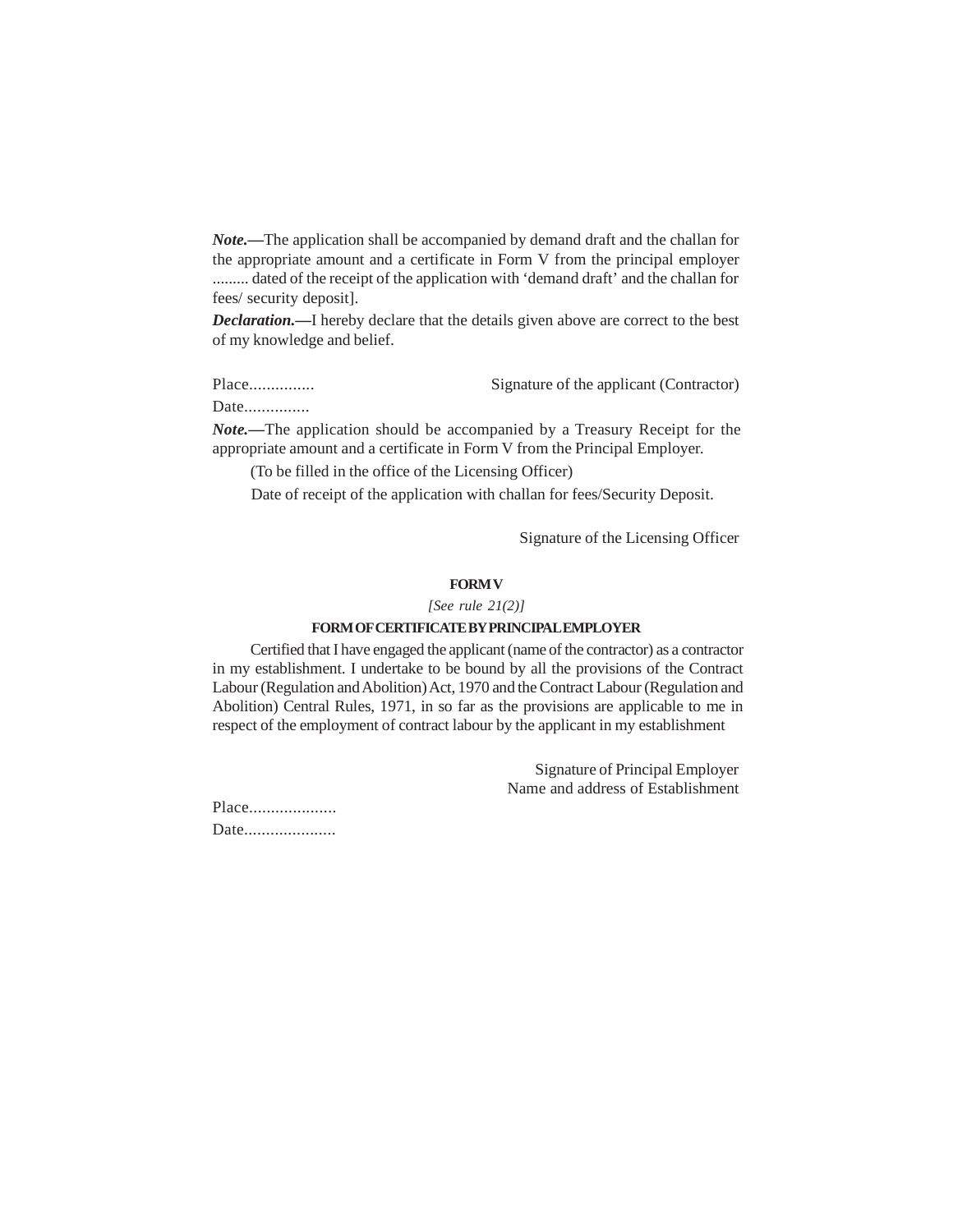### **<sup>1</sup>FORM V-A**

### *[See rule 24 (1A)]*

| APPLICATION FOR ADJUSTMENT OF SECURITY DEPOSIT |            |                                                                   |                                                       |  |  |  |
|------------------------------------------------|------------|-------------------------------------------------------------------|-------------------------------------------------------|--|--|--|
| Name and address<br>of the contractor          | of licence | No. and date Date of expiry Whether the<br>of previous<br>licence | licence of the contractor<br>was suspended or revoked |  |  |  |
|                                                |            |                                                                   |                                                       |  |  |  |

| <sup>1</sup> [No. and date<br>of the demand draft<br>of the security<br>deposit in respect<br>of the previous<br>licence] | Amount of<br>previous<br>security<br>deposit |    | <sup>1</sup> [No. and date No. and date of<br>the demand<br>draft of the<br>balance of<br>security depo-<br>site if any,<br>required on<br>the fresh con-<br>tract] | certificate of<br>applied for | registration of the<br>establishment in<br>relation to which<br>the new licence is |
|---------------------------------------------------------------------------------------------------------------------------|----------------------------------------------|----|---------------------------------------------------------------------------------------------------------------------------------------------------------------------|-------------------------------|------------------------------------------------------------------------------------|
| $\overline{\phantom{1}}$                                                                                                  | 6                                            |    | 7                                                                                                                                                                   | 8                             |                                                                                    |
| Particulars of fresh contract                                                                                             |                                              |    | Name and address of the<br>principal employer                                                                                                                       |                               | Remarks                                                                            |
| $\mathbf Q$                                                                                                               |                                              | 10 |                                                                                                                                                                     |                               | 11                                                                                 |
|                                                                                                                           |                                              |    |                                                                                                                                                                     |                               |                                                                                    |

Place ......................

Date ...................... Signature of applicant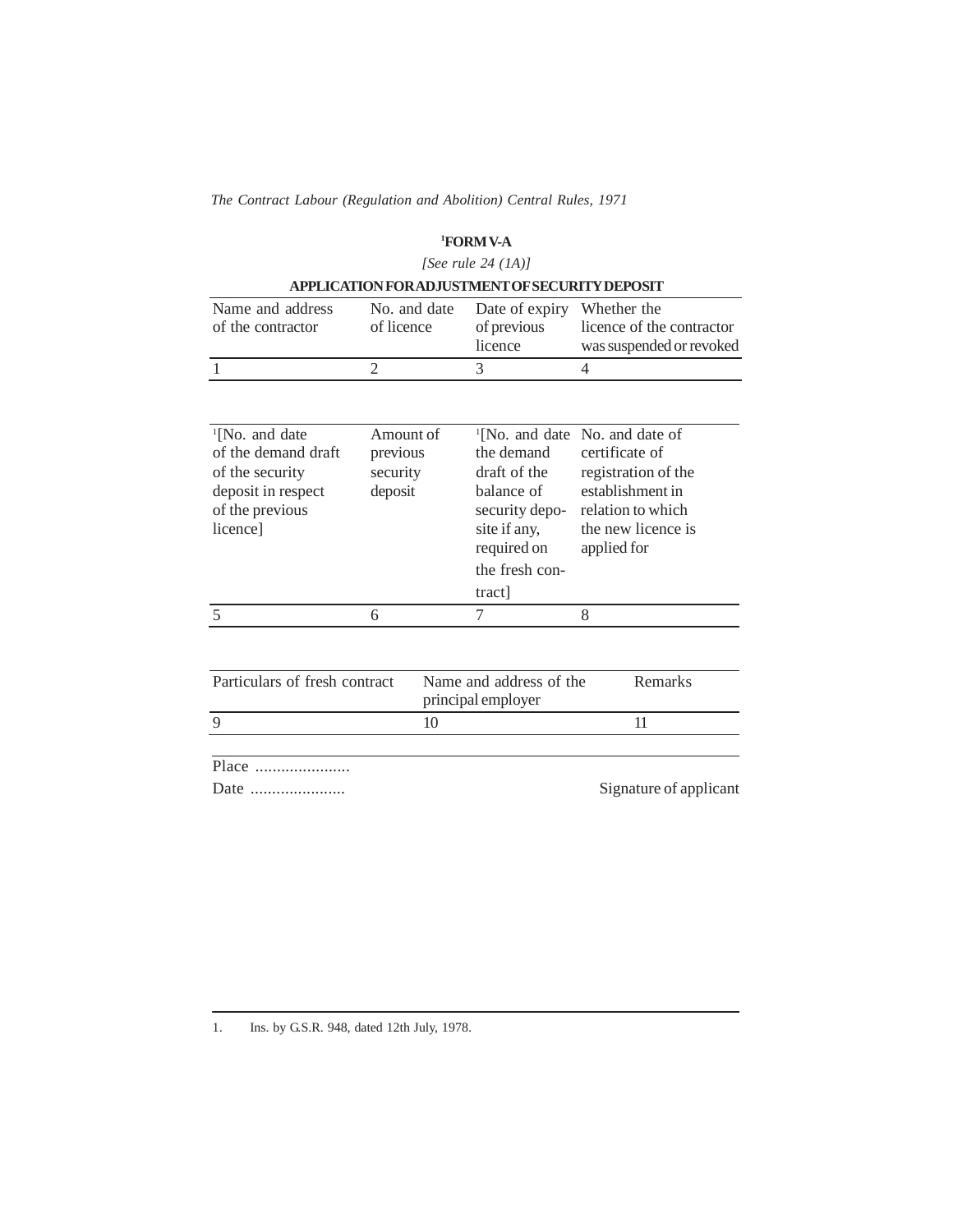**FORMVI** *[See rule* 

### *25(1)]* **Government of India Office of Licensing Officer LICENCE**

Licence No. Dated Fee paid Rs............... 1. Licence is hereby granted to ................................................................. under section 12(1) of the Contract Labour (Regulation and Abolition) Act, 1970, subject to the conditions specified in Annexure.

1 [2. This licence is for doing the work of (nature of work to be indicated) in the establishment of .................(name of principal employer to be indicated) of........................ (place of work to be indicated).

3. The licence shall remain in force till.......................(date to be indicated)]. Date....................

Signature and Seal of the Licensing Officer

### **RENEWAL**

|                 | [Rule 29]            |                                             |
|-----------------|----------------------|---------------------------------------------|
| Date of Renewal | Fee paid for renewal | Date of Expiry                              |
|                 |                      |                                             |
|                 |                      |                                             |
|                 |                      |                                             |
| Date.           |                      | Signature and Seal of the Licensing Officer |

#### **ANNEXURE**

The licence is subject to the following conditions:

- 1. The licence shall be non-transferable.
- 2. The number of workmen employed as contract labour in the establishment shall not, on any day, exceed .............
- 3. Except as provided in the rules the fees paid for the grant, or as the case may be, for renewal of the licence shall be non-refundable.
- 4. The rates of wages payable to the workmen by the contractor shall not be less than the rates prescribed for the Schedule of employment under the Minimum Wages Act, 1948, where applicable, and where the rates have been fixed by agreement, settlement or award, not less than the rates fixed.
- 5. In case where the workmen employed by the contractor perform the same or similar kind of work as the workmen directly employed by the

<sup>1.</sup> Ins. by G.S.R. 948, dated 12th July, 1978.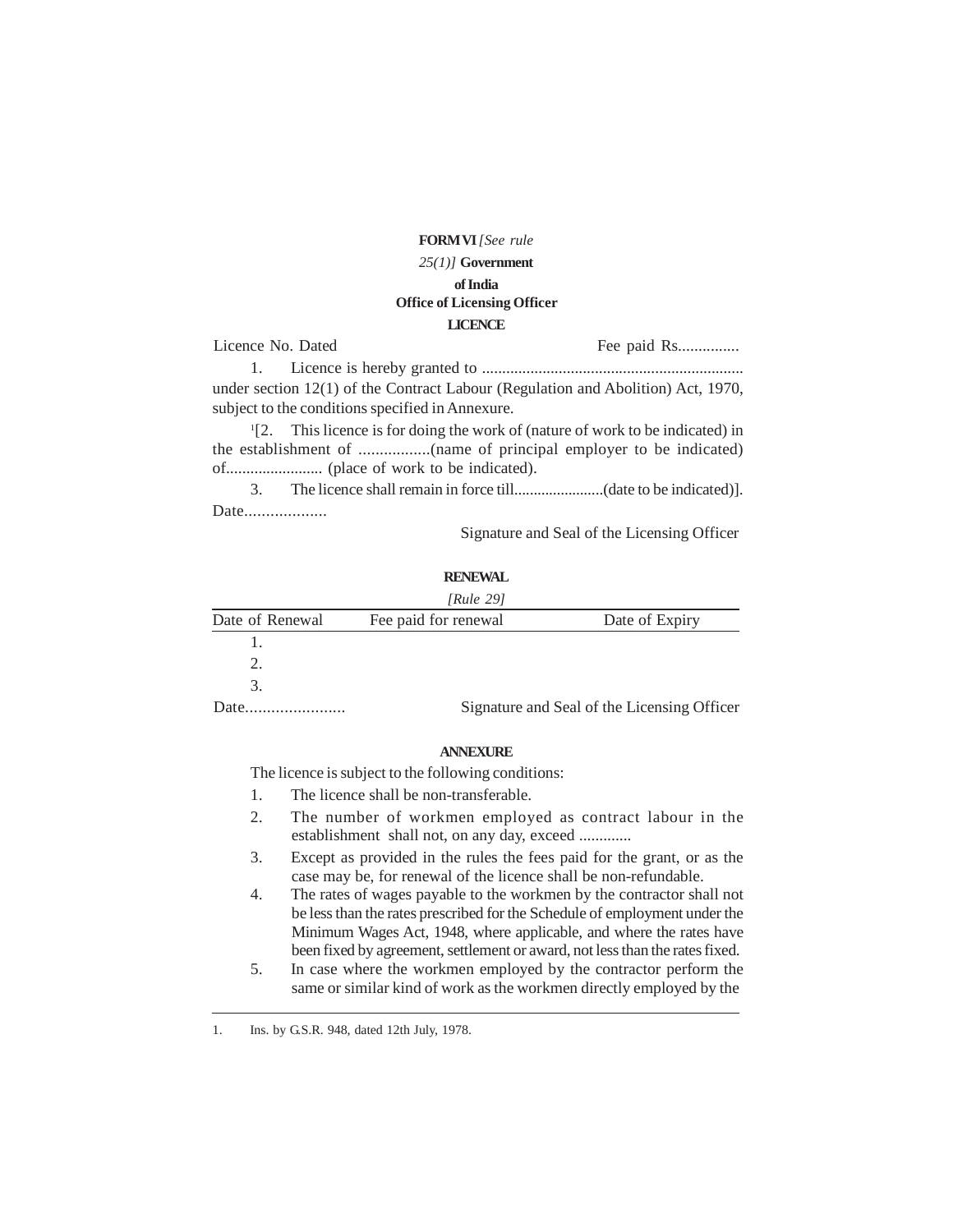principal employer of the establishment, the wage rates, holidays, hours of work and other conditions of service of the workmen of the contractor shall be the same as applicable to the workmen directly employed by the principal employer of the establishment on the same or similar kind of work: Provided that in the case of any disagreement with regard to the type of work the same shall be decided by the <sup>1</sup>[Deputy Chief Labour Commissioner (Central)] whose decision shall be final.

- 6. In other cases the wage rates, holidays, hours of work and conditions of service of the workmen of the contractor shall be such as may be specified in this behalf by the <sup>1</sup>[Deputy Chief Labour Commissioner (Central)].
- 7. In every establishment where 20 or more women are ordinarily employed as contract labour there shall be provided 2 rooms of reasonable dimension for the use of their children under the age of six years. One of such rooms would be used as a play room for the children and the other as bed room for the children. For this purpose the contractor shall supply adequate number of toys and games in the play room and sufficient number of cots and beddings in the sleeping room. The standard of construction and maintenance of the creches may be such as may be specified in this behalf by the <sup>1</sup>[Deputy Chief Labour Commissioner (Central)].
- 8. The licensee shall notify any change in the number of workmen or the conditions of work to the Licensing Officer.
- $^{2}$ [9. [9. A copy of the licence shall be displayed prominently at the premises where the contract work is being carried on].
- <sup>3</sup>[10. The license shall, within fifteen days of the commencement and completion of each contract work submit a return to the Inspector appointed under section 28 of the Act intimating the actual date of the commencement or, as the case may be, completion of such contract work in Form VI-A.]

#### **4 [FORM VI-A**

*[See rule 25(2) (viii)]*

### **NOTICE OF COMMENCEMENT/COMPLETION OF CONTRACT WORK**

I/We, Shri M/s. .................................................... (Name and address of the contractor) hereby intimate that the contract work ................................... (Name of work)....................... in the establishment of the....................... (Name and address of principal employer) for which licence No...... dated................... has been issued to me/us by the licencing officer (name of the headquarter), has been commenced/ completed with effect from/date/on (date).

Signature of the Contractor(s) To

The Inspector....................]

<sup>2.</sup> Subs, by G.S.R. 574(E), dated 30th June, 2000 (w.e.f. 30-6-2000).

<sup>1.</sup> Ins. by G.S.R. 948, dated 12th July, 1978.

<sup>2.</sup> Ins. by G.S.R. 657, dated llth August, 1987.

<sup>3.</sup> Ins. by G.S.R. 199, dated 25th January, 1977.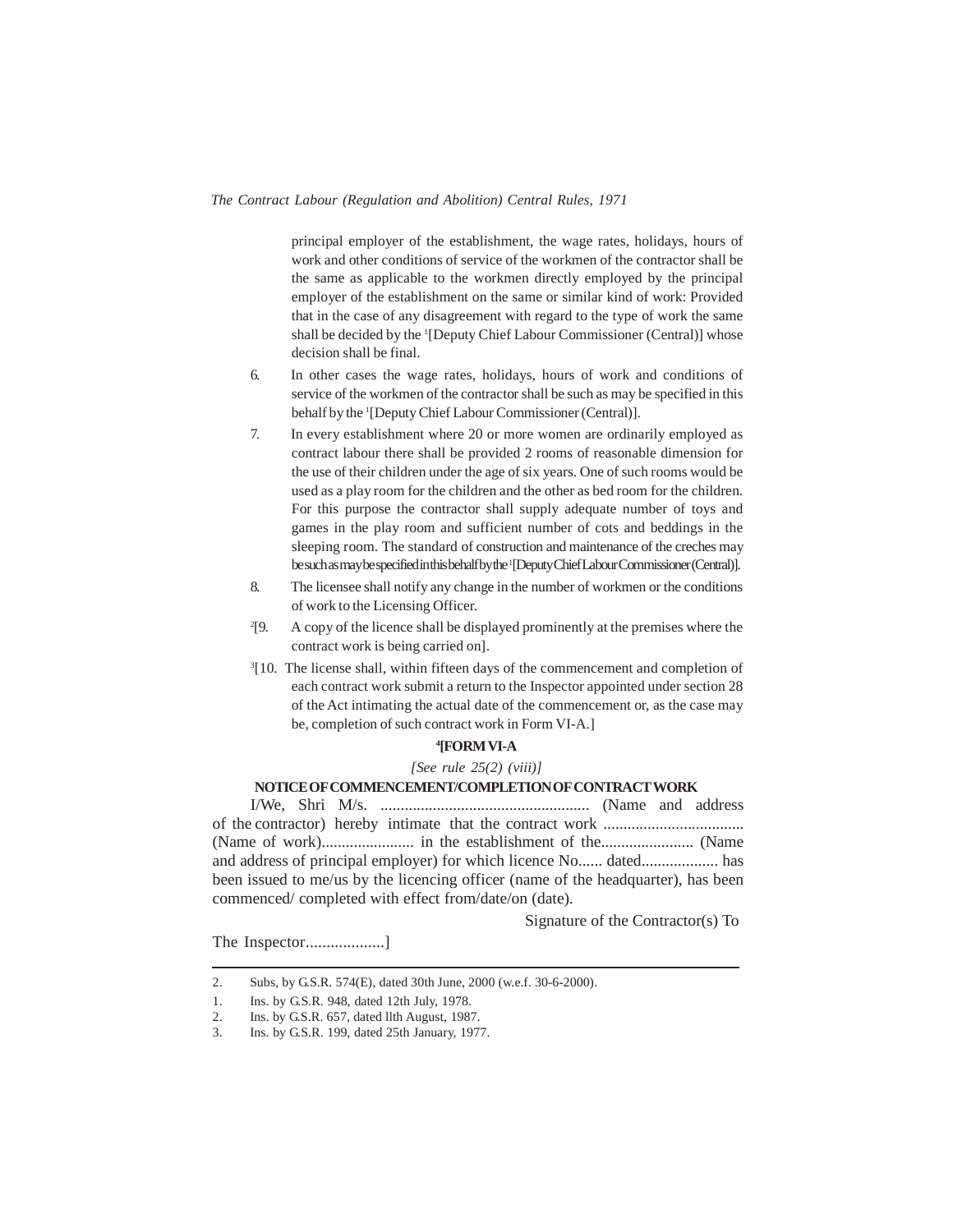### **FORM VI-B**

#### *[See rule 81(3)]*

#### **NOTICE OF COMMENCEMENT/COMPLETION OF CONTRACT WORK**

- 1. Name of the principal..................... Employer and address.....................
- 2. No. and date of..................... Certificate of registration.................
- 3. I/We hereby intimate that the contract work (Name of work) given to (Name and address of the contractor) having licence No. ......... dated................. has been commenced/completed with effect from (date)/on (date).

Signature of the Principal Employer

To

The Inspector

................................ ................................]

#### **FORMVII**

*[See rule 29(2)]*

### **APPLICATION FOR RENEWALOFLICENCES**

- 1. Name and address of the contractor
- 2. Number and date of the licence
- 3. Date of expiry of the previous licence
- 4. Whether the licence of the contractor was suspended or revoked. '[5. Name of the Bank number and date for the demand draft enclosed. Date of receipt of the application with "demand draft number and date".]

Place.....................

Date..................... Signature of the Applicant

(To be filled in office of the Licensing Officer)

Date of receipt of the application with Treasury Receipt No. and date. Signature of the Licensing Officer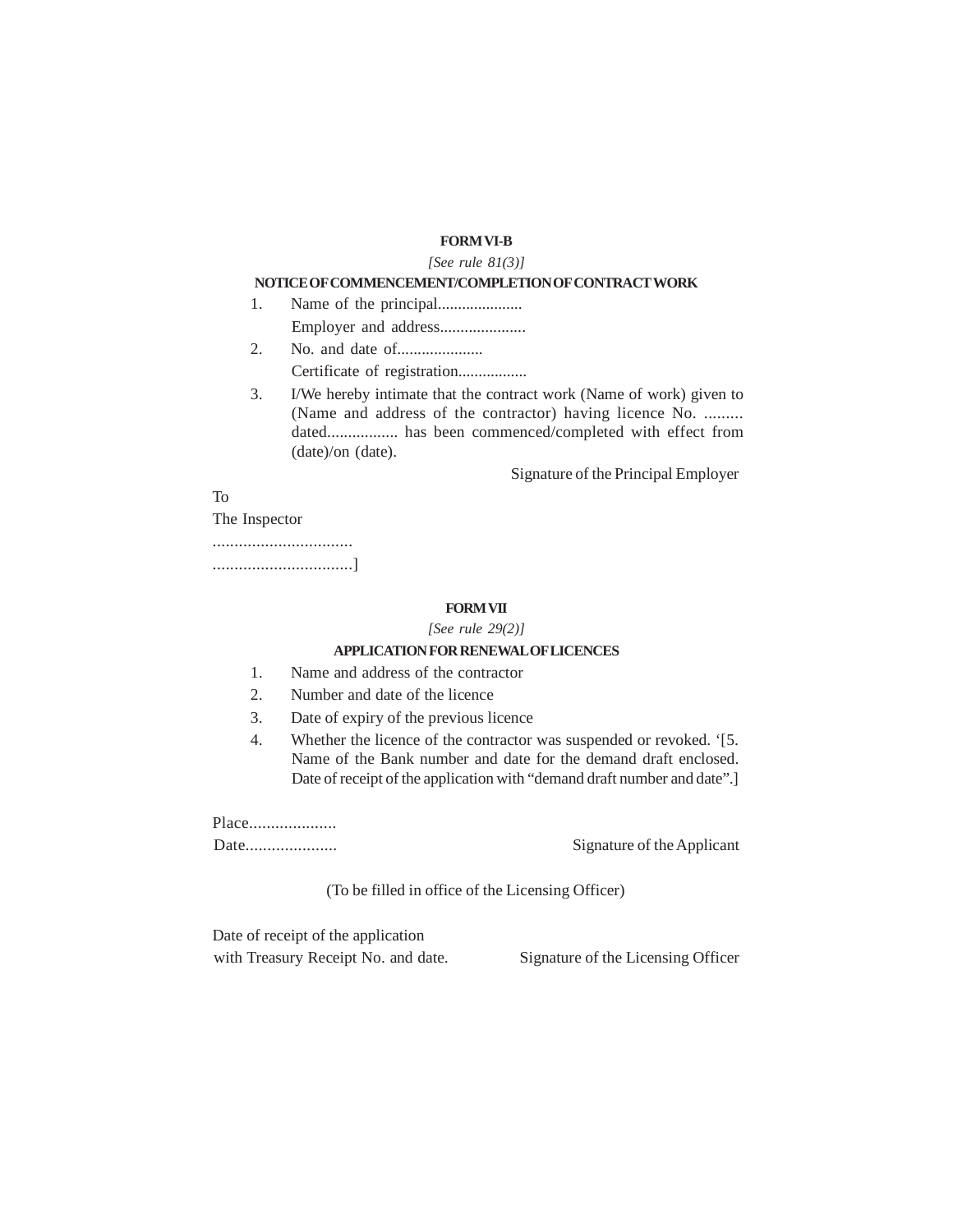### **FORMVIII**

*[See rule 32(2)]*

#### **APPLICATION FOR TEMPORARYREGISTRATION OFESTABLISHMENTS EMPLOYING CONTRACT LABOUR**

- 1. Name and location of the establishment.
- 2. Postal address of the establishment.
- 3. Full name and address of the Principal Employer (furnish father's name in the case of individuals).
- 4. Full name and address of the Manager or person responsible for the supervision and control of the establishment.
- 5. Nature of work carried on in the establishment.
- 6. Particulars of contract labour:
- A. Nature of work in which contract labour is to be employed and reasons for urgency.
- B. Maximum number of contract labour to be employed on any day. C. Estimated date of termination of employment of contract labour.
- $\frac{1}{7}$ . Particulars of demand draft enclosed (Name of the Union Bank, demand draft No. and date)].

I hereby declare that the particulars given above are true to the best of my knowledge and belief.

Principal Employer Seal and Stamp

Time and date of receipt of application With Treasury Receipt [\*\*\*]<sup>2</sup>.

. Office of the Registering Officer.

#### **FORMIX**

*[See rule 32(3)]*

Date of Expiry ....................

#### **TEMPORARYCERTIFICATE OFREGISTRATION**

No......... Date................

Government of India Office of the <sup>3</sup>[Registering] Officer A Temporary Certificate of Registration containing the following particulars is

hereby granted under sub-section (2) of section 7 of the Contract Labour (Regulation and Abolition) Act, 1970, and the rules made thereunder, to ......................... valid from ................................................ to ....................................................

- 1. Nature of work carried on in the establishment.
- 2. Nature of work in which contract labour is to be employed.
- 3. Maximum number of contract labour to be employed on any day.
- 4. Other particulars relevant to the employment of contract labour.

Signature of Registering Officer with Seal

<sup>1.</sup> Added by G.S.R. 657, dated llth August, 1987.

<sup>2.</sup> Omitted by G.S.R. 870, dated 26th July, 1974.

<sup>3.</sup> Subs, by G.S.R. 1649, dated 16th December, 1972.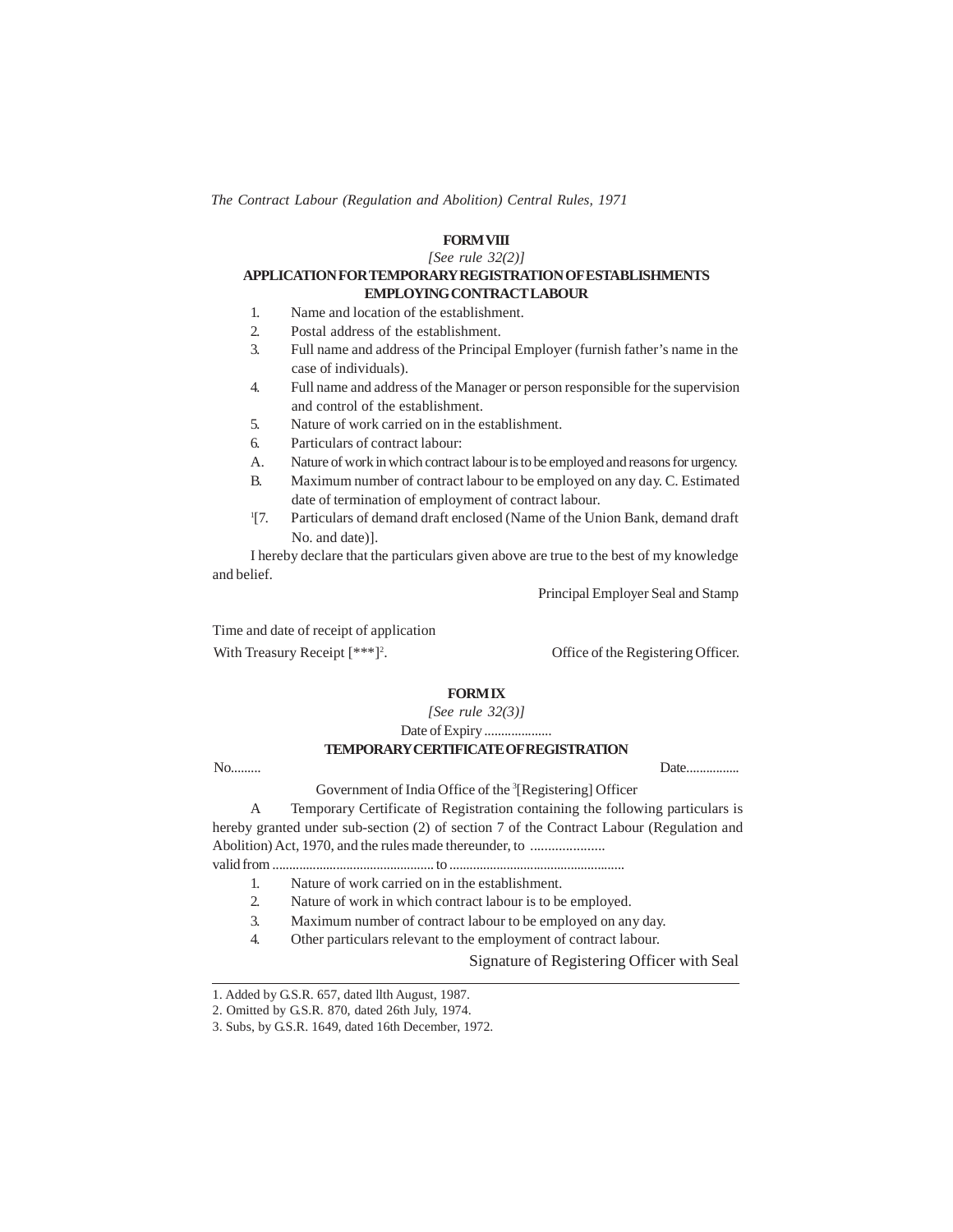### **FORM X**

#### *[See rule 32(2)]*

#### **APPLICATION FOR TEMPORARYLICENCE**

- 1. Name and address of the contractor (including his father's name in case of individuals) .............................................................................
- 2. Date of birth and age (in case of individuals).
- 3. Particulars of establishment where Contract Labour is to be employed:—
- (a) Name and address of the establishment:
	- (b) Type of business, trade, industry, manufacture or occupation, which is carried on in the establishment:
		- (c) Name and address of the Principal Employer:
- 4. Particulars of contract labour:—
	- (a) Nature of work in which contract labour is to be employed in the establishment:
	- (b) Duration of the proposed contract work (give particulars of proposed date of commencing and ending):
	- (c) Name and address of the Agent or Manager of Contractor at the work-site:
	- (d) Maximum No. of contract labour proposed to be employed in the establishment on any day:
	- 5. Whether the contractor was convicted of any offence within the preceding five years. If so, give details.
	- 6. Whether there was any order against the contractor revoking or suspending licence or forfeiting security deposits in respect of an earlier contract. If so, the date of such order.
	- 7. Whether the contractor has worked in any other establishment within the past five years. If so, give details of the Principal Employer, Establishment and nature of work.
	- <sup>1</sup>8. Amount of licence fee paid—name of the Union Bank, demand draft No. and date.]
	- 1 [9. Amount of security deposit—name of the Union Bank, demand draft No. and date. Date of the receipt of the application with demand draft for fees/security deposits.]

I hereby declare that the particulars given above are true to the best of my knowledge and belief.

Signature of the Applicant Place............. (Contractor)

Date..............

(To be filled in the office of the Licensing Officer)

Date of receipt of the application with challan for fees/Security Deposit. Signature of the Licensing Officer

<sup>1.</sup> Subs, by G.S.R. 657, dated llth August, 1987.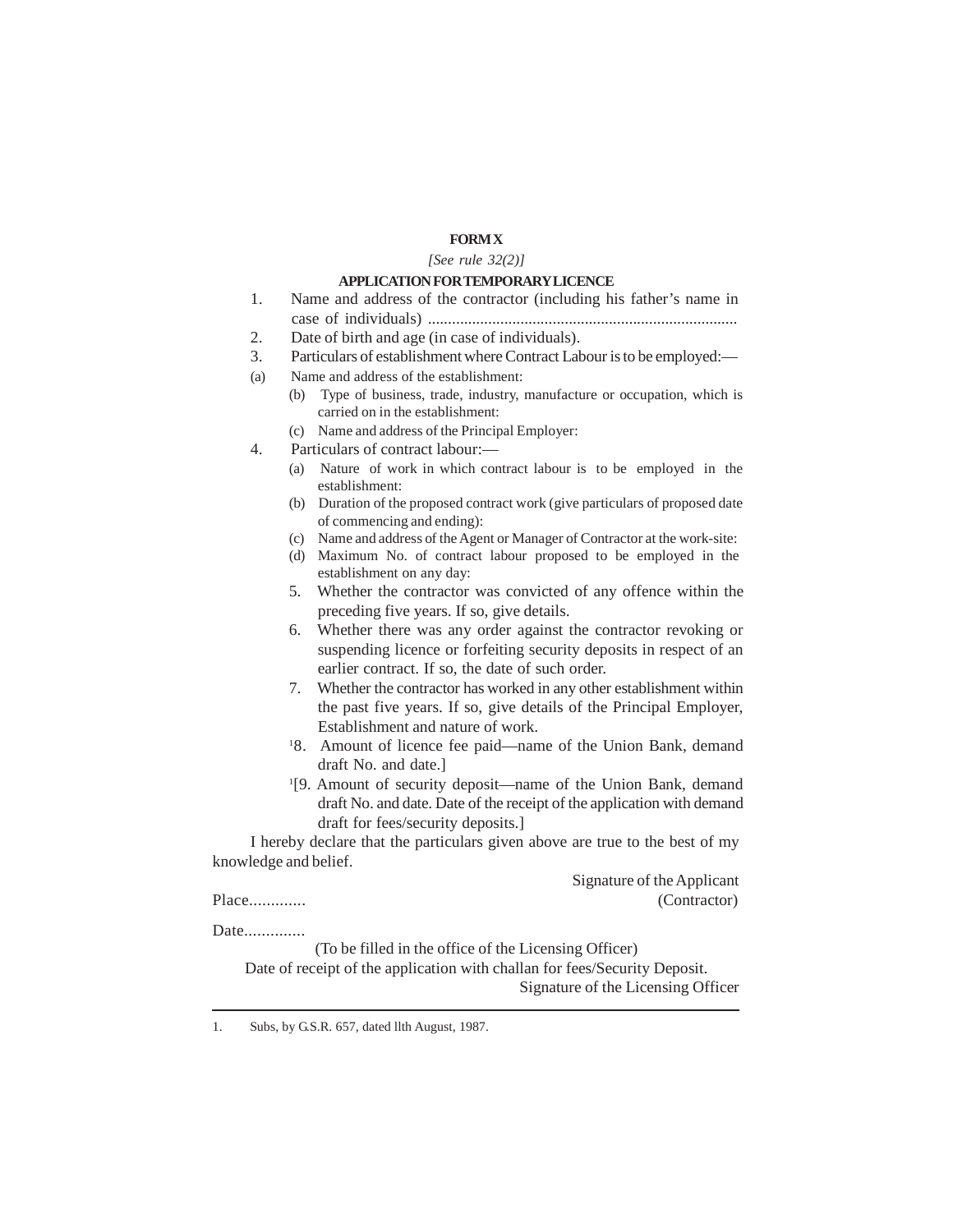#### **FORMXI** *[See rule*

*32(3)]* Government

of India

#### **OFFICE OF THE LICENSINGOFFICER**

Licence No............ Date .............. Fee paid Rs. ............ Signature of the Licensing Officer Temporary Licence Expires on .............. Licence is hereby granted to ........... under section 12(2) of the Contract Labour (Regulation and Abolition) Act, 1970, subject to the conditions specified in Annexure. The Licence shall remain in force till...................

Signature and Seal of the Licensing Officer

Date....................

#### **ANNEXURE**

The licence is subject to the following conditions:—

- 1. The licence shall be non-transferable.
- 2. The number of workmen employed as contract labour in the establishment shall not, on any day, exceed .............
- 3. Except as provided in the rules the fees paid for the grant, of the licence shall be non-refundable.
- 4. The rates of wages payable to the workmen by the contractor shall not be less than the rates prescribed for the Schedule of employment under the Minimum Wages Act, 1948, where applicable, and where the rate have been fixed by agreement, settlement or award, not less than the rates fixed.
- 5. In case where the workmen employed by the contractor perform the same or similar kind or work as the workmen directly employed by the principal employer of the establishment, the wage rates, holidays, hours of work and other conditions of service of the workmen of the contractor shall be the same as applicable to the workmen directly employed by the principal employer of the establishment on the same or similar kind of work: Provided that in the case of any disagreement with regard to the type of work the same shall be decided by the <sup>1</sup> [Deputy Chief Labour Commissioner (Central)] whose decision shall be final.
- 6. In other cases the wage rates, holidays, hours of work and conditions of service of the workmen of the contractor shall be such as may be specified in this behalf by the Chief Labour Commissioner (Central).
- $^{2}[7.$ [7. A copy of the licence shall be displayed prominently at the premises where the contract work is being carried on].

<sup>1.</sup> Subs, by G.S.R. 574(E), dated 30th June, 2000 (w.e.f. 30-6-2000).

<sup>2.</sup> Ins. by G.S.R. 948, dated 12th July, 1978.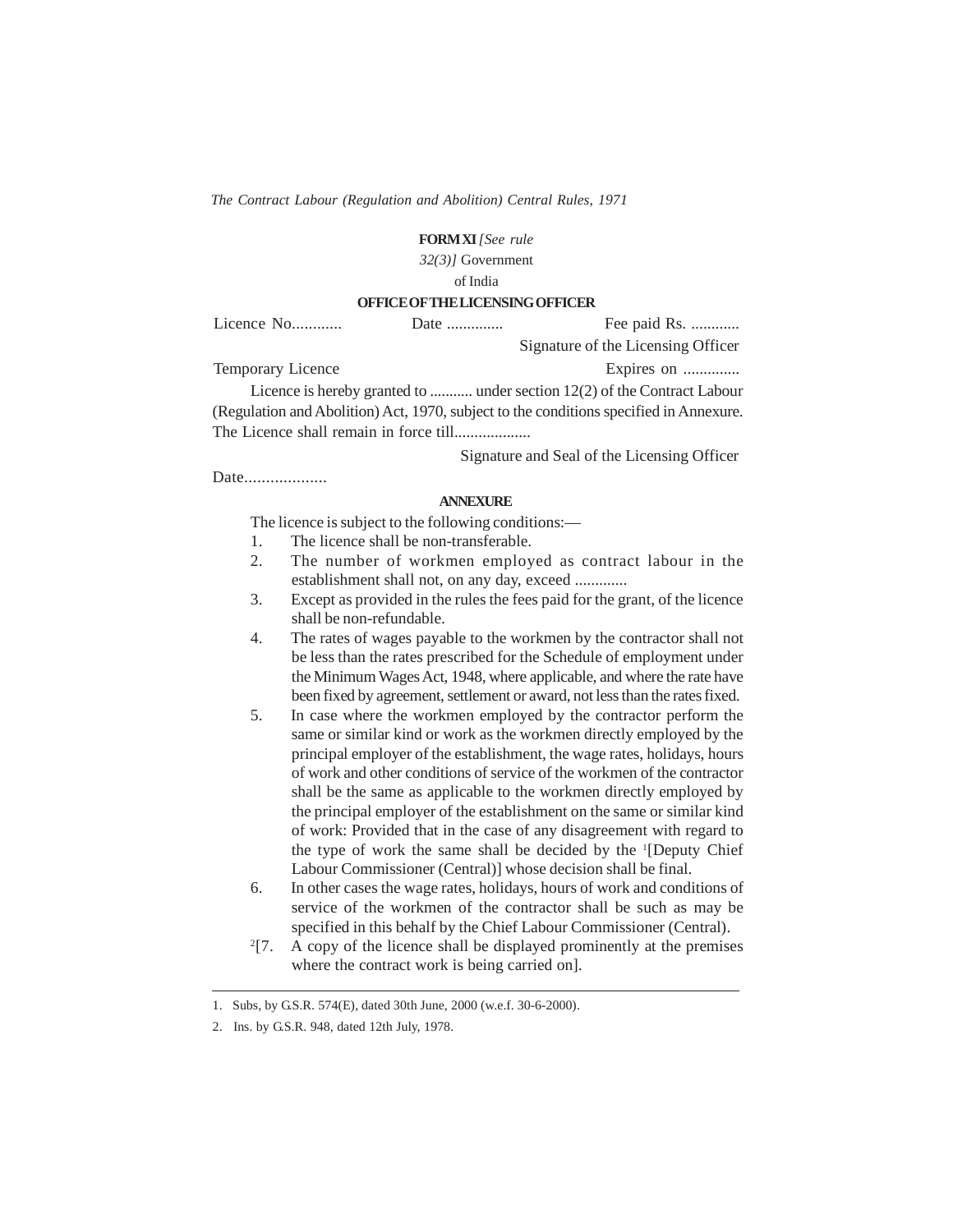### **FORMXII**

*[See rule 74]*

### **REGISTER OF CONTRACTORS**

- 1. Name and address of the Principal Employer ........................................
- 2. Name and address of the establishment

|  | No. address of on contract | contract | SI. Name and Nature of work Location of Period of Maximum No. of<br>contract workmen empl- |
|--|----------------------------|----------|--------------------------------------------------------------------------------------------|
|  |                            |          | From To oyed by contactor                                                                  |
|  |                            |          |                                                                                            |

Signature of the Licensing Officer

Place....................

Date.....................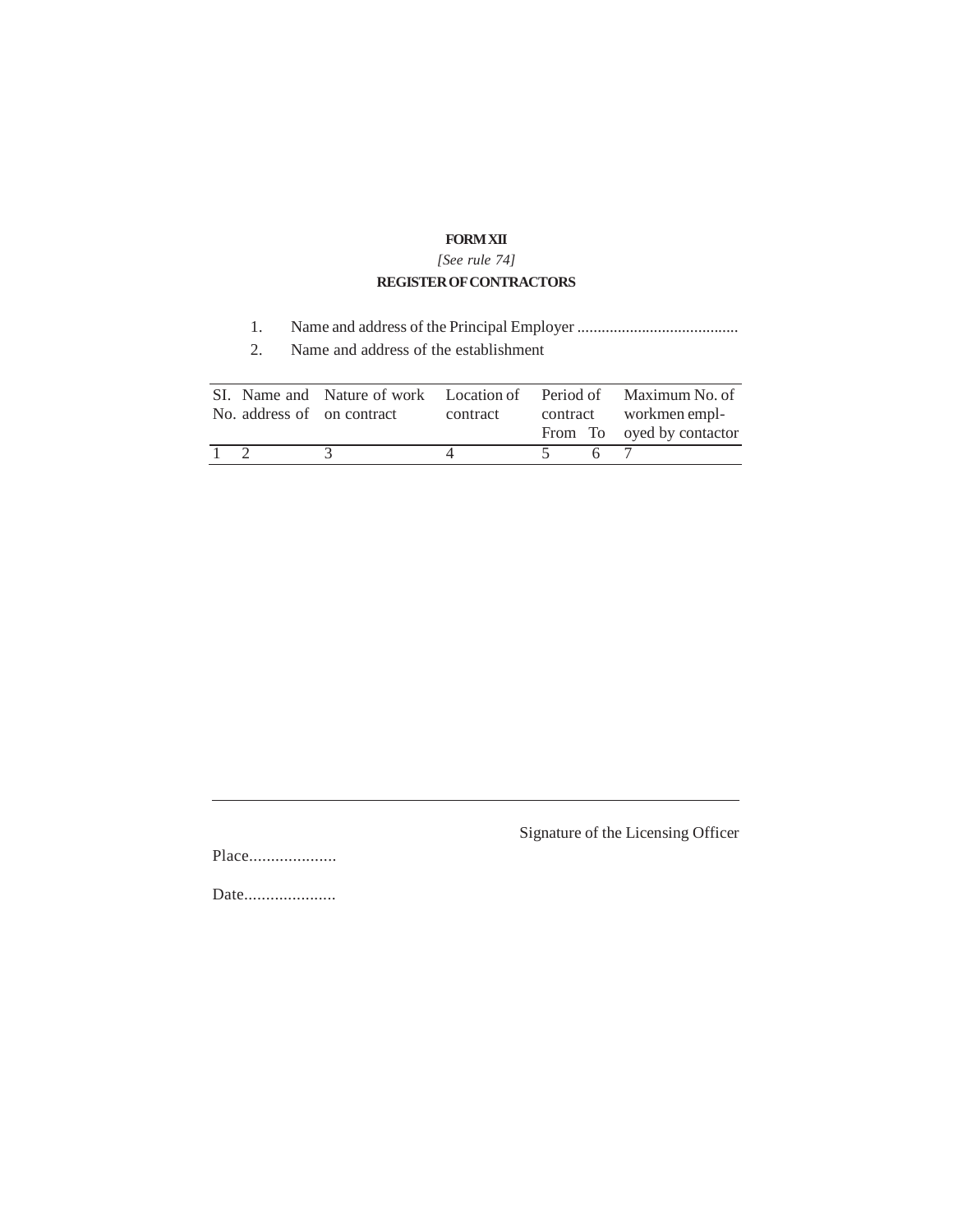### **FORMXIII**

*[See rule 75]*

|     |               |            |           | REGISTER OF WORKMEN EMPLOYED BY CONTRACTOR |                                                                         |  |
|-----|---------------|------------|-----------|--------------------------------------------|-------------------------------------------------------------------------|--|
|     |               |            |           |                                            |                                                                         |  |
|     |               |            |           |                                            |                                                                         |  |
|     |               |            |           |                                            | Name and address of Establishment in/under which contract is carried on |  |
|     |               |            |           |                                            |                                                                         |  |
|     |               |            |           |                                            |                                                                         |  |
|     |               |            |           |                                            |                                                                         |  |
| Sl. | Name and      | Age and    | Father's/ | Nature of                                  | Permanent House                                                         |  |
| No. | surname of    | <b>Sex</b> | Husband's |                                            | Employment address of workman                                           |  |
|     | workman       |            | name      | Designation                                | (Village & Tehsil/Taluk                                                 |  |
|     |               |            |           |                                            | and Distt.)                                                             |  |
|     | $\mathcal{D}$ | 3          | Δ         | 5                                          | 6                                                                       |  |

| Local   | Date of    | Signature                    | Date of Reasons        | Remarks |
|---------|------------|------------------------------|------------------------|---------|
| address | commenc-   | or Thumb                     | termination for termi- |         |
|         | ement of   | impression of employ- nation |                        |         |
|         | employment | of workman ment              |                        |         |
|         |            |                              |                        |         |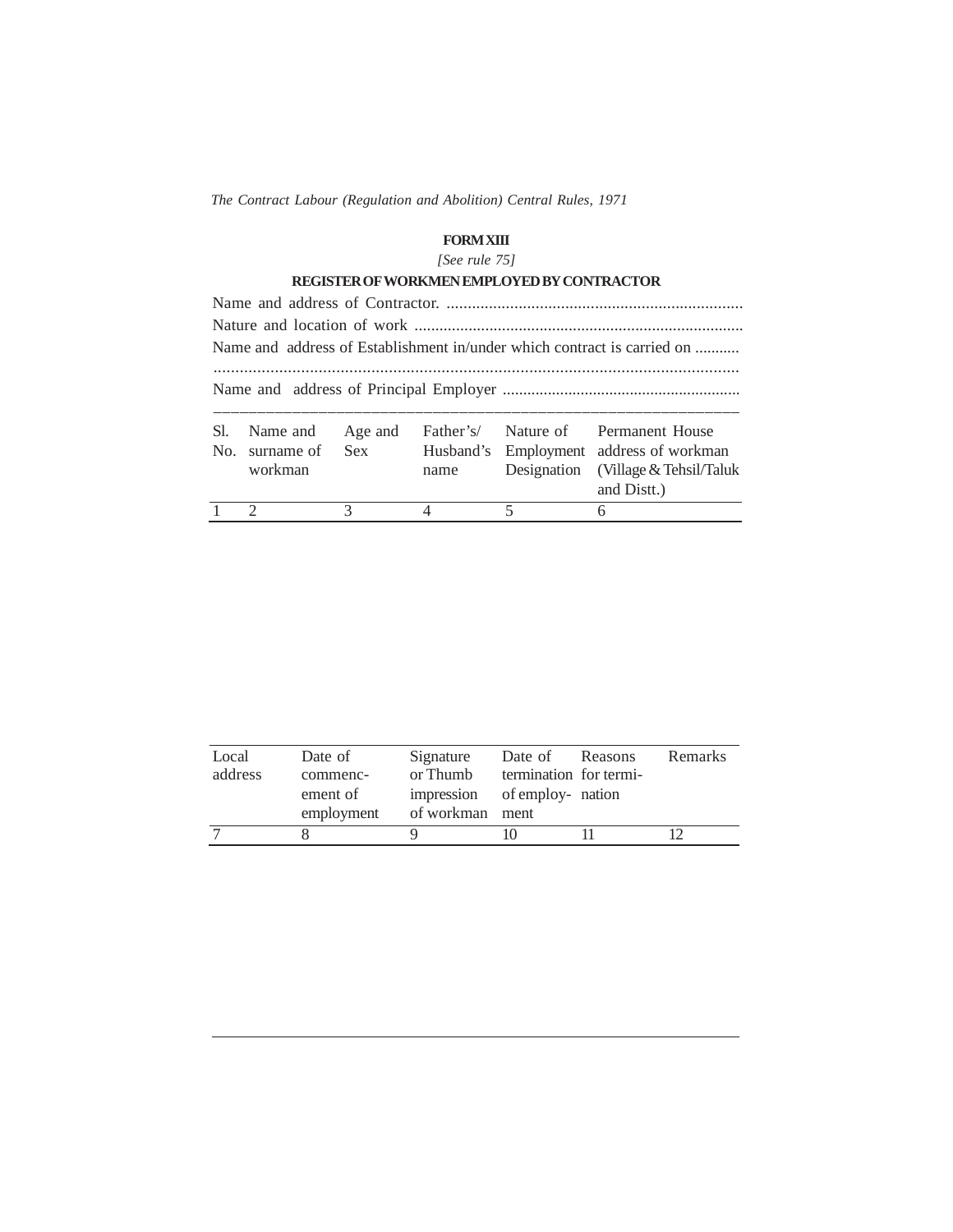### **FORM XIV** *(See rule*

### *76)*

### **EMPLOYMENTCARD**

|                                       | Name and address of Contractor               | Name and address of                                    |
|---------------------------------------|----------------------------------------------|--------------------------------------------------------|
|                                       |                                              | Establishment in/under which<br>contract is carried on |
|                                       |                                              |                                                        |
|                                       | Nature of work and location of work          | Name and address of Principal                          |
|                                       |                                              |                                                        |
| 1.                                    | Name of the workman                          |                                                        |
| 2.                                    | S. No. in the register of workmen employed   |                                                        |
| 3.                                    | Nature of employment/Designation             |                                                        |
| 4.                                    | Wage rate (with particulars of unit in case) |                                                        |
|                                       | of piece work,)                              |                                                        |
| 5.                                    | Wage period                                  |                                                        |
| 6.                                    | Tenure of employment                         |                                                        |
| $7_{\scriptscriptstyle{\ddot{\sim}}}$ | Remarks                                      |                                                        |
|                                       |                                              | Signature of Contractor                                |

### **FORM XV** *(See rule 77)*  **SERVICECERTIFICATE**

|        |                                 |    | Name and address of Contractor                         | Name and address of           |         |  |  |
|--------|---------------------------------|----|--------------------------------------------------------|-------------------------------|---------|--|--|
|        |                                 |    | Establishment in/under which<br>contract is carried on |                               |         |  |  |
|        | Name and address of the workman |    |                                                        | Name and address of Principal |         |  |  |
|        |                                 |    |                                                        |                               |         |  |  |
|        |                                 |    |                                                        |                               |         |  |  |
|        |                                 |    |                                                        |                               |         |  |  |
|        |                                 |    | Father's/Husband's name                                |                               |         |  |  |
| SI.No. | Total period                    |    | Nature of                                              | Rate of wage                  | Remarks |  |  |
|        | for which                       |    | work done                                              | (with particulars)            |         |  |  |
|        | employed                        |    |                                                        | of unit in case               |         |  |  |
|        | From                            | To |                                                        | of piece work)                |         |  |  |
|        | っ                               | 3  | 4                                                      | 5                             | 6       |  |  |
|        |                                 |    |                                                        |                               |         |  |  |

Signature...............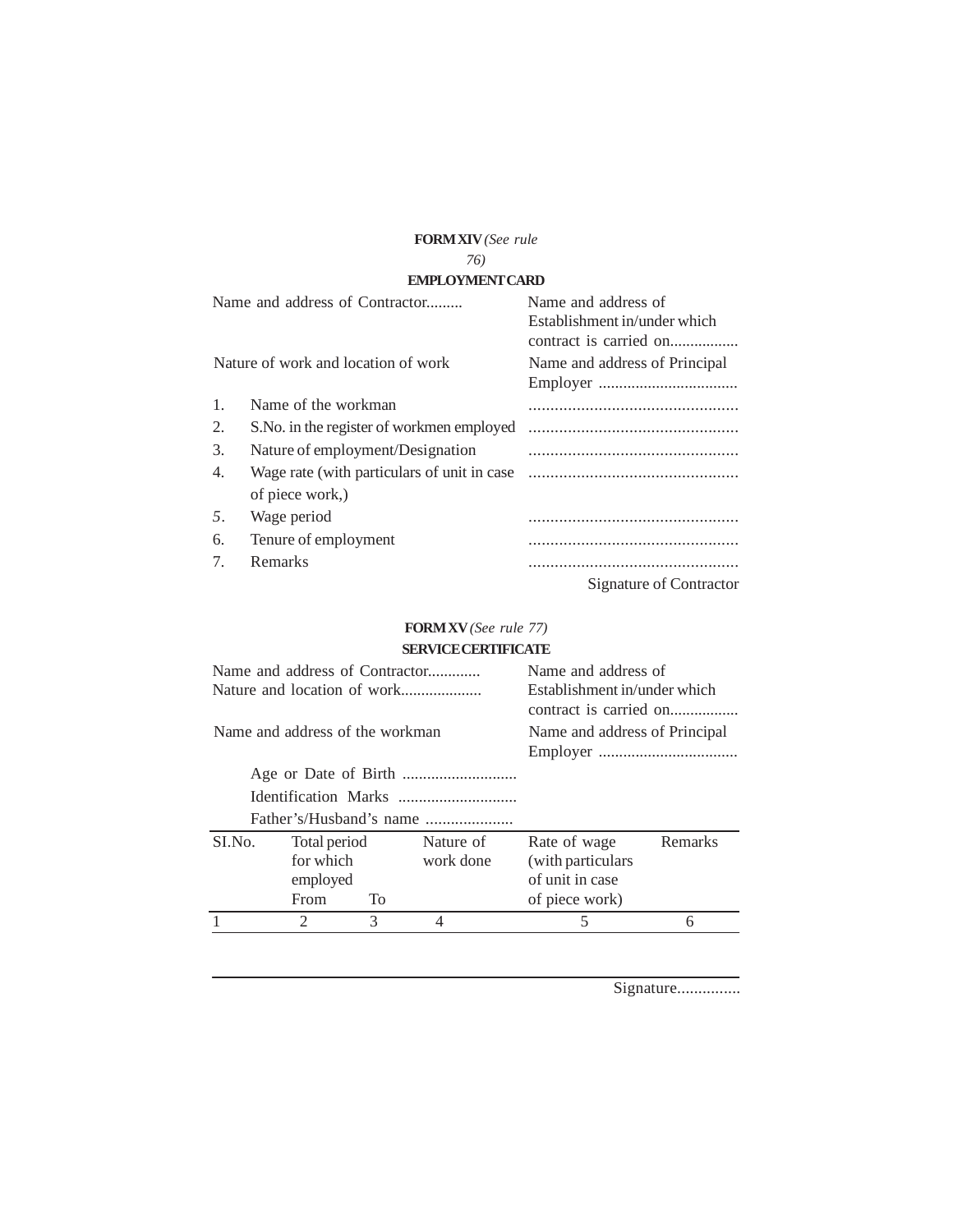### **FORM XVI**

*1 [See rule 78(l)(a)(i)]*

### **MUSTERROLL**

|            |                    |                            |                                     | Name and address of<br>Establishment <sup>1</sup> under which<br>contract is carried on |         |  |  |
|------------|--------------------|----------------------------|-------------------------------------|-----------------------------------------------------------------------------------------|---------|--|--|
|            |                    |                            | address<br>and<br><b>Name</b><br>Ωf |                                                                                         |         |  |  |
| SL.<br>No. | Name of<br>workman | Father's/Husband's<br>name | Sex.                                | Dates<br>12345                                                                          | Remarks |  |  |
|            |                    | 3                          |                                     | 5                                                                                       |         |  |  |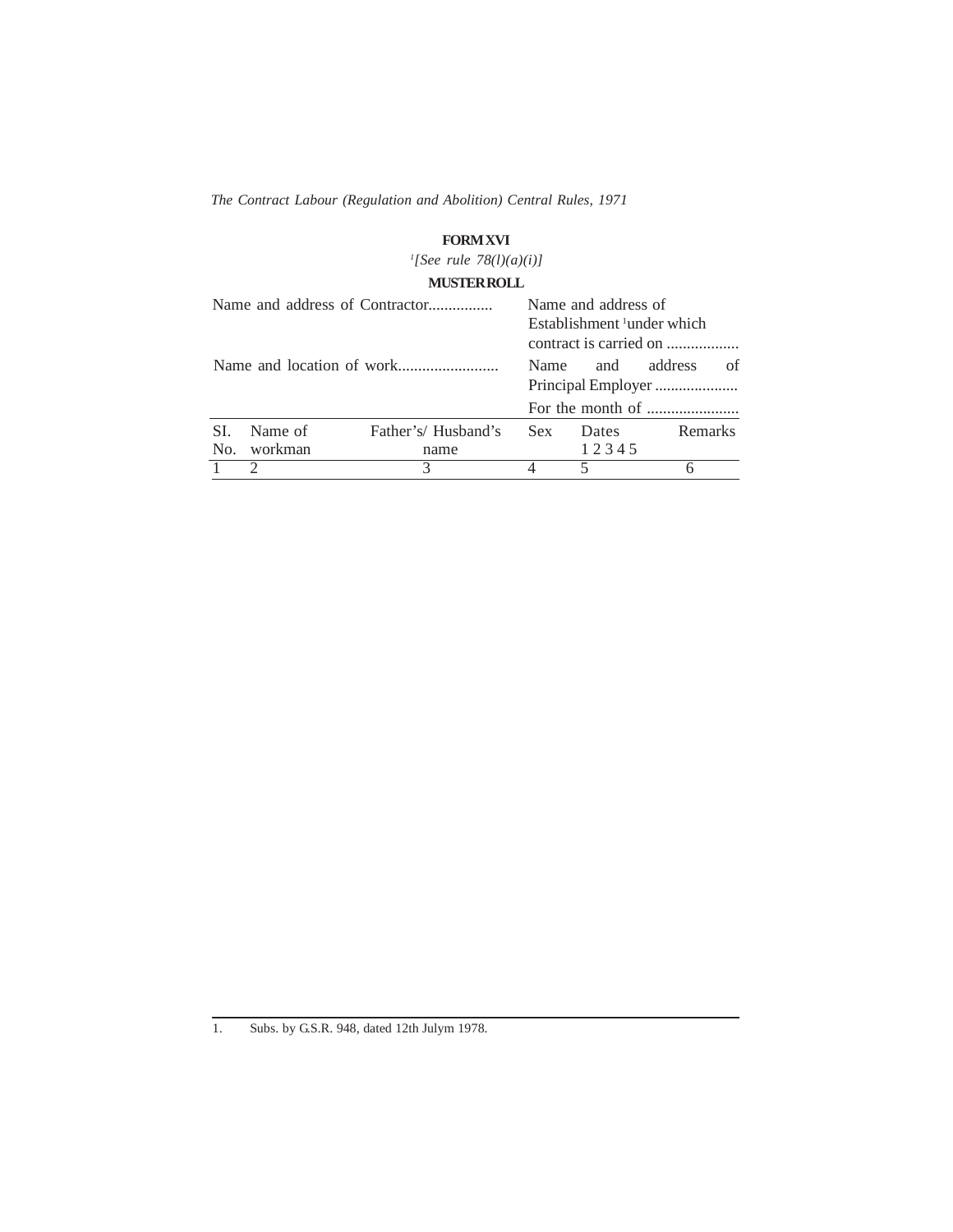### **FORMXVII**

|                                |                    |                                                | <sup>1</sup> [See rule 78(1) (a) (i)]                                       |                                                       |                          |                          |                                                   |
|--------------------------------|--------------------|------------------------------------------------|-----------------------------------------------------------------------------|-------------------------------------------------------|--------------------------|--------------------------|---------------------------------------------------|
|                                |                    |                                                | <b>REGISTER OF WAGES</b>                                                    |                                                       |                          |                          |                                                   |
| Name and address of Contractor |                    |                                                | Name and address of Establishment in/<br>under which contract is carried on |                                                       |                          |                          |                                                   |
|                                |                    |                                                |                                                                             | Name and address of Principal<br>Wage period: Monthly |                          |                          |                                                   |
| SL.<br>N <sub>O</sub>          | Name of<br>workman | Serial No.<br>in the<br>register of<br>workman | Designation<br>$/$ nature of<br>work done                                   |                                                       | No. of<br>days<br>worked | Units<br>of work<br>done | Daily<br>rate of<br>wages/<br>piece rate<br>ances |
|                                | $\mathcal{D}$      | 3                                              | 4                                                                           |                                                       | 5                        | 6                        |                                                   |

|                       |                                     |                 |                                  | Amount of wages earned |                                         |                                       |                |                                                   |
|-----------------------|-------------------------------------|-----------------|----------------------------------|------------------------|-----------------------------------------|---------------------------------------|----------------|---------------------------------------------------|
| <b>Basic</b><br>wages | Dear-<br>ness<br>Allow-<br>(Nature) | $Over-$<br>time | Other<br>cash<br>payment nature) | Total                  | Dedu-<br>ctions,<br>if any,<br>indicate | <b>Net</b><br>paid of impre-<br>work- | Sign.<br>ssion | Ini-<br>amount Thumb of cont-<br>ractor<br>or his |
| payment<br>to be in-  |                                     |                 |                                  |                        | man                                     | tative                                |                |                                                   |
| dicated               |                                     |                 |                                  |                        |                                         |                                       |                |                                                   |
| 8                     | 9                                   | 10              |                                  | 12                     | 13                                      | 14                                    | 15             | 16                                                |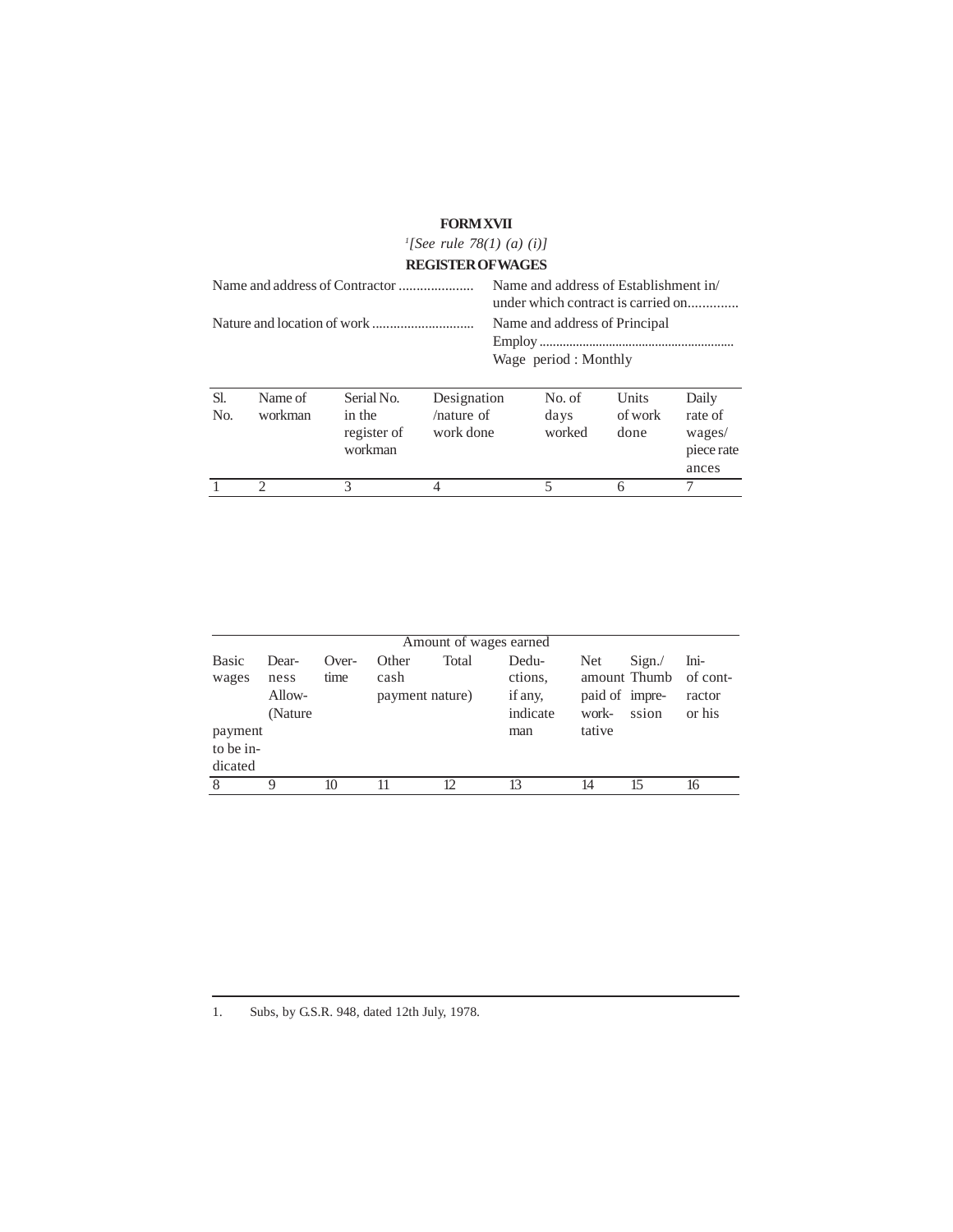### **FORMXVIII**

*1 [See rule 78(1) (a) (i)]*

|                                |                                              | <b>FORM OF REGISTER OF WAGES-CUM-MUSTER ROLL</b> |                                                                                       |             |                                 |                          |                                                   |  |  |
|--------------------------------|----------------------------------------------|--------------------------------------------------|---------------------------------------------------------------------------------------|-------------|---------------------------------|--------------------------|---------------------------------------------------|--|--|
| Name and address of Contractor |                                              |                                                  | Name and address of Establishment in /under<br>Name and address of Principal Employer |             |                                 |                          |                                                   |  |  |
|                                |                                              |                                                  |                                                                                       |             | Wage period: Weekly/Fortnightly |                          |                                                   |  |  |
|                                |                                              |                                                  |                                                                                       | From        |                                 |                          |                                                   |  |  |
| Sl.<br>N <sub>o</sub>          | Serial No.<br>in Regis-<br>ter of<br>workman | Name of<br>employee                              | $/$ nature of<br>work                                                                 | Designation | Daily<br>atten-<br>dance        | Total<br>Atten-<br>dance | Daily<br>rate of<br>wages/<br>piece rate<br>ances |  |  |
|                                | $\mathcal{D}_{\mathcal{A}}$                  | 3                                                | 4                                                                                     |             | 5                               | 6                        |                                                   |  |  |

|                                 |                                     |                 |                                  | Amount of wages earned |                                         |                                       |                                |                                      |
|---------------------------------|-------------------------------------|-----------------|----------------------------------|------------------------|-----------------------------------------|---------------------------------------|--------------------------------|--------------------------------------|
| <b>Basic</b><br>wages           | Dear-<br>ness<br>Allow-<br>(Nature) | $Over-$<br>time | Other<br>cash<br>payment nature) | Total                  | Dedu-<br>ctions,<br>if any,<br>indicate | <b>Net</b><br>paid of impre-<br>work- | Sign.<br>amount Thumb<br>ssion | Ini-<br>of cont-<br>ractor<br>or his |
| payment<br>to be in-<br>dicated |                                     |                 |                                  |                        | man                                     | tative                                |                                |                                      |
| 8                               | 9                                   | 10              | 11                               | 12                     | 13                                      | 14                                    | 15                             | 16                                   |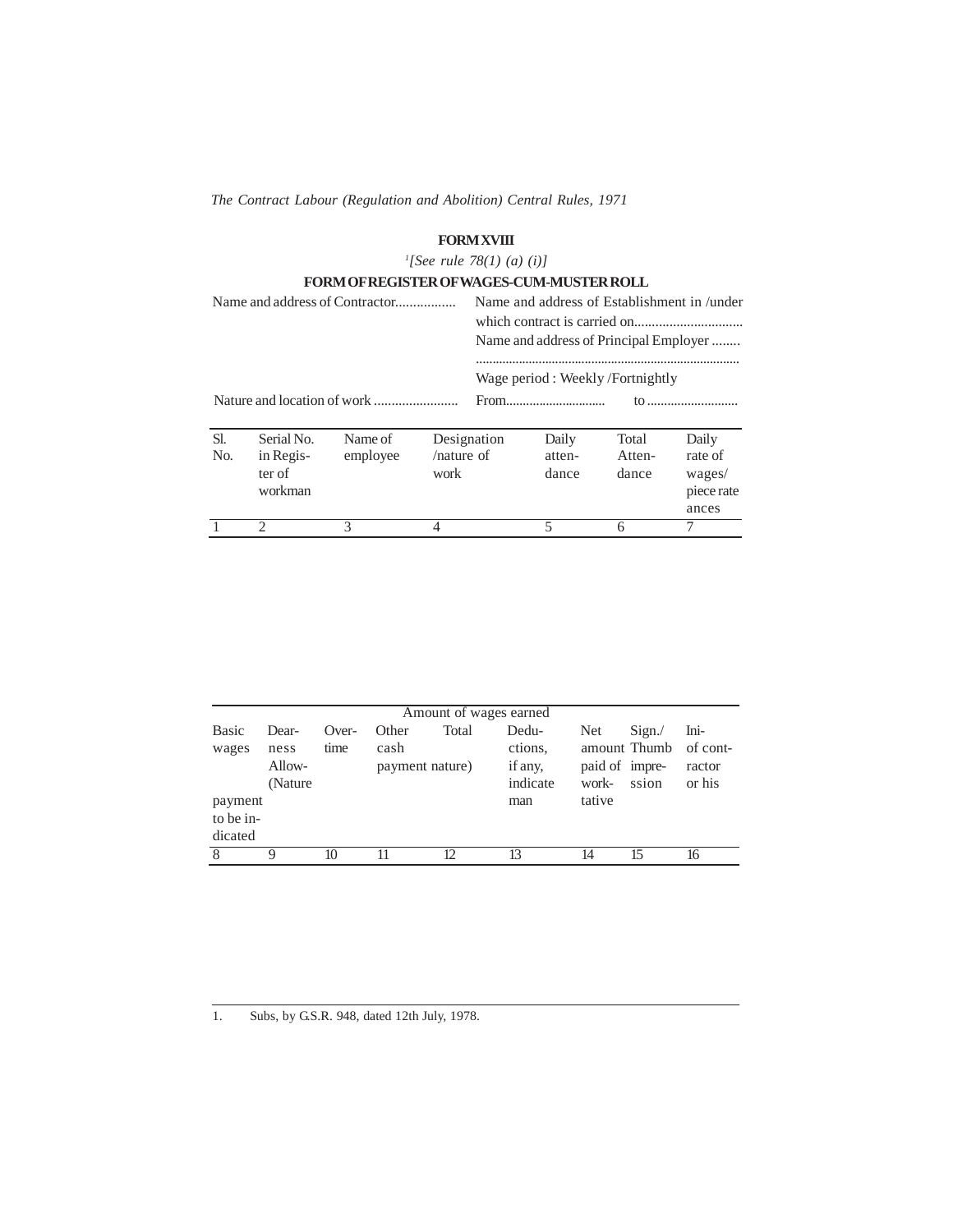### **FORM XIX**

### $\left[$ [Set' rule 78(1)(b)] **WAGE SLIP**

|                             | Name and address of Contractor | Name and Father's/Hushand's<br>name of the workman |
|-----------------------------|--------------------------------|----------------------------------------------------|
|                             |                                | For the Week/Fortnight/                            |
| 1.                          | No. of days worked             |                                                    |
| $\mathcal{D}_{\mathcal{L}}$ | No. of units worked in case of |                                                    |
|                             | piece rate workers             |                                                    |
| 3.                          | Rate of daily wages/piece rate |                                                    |
| 4.                          | Amount of overtime wages       |                                                    |
| .5.                         | Gross wages payable            |                                                    |
| 6.                          | Deductions, if any             |                                                    |
| 7.                          | Net amount of wages paid       |                                                    |
|                             |                                |                                                    |

Initials of the Contractor or his representative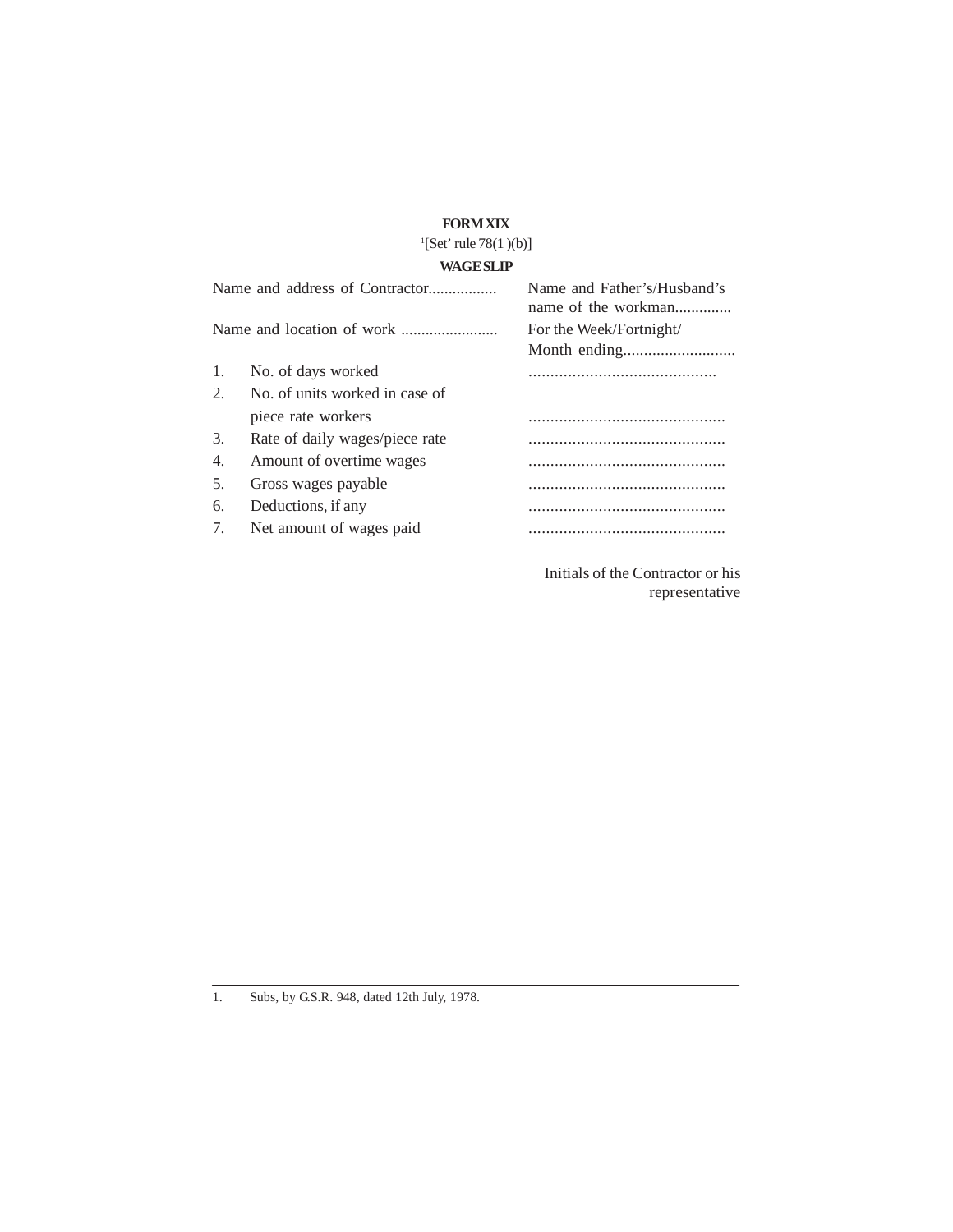### **FORM XX**

*1 [See rule 78(1) (a) (ii)]*

|                       |                             |                                | REGISTER OF DEDUCTIONS FOR DAMAGE OR LOSS  |                                                               |                              |                                                          |  |
|-----------------------|-----------------------------|--------------------------------|--------------------------------------------|---------------------------------------------------------------|------------------------------|----------------------------------------------------------|--|
|                       |                             |                                |                                            | Name and address of                                           |                              |                                                          |  |
|                       |                             |                                |                                            | Establishment in/under which<br>Name and address of Principal |                              | contract is carried on                                   |  |
| Sl.<br>N <sub>O</sub> | Name of<br>the work-<br>man | Father's/<br>husband's<br>name | Designation<br>$/$ nature of<br>employment | Particulars<br>of damage<br>or loss                           | Date of<br>damage<br>or loss | Whether<br>workman<br>showed<br>cause again<br>deduction |  |
|                       | $\mathcal{D}$               | 3                              |                                            | 5                                                             | 6                            |                                                          |  |
|                       |                             |                                |                                            |                                                               |                              |                                                          |  |

| Name of                                                                        | Amount of            | No. of     | Date of recovery      |                      | Remarks |
|--------------------------------------------------------------------------------|----------------------|------------|-----------------------|----------------------|---------|
| person in<br>whose pres-<br>ence emplo-<br>yee's expla-<br>nation was<br>heard | deduction<br>imposed | intalments | First intal-<br>ments | Last intal-<br>ments |         |
| 8                                                                              |                      |            |                       |                      | 13      |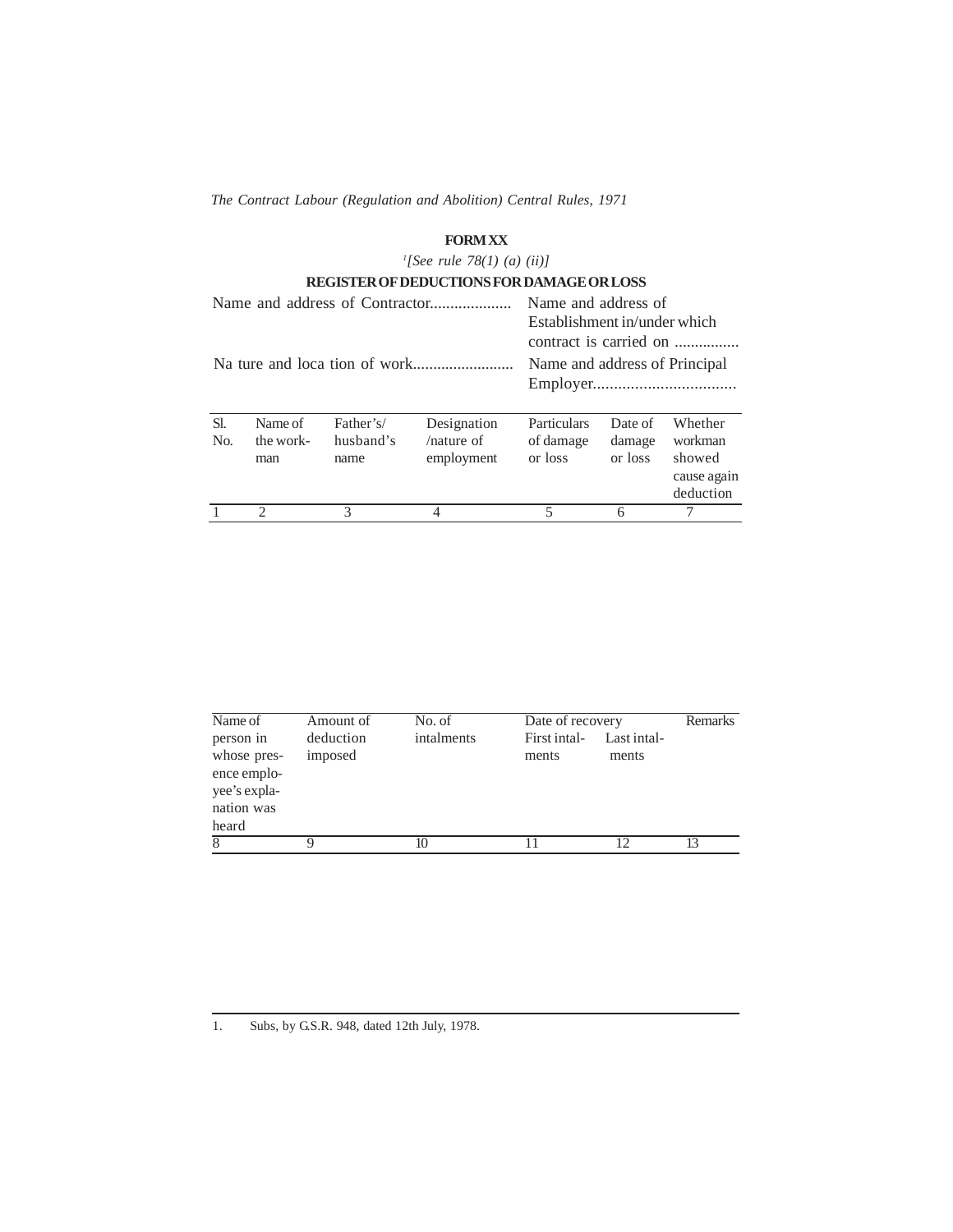### **FORM XXI**

*1 [See rule 78(1) (a) (ii)]*

### **REGISTER OF FINES**

| Name and address of Contractor |                         |                                |                                            | address of Establishment in/<br>and<br>Name. |         |                                     |                    |                                                     |
|--------------------------------|-------------------------|--------------------------------|--------------------------------------------|----------------------------------------------|---------|-------------------------------------|--------------------|-----------------------------------------------------|
|                                |                         |                                |                                            |                                              |         |                                     |                    | Name and address of Principal Employer              |
| Sl.<br>N <sub>0</sub>          | Name of<br>work-<br>man | Father's/<br>husband's<br>name | Designation<br>$/$ nature of<br>employment |                                              | ion for | Act/Omiss-<br>which fine<br>imposed | Date of<br>offence | Whether<br>workman<br>showed<br>cause again<br>fine |
|                                |                         | 3                              | 4                                          |                                              | 5       |                                     | 6                  |                                                     |

| Name of<br>person in<br>whose pres-<br>ence emplo-<br>yee's expla-<br>nation was<br>heard | Wages periods<br>& wages<br>payble | Amount of<br>fine imposed | Date on which<br>fine realised | <b>Remarks</b> |
|-------------------------------------------------------------------------------------------|------------------------------------|---------------------------|--------------------------------|----------------|
| 8                                                                                         |                                    | 10                        |                                |                |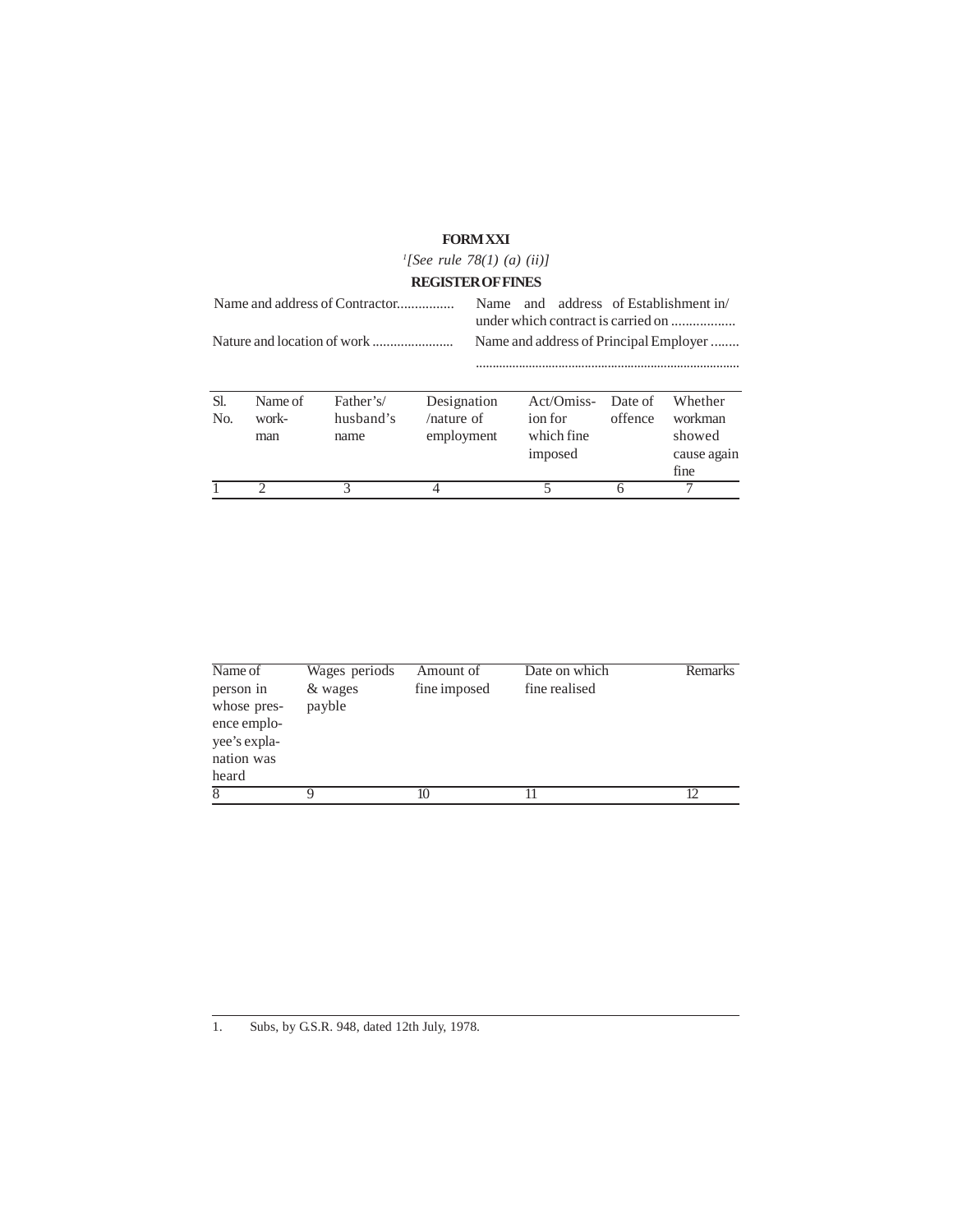#### **FORMXXII**

*1 [See rule 78(1) (a) (ii)]*

### **REGISTER OFADVANCES**

|                |             |           |             |                                        | and address of Establishment in/<br>Name. |            |                |            |  |
|----------------|-------------|-----------|-------------|----------------------------------------|-------------------------------------------|------------|----------------|------------|--|
|                |             |           |             | Name and address of Principal Employer |                                           |            |                |            |  |
|                |             |           |             |                                        |                                           |            |                |            |  |
| SI.            | <b>Name</b> | Father's/ | Nature of   |                                        |                                           | Wages per- | Date of        | Purpose(s) |  |
| N <sub>O</sub> |             | husband's | employment/ |                                        | od and                                    |            | amount         | for which  |  |
|                |             | name      | designation |                                        | wages                                     |            | of adva-       | advance    |  |
|                |             |           |             |                                        | payable                                   |            | nce given made |            |  |
|                | ◠           |           |             |                                        | 5                                         |            | 6              |            |  |

| No. of inst-<br>lments<br>by which<br>advance<br>to be repaid | Date and<br>amount of<br>each intal-<br>ment re-paid | Date which<br>last intalment<br>was repadi | <b>Remarks</b> |
|---------------------------------------------------------------|------------------------------------------------------|--------------------------------------------|----------------|
| 8                                                             |                                                      |                                            |                |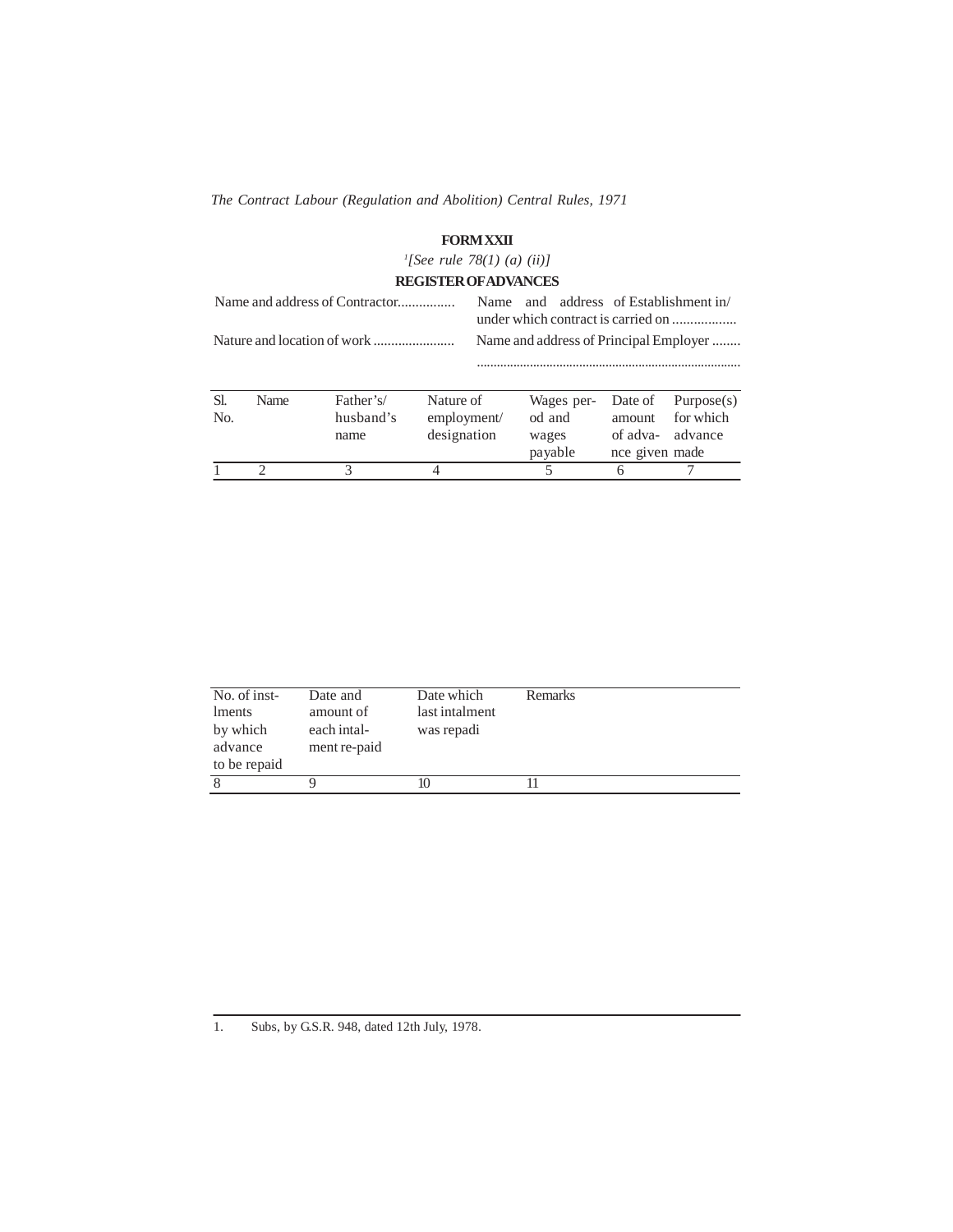### **FORMXXIII**

|  | '[See rule 78(1)(a)(iii)]   |
|--|-----------------------------|
|  | <b>REGISTER OF OVERTIME</b> |

|                                |                             |                                |            | NEGIO I EN GIO VENTINIE                    |                                                                                                                |                                                                              |
|--------------------------------|-----------------------------|--------------------------------|------------|--------------------------------------------|----------------------------------------------------------------------------------------------------------------|------------------------------------------------------------------------------|
| Name and address of Contractor |                             |                                |            |                                            | Name and address of<br>Establishment in/under which<br>contract is carried on<br>Name and address of Principal |                                                                              |
|                                |                             |                                |            |                                            |                                                                                                                |                                                                              |
| Sl.<br>N <sub>O</sub>          | Name of<br>the work-<br>man | Father's/<br>husband's<br>name | <b>Sex</b> | Designation<br>$/$ nature of<br>employment | Dates on<br>which<br>overtime                                                                                  | Total over<br>time worked<br>or produ-<br>ction in<br>case of<br>piece-rated |
|                                |                             | 3                              |            | 5                                          | 6                                                                                                              |                                                                              |

| Noraml<br>rates of | Overtime<br>rate of | Overtime<br>earning | Date on which<br>ovetime wages paid | <b>Remarks</b> |
|--------------------|---------------------|---------------------|-------------------------------------|----------------|
| wages              | wages               |                     |                                     |                |
|                    |                     |                     |                                     |                |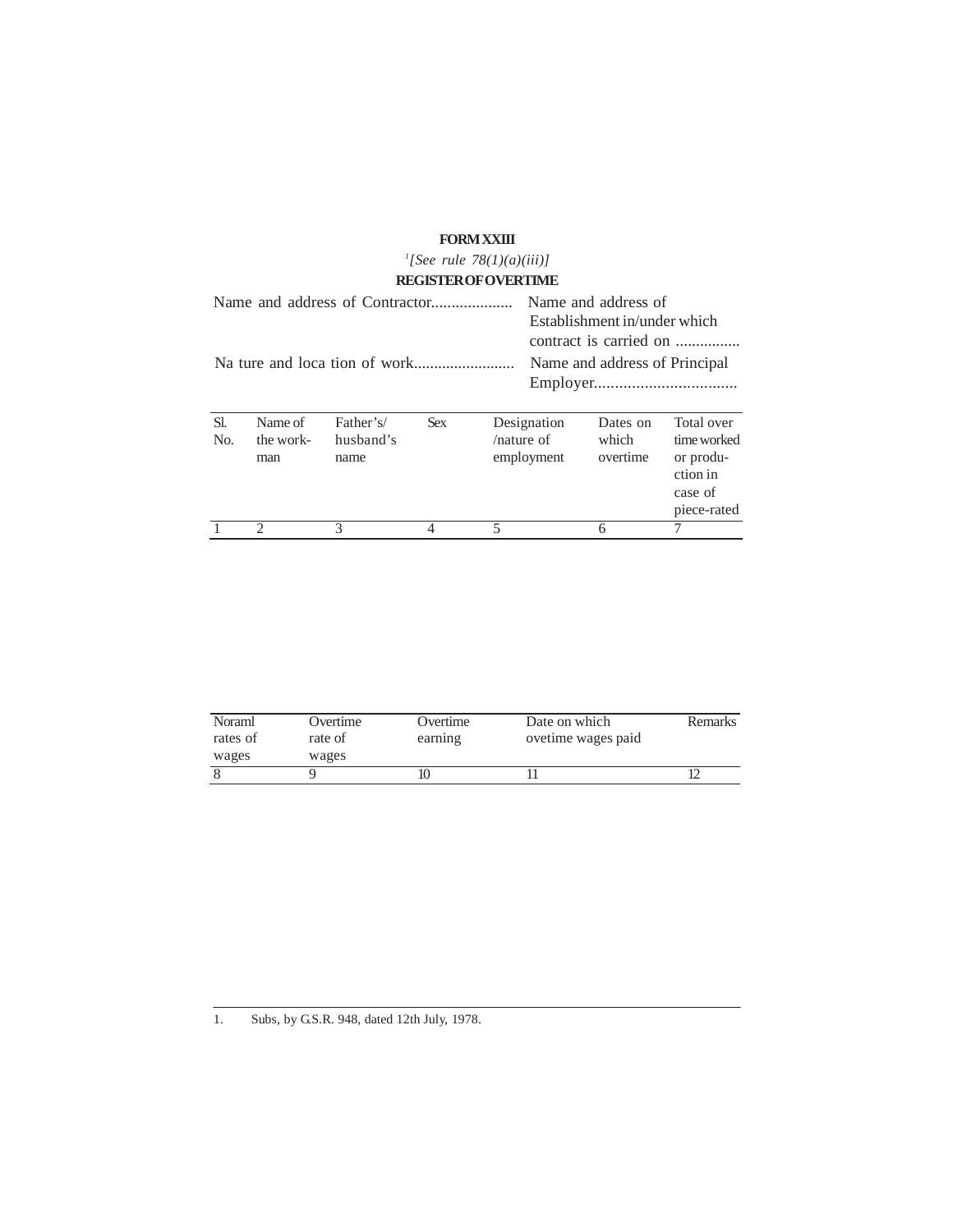### **FORM XXIV**

#### *[See rule 82(1)]*

### **RETURN TO BE SENT BY THE CONTRACTOR TO THE LICENSING OFFICER**

Half year ending ....................................

- 1. Name and address of Contractor
- 2. Name and address of Establishment
- 3. Name and address of Principal Employer
- 4. Duration of contract: From ........ to...........
- 5. No. of days during the half year on which—
	- (a) the establishment of the principal emp-loyer had worked
	- (b) the contractors' establishment had wor-ked .......................
- 6. Maximum number of contract labour employed on any day during the

### half year: *Men Women Children Total*

- *7.* (i) Daily hours of work and spread over—
	- (ii) (a) Whether weekly holidays observed and on what day—
	- (b) If so, whether it was paid for—
	- (iii) Number of man hours of overtime worked—
- 8. Number of mandays worked by— *Men Women Children Total*
- *9.* Amount of wages paid *Men Women Children Total*
- 10. Amount of deductions from wages, if any:— *Men Women Children Total*
- 11. Whether the following have been provided—
	- (i) Canteen
	- (ii) Rest Rooms
	- (iii) Drinking water
	- (iv) Creches (v) First Aid
		- (If the answer is 'yes' state briefly standards provided)

Signature of Contractor

Place.....................

Date......................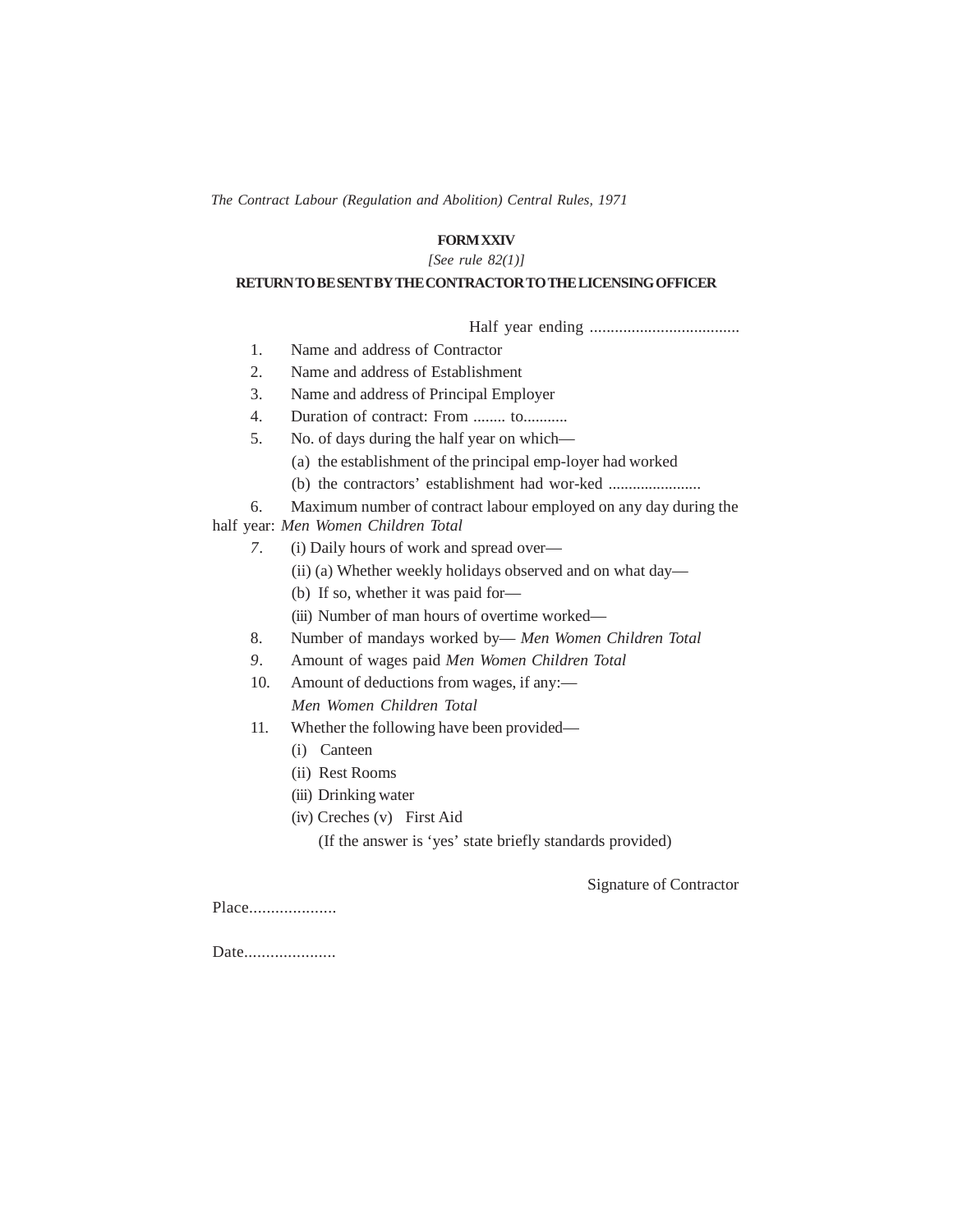### **FORM XXV**

#### *[See rule 82(2)]*

#### **ANNUALRETURNS OF PRINCIPALEMPLOYER TO BE SENTTO THE REGISTERINGOFFICER**

#### Year ending 31st December.........................

- 1. Full name and address of the Principal Employer:
- 2. Name of Establishment:
	- (a) District
	- (b) Postal Address
	- (c) Nature of operations/industry/work carried on
- 3. Full name of the Manager or person responsible for supervision and control of the establishment:
- 4. No. of contractors who worked in the establishment during the year (Give details in Annexure):
- 5. Nature of work/operations on which contract labour was employed:
- 6. Total number of days during the year on which contract labour was employed:
- 7. Total number of mandays worked by contract labour during the year:
- 8. Maximum No. of workmen employed directly on any day during the year:
- 9. Total No. of days during the year on which direct labour was employed:
- 10. Total No. of mandays worked by directly employed workmen:
- 11. Change, if any, in the management of the establishment, its location or any other particulars furnished to the Registering Officer in the application for Registration indicating also the dates:

Principal Employer

Place..............

Date...............

| <b>ANNEXURE TO FORM</b>                              |                       |                   |                                                             |                          |                             |
|------------------------------------------------------|-----------------------|-------------------|-------------------------------------------------------------|--------------------------|-----------------------------|
| Name $\&$<br>address of<br>the contactor $From - To$ | Period of<br>contract | Nature of<br>work | Maximum No.<br>of workers<br>employed by<br>each contractor | No. of<br>days<br>worked | No. of<br>Mandays<br>worked |
|                                                      |                       |                   |                                                             |                          |                             |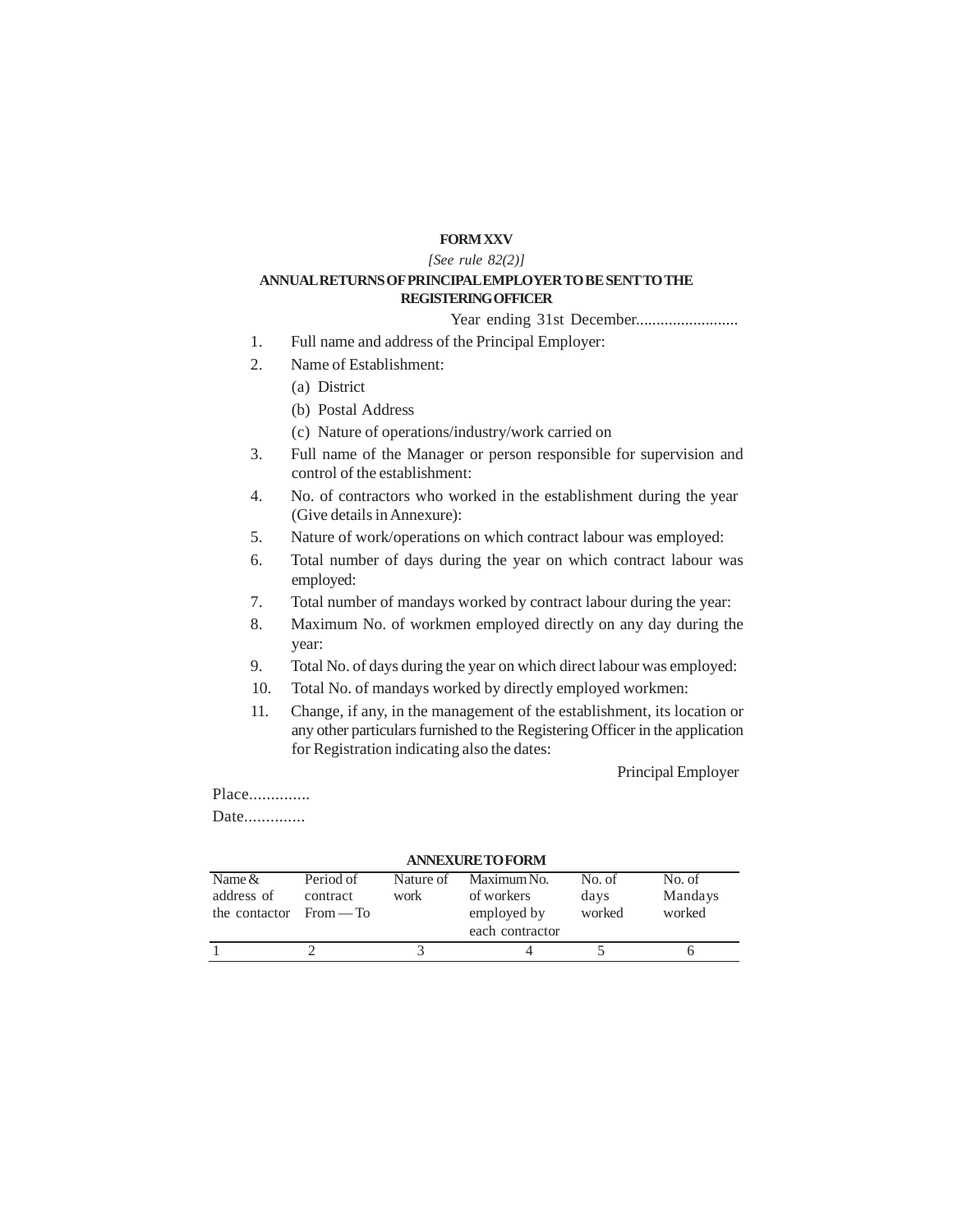|                |                | [rule 38(1)]        |                             |
|----------------|----------------|---------------------|-----------------------------|
| SI. No.        | Offices        |                     | Headquarters of the Offices |
| 1              | $\overline{2}$ |                     | $\overline{3}$              |
| $\mathbf{1}$   | ALC(C)         | Delhi               | Delhi                       |
| $\overline{c}$ | RLC(C)         | Ajmer               | Ajmer                       |
| 3              | ALC(C)         | Ajmer               | Ajmer                       |
| 4              | ALC(C)         | Adipur              | Adipur                      |
| 5              | RLC(C)         | Asansol             | Asansol                     |
| 6              | ALC(C)         | Asansol             | Asansol                     |
| 7              | RLC(C)         | Bombay              | Bombay                      |
| 8              | ALC(C)         | Bombay              | Bombay                      |
| 9              | ALC(C)         | Nagpur              | Nagpur                      |
| 10             | ALC(C)         | Vasco-Da-Gama       | Vasco-Da-Gama               |
| 11             | RLC(C)         | Calcutta            | Calcutta                    |
| 12             | ALC(C)         | Calcutta            | Calcutta                    |
| 13             | RLC(C)         | Gauhati             | Gauhati                     |
| 14             | RLC(C)         | Dhanbad             | Dhanbad                     |
| 15             | ALC(C)         | Dhanbad             | Dhanbad                     |
| 16             | ALC(C)         | Chaibasa            | Chaibasa                    |
| 17             | ALC(C)         | Hazaribagh          | Hazaribagh                  |
| 18             | RLC(C)         | Hyderabad           | Hyderabad                   |
| 19             | ALC(C)         | Hyderabad           | Hyderabad                   |
| 20             | ALC(C)         | Vijayawada          | Vijayawada                  |
| 21             | ALC(C)         | Visakhapatnam       | Visakhapatnam               |
| 22             | RLC(C)         | Jabalpur            | Jabalpur                    |
| 23             | ALC(C)         | Jabalpur            | Jabalpur                    |
| 24             | ALC(C)         | Raipur              | Raipur                      |
| 25             | ALC(C)         | Shahdol             | Shahdol                     |
| 26             | RLC(C)         | Kanpur              | Kanpur                      |
| 27             | ALC(C)         | Kanpur              | Kanpur                      |
| 28             | RLC(C)         | Chandigarh          | Chandigarh                  |
| 29             | RLC(C)         | <b>Bhubaneshwar</b> | Bhubaneshwar                |
| 30             | ALC(C)         | Bhubaneshwar        | Bhubaneshwar                |
| 31             | RLC(C)         | Madras              | Madras                      |
| 32             | ALC(C)         | Madras              | Madras                      |
| 33             | ALC(C)         | Ernakulam           | Ernakulam                   |
| 34             | RLC(C)         | <b>Bangalore</b>    | <b>Bangalore</b>            |
| 35             | ALC(C)         | <b>Bellary</b>      | <b>Bellary</b>              |
| 36             | ALC(C)         | Dehradun            | Dehradun                    |
| 37             | ALC(C)         | Rohtak              | Rohtak                      |
| 38             | ALC(C)         | Jagdalpur           | Jagdalpur                   |
| 39             | ALC(C)         | Jaipur              | Jaipur                      |
| 40             | ALC(C)         | Kolar Gold Field    | Kolar Gold Fields           |

### **VANNEXURE'A'**

#### *[rule 38(1)]*

1. Ins. by G.S.R. 657, dated llth August, 1987.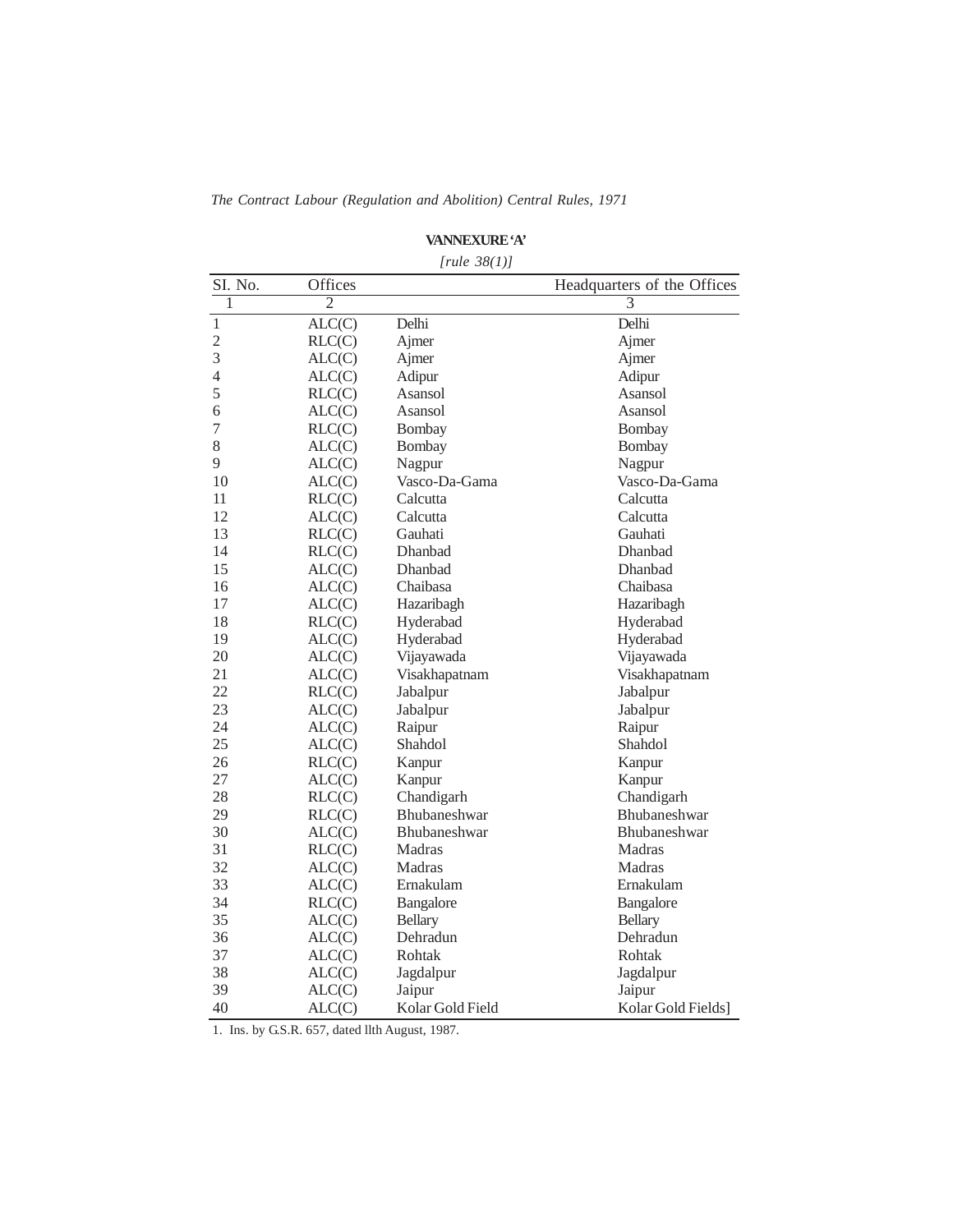# **STANDARDS OF CONSTRUCTION AND MAINTENANCE OF CRECHES<sup>1</sup>**

In exercise of the powers conferred by clause (vi)(d) of sub-rule (2) of *rule 25 of the Contract Labour (Regulation and Abolition) Central Rules, 1971, the Chief Labour Commissioner (Central), New Delhi hereby specifies the standard of construction and maintenance of the creches as under:*

1. Locations.—A Creche should be located within 50 metres of every establishment where twenty or more women are ordinarily employed as contract labour. While the Creche should be conveniently accessible to the mothers of the children accommodated therein, it should not be situated in close proximity to establishment where obnoxious fumes, dust or odours are given off or in which excessively noisy processes are carried on.

**2.** Building.—(i) The Creche building should be constructed of heat-"resistant materials and should be rain-proof.

- (ii) While in towns it may be built of brick walls with cement or lime plaster, in rural areas it may be built of mud walls with mud plaster. In either case, the flooring and the walls up to a height of 3 feet should have cement surface.
- (iii) The height of the rooms should be not less than 10 ft. from the floor to the lowest part of the roof.
- (vi) The rooms should be provided with necessary doors and windows for securing and maintaining adequate light and ventilation by free flow of air.
- (v) The building should be periodically inspected in order to see that it is safe and is being maintained under sanitary conditions.
- (vi) The Creche will be kept open at all times both by day and night, when women employees are working.

**3.** Accommodation.—(i) Accommodation in the Creche should be on a scale of at least 20 sq. ft. of floor area per child.

> (ii) There should be a shady open air playground suitably fenced for older children.

**4 . Amenities.**—(i) Cool and wholesome drinking water should be available for the children and the staff of the Creche. Children below 2 years of age should be fed with at least 1/2 pint of pure milk per child per day. Children above 2 years of age should be given wholesome refreshments.

<sup>1.</sup> *Vide* S.O. 143, dated 8th September, 1972, published in the Gazette of India, dated 13th January, 1973, Ft. II, Sec. 3(ii), p. 158.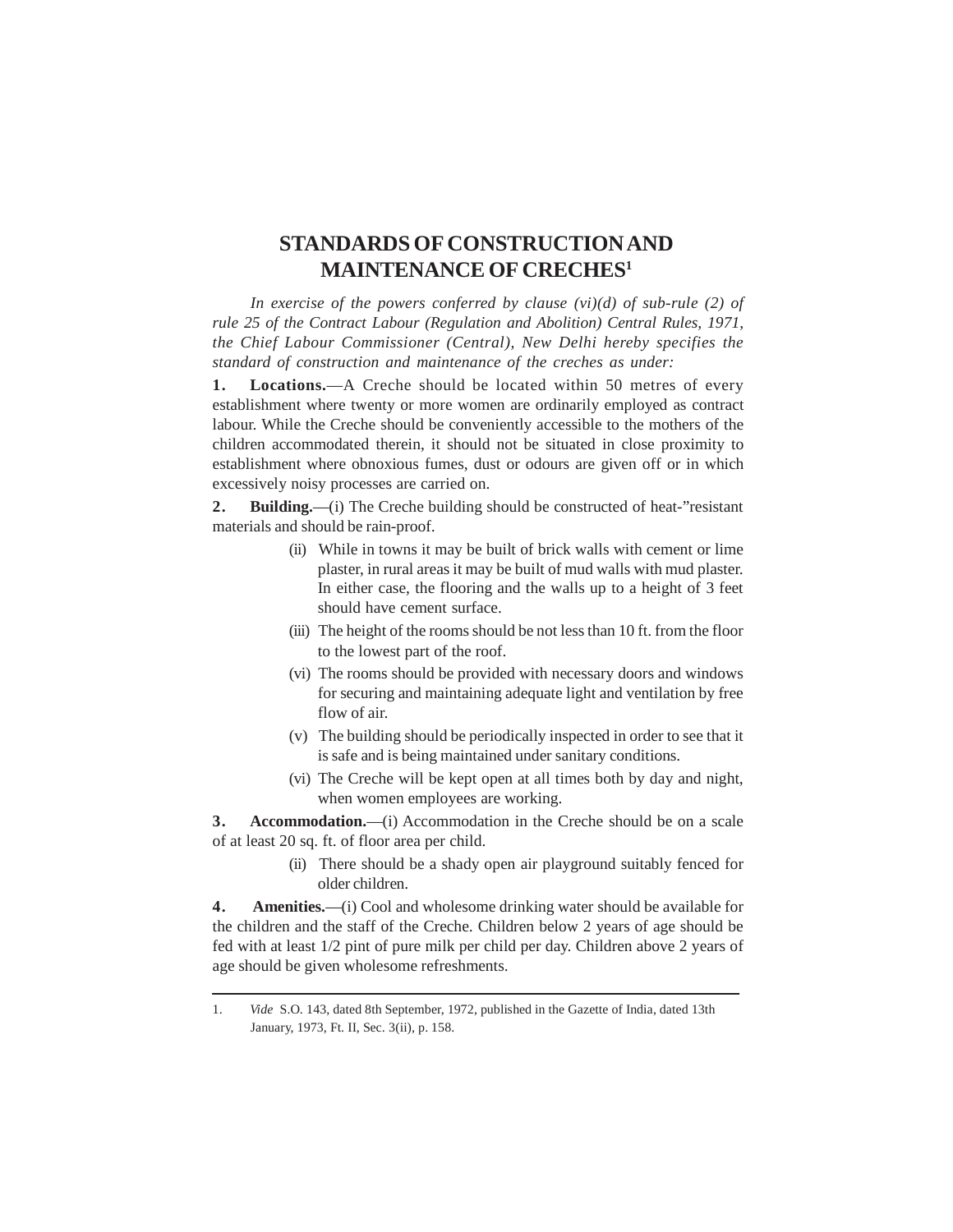- (ii) Convenient and suitable arrangements should be made for the working mothers to feed their children below 2 years of age during the intervals.
- (iii) There shall be a kitchen attached to the Creche with utensils and other facilities for boiling milk and preparing refreshments, etc.
- (iv) The children as well as the staff of the Creche should be provided with suitable uniforms for wear at the Creche.
- (v) There should be a suitable bathroom adjoining the Creche for the washing of the children and for changing their clothes. Wash-basins or similar vessels should also be provided at the rate of one for every four children. There should be arrangements for supply of water at the rate of 5 gallons per child per day. Adequate supply of clean towels and soap should be available at the Creche.
- (vi) Adjoining the bathroom there shall be a latrine for the exclusive use of the children in the Creche. The number of seats in the latrine shall be at the rate of one for every 15 children. Separate latrines should be maintained for the use of mothers and Creche staff at a distance of not less than 50 ft. from the Creche.

**5.** Equipment.—The Creche should have the following equipment at the rate of one for each child—

- (i) Cradles or cots,
- (ii) Beds or mattresses,
- (iii) Cotton sheets,
- (iv) Rubber sheets (for children below 3 years),
- (v) Blankets,
- (vi) Pillow with covers.

**6.** Staff.—Every Creche should be in the charge of a woman with midwifery qualification or training as Creche attendant. Where the number of children exceeds ten, the Creche attendant should be assisted by female *ayahs* at the rate of one *ayah—*

- (a) for every 5 children upto one year;
- (b) for every 10 children upto three years; and
- (c) for every 15 children of over 3 years of age.

The *ayahs* should not be less than 30 years of age and should have knowledge and training in the handling of children.

**7 . Working hours.—**The working hours of the Creche should correspond to the working hours of the mothers. It may have to work into shifts if the women are employed in two or more shifts, spread over a period exceeding 8 hours a day. Where the Creche works in shifts different staff should be employed to work in the two shifts.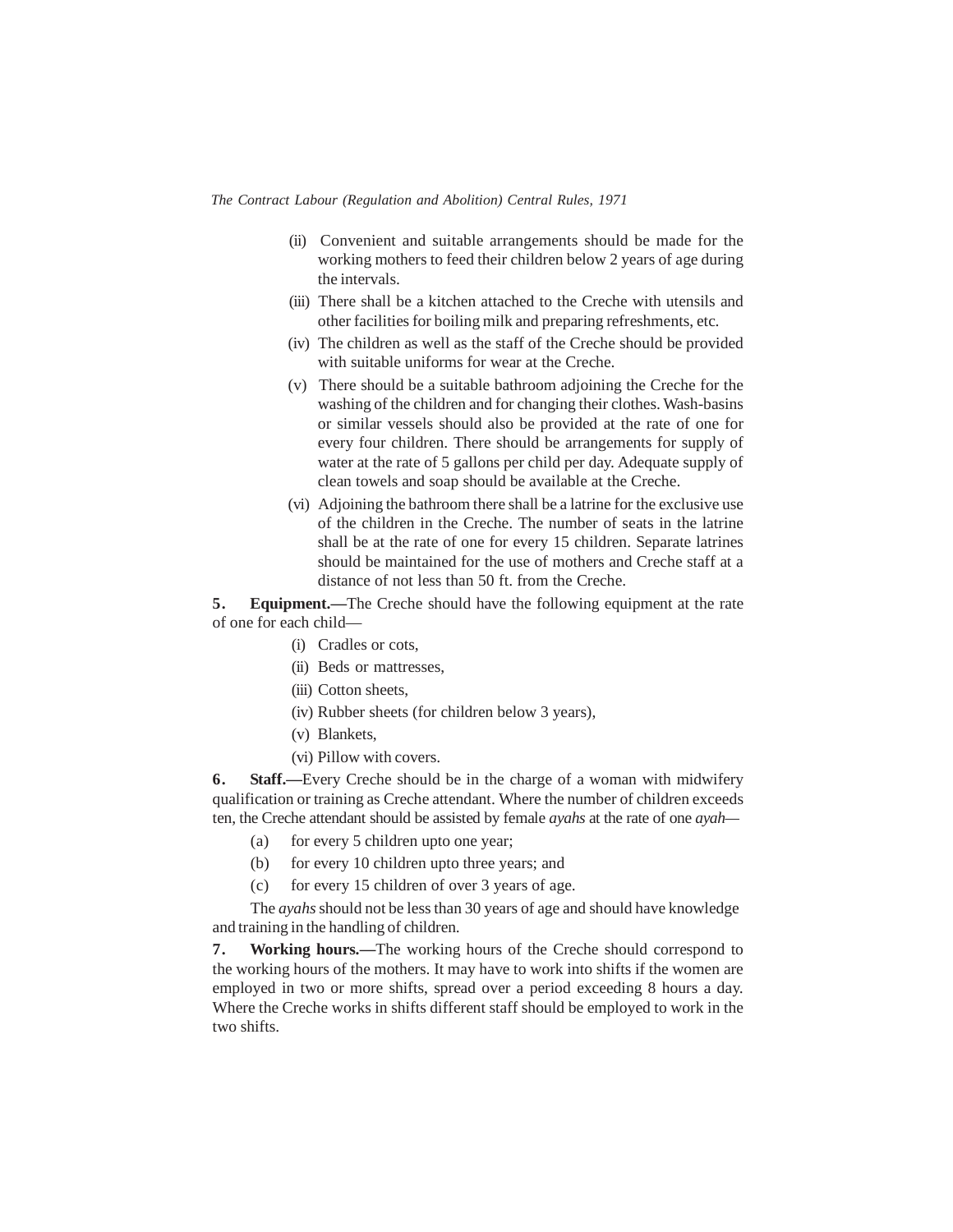**8 . Medical attention.—**(i) The Creche should have first-aid equipment kept in proper condition.

- (ii) Every child should be medically examined before admission. There should be medical check-up of the children once a month and their weight recorded once a month.
- (iii) A record of the periodical medical check-up and weighment should be entered in the record of medical examination of each child kept at the Creche.

**9.** Maintenance of records.—The Creche should maintain the following records up-to-date—

- (i) Records of Medical Examination of children in Form 'A',
- (ii) Attendance register of children in Form 'B'.

**10. Inspection of Creche.**—A Creche may be inspected at any time by an Inspector under the Act or any other officer authorised by the Central Government for the purpose.

### **FORM A**

### **FORM FOR RECORDINGTHE RESULTOFMEDICALEXAMINATION OFCHILDREN ATTENDINGCRECHES**

Date, month and year of examination.....................

| <b>Sl.</b> No. | Name of child | Age (Date of birth,<br>if available) | Mother's name<br>and occupation |
|----------------|---------------|--------------------------------------|---------------------------------|
|                |               |                                      |                                 |

| date of last<br>examination | Weight of Weight on the date<br>child on the of examination | Disease or<br>abnormality<br>found, if any | Treatment<br>suggested,<br>if any | Remarks |
|-----------------------------|-------------------------------------------------------------|--------------------------------------------|-----------------------------------|---------|
|                             |                                                             |                                            |                                   |         |

*(Signature of the qualified medical practitioner)*